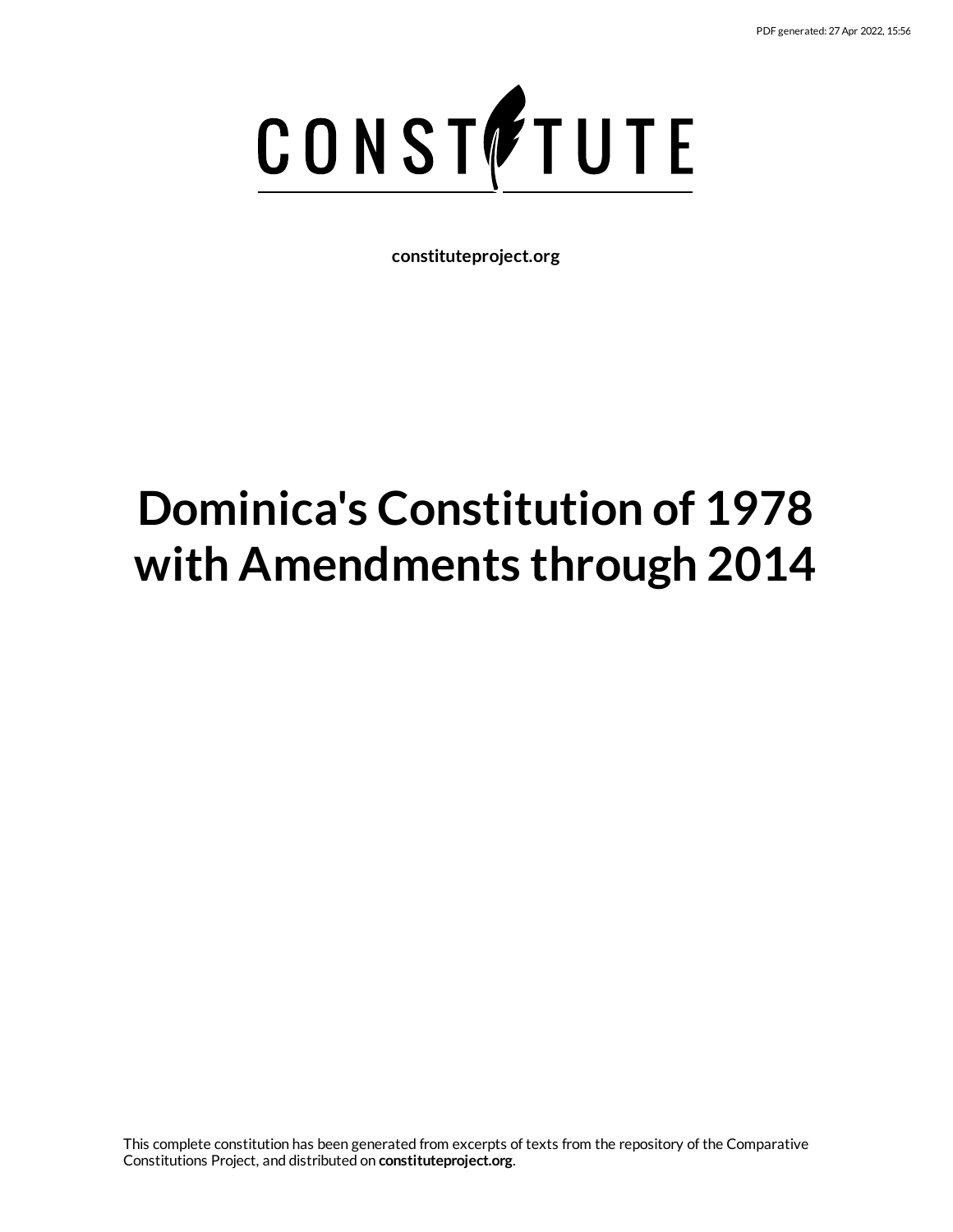### **Table of contents**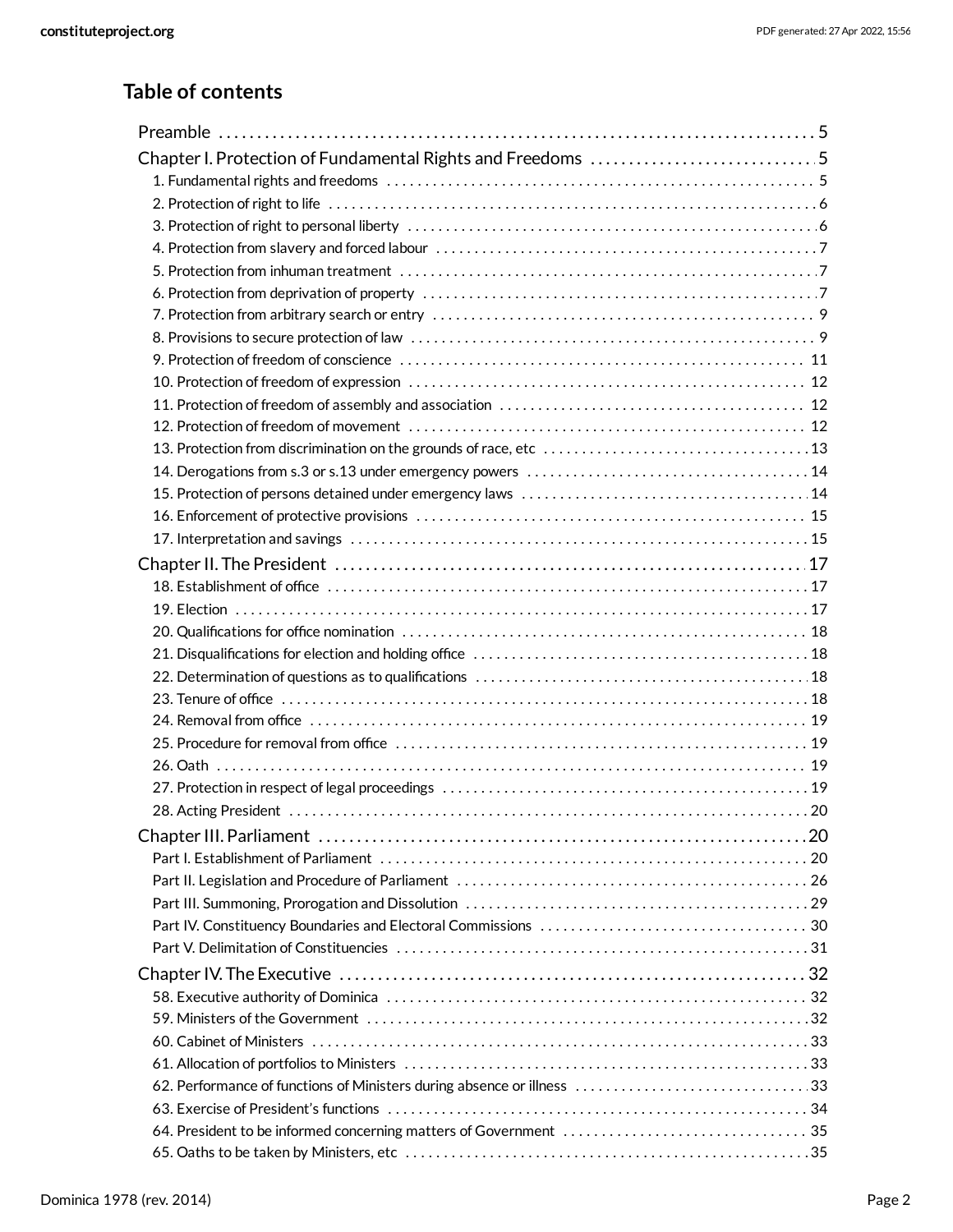| 78. Authorisation of expenditure from Consolidated Fund by appropriation law 39 |  |
|---------------------------------------------------------------------------------|--|
|                                                                                 |  |
|                                                                                 |  |
|                                                                                 |  |
|                                                                                 |  |
|                                                                                 |  |
|                                                                                 |  |
|                                                                                 |  |
|                                                                                 |  |
|                                                                                 |  |
|                                                                                 |  |
|                                                                                 |  |
|                                                                                 |  |
|                                                                                 |  |
|                                                                                 |  |
| 99. Persons born outside Dominica on or after 3rd November 1978 51              |  |
|                                                                                 |  |
|                                                                                 |  |
|                                                                                 |  |
|                                                                                 |  |
|                                                                                 |  |
|                                                                                 |  |
|                                                                                 |  |
|                                                                                 |  |
|                                                                                 |  |
|                                                                                 |  |
|                                                                                 |  |
|                                                                                 |  |
|                                                                                 |  |
|                                                                                 |  |
|                                                                                 |  |
|                                                                                 |  |
|                                                                                 |  |
|                                                                                 |  |
|                                                                                 |  |
|                                                                                 |  |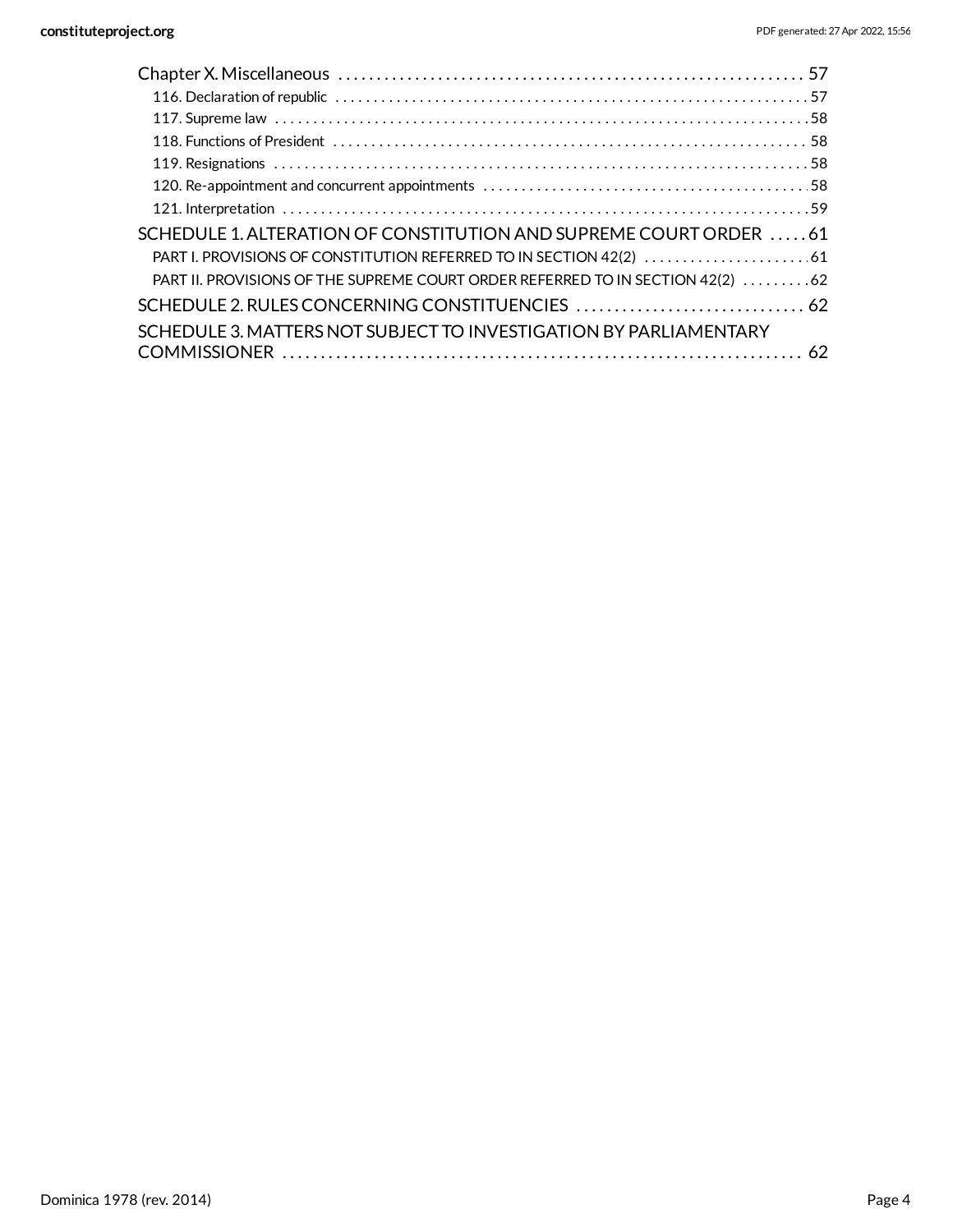Motives for writing constitution  $\bullet$ 

<span id="page-4-0"></span>**Preamble**

- Source of constitutional authority
- Preamble

- God or other deities
- Inalienable rights
- Human dignity
- Right to reasonable standard of living

<span id="page-4-4"></span>Whereas the People of Dominica **a.** have affirmed that the Commonwealth of Dominica is founded upon principles

- that acknowledge the supremacy of God, faith in fundamental human rights and freedoms, the position of the family in a society of free men and free institutions, the dignity of the human person, and the equal and inalienable rights with which all members of the human family are endowed by their Creator;
- **b.** respect the principles of social justice and therefore believe that the operation of the economic system should result in so distributing the material resources of the community as to subserve the common good, that there should be adequate means of livelihood for all, that labour should not be exploited or forced by economic necessity to operate in inhumane conditions but that there should be opportunity for advancement on the basis of recognition of merit, ability and integrity;
- **c.** have asserted their belief in a democratic society in which all persons may, to the extent of their capacity, play some part in the institutions of the national life and thus develop and maintain due respect for lawfully-constituted authority;
- **d.** recognise that men and institutions remain free only when freedom is founded upon respect for moral and spiritual values and the rule of law;
- **e.** desire that their Constitution should make provision for ensuring the protection in the Commonwealth of Dominica of fundamental human rights and freedoms;

Now, Therefore, the following provisions shall have effect as the Constitution of the Commonwealth of Dominica:

# <span id="page-4-1"></span>**Chapter I. Protection of Fundamental Rights and Freedoms**

#### <span id="page-4-2"></span>**1. Fundamental rights and freedoms**

<span id="page-4-3"></span>Whereas every person in Dominica is entitled to the fundamental rights and freedoms, that is to say, the right, whatever his race, place of origins, political opinions, colour, creed or sex, but subject to respect for the rights and freedoms of others and for the public interest, to each and all of the following, namely—

- **a.** life, liberty, security of the person and the protection of the law;
- **b.** freedom of conscience, of expression and of assembly and association; and
- **c.** protection for the privacy of his home and other property and from deprivation of property without compensation,

the provisions of this Chapter shall have effect for the purpose of affording protection to those rights and freedoms subject to such limitations of that protection as are contained in those provisions, being limitations designed to ensure that the enjoyment of the said rights and freedoms by any person does not prejudice the rights and freedoms of others or the public interest.

- Equality regardless of gender General guarantee of equality
- Equality regardless of origin
- Equality regardless of skin color
- Equality regardless of political party
- Equality regardless of race
- Equality regardless of creed or belief
- Right to life
- Freedom of association
- Freedom of expression<br>Right to privacy
- Freedom of opinion/thought/conscience Protection from expropriation
- 
- Freedom of assembly
- Right to life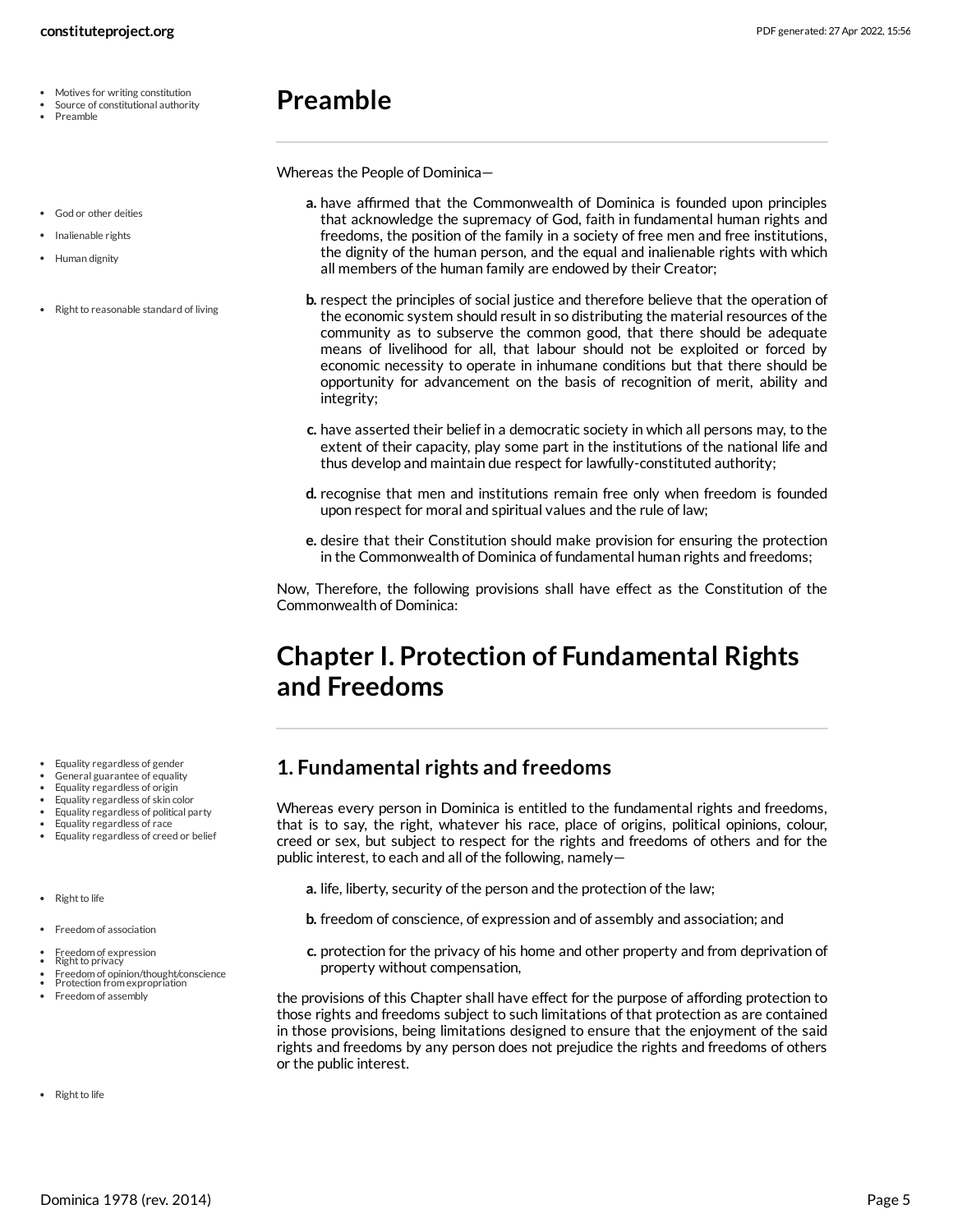### <span id="page-5-0"></span>**2. Protection of right to life**

- **1.** A person shall not be deprived of his life intentionally save in execution of the sentence of a court in respect of a criminal offence under the law of Dominica of which he has been convicted.
- **2.** A person shall not be regarded as having been deprived of his live in contravention of this section if he dies as the result of the use, to such extent and in such circumstances as are permitted by law, of such force as is reasonably justifiable
	- **a.** for the defence of any person from violence or for the defence of property;
	- **b.** in order to effect a lawful arrest or to prevent the escape of a person lawfully detained;
	- **c.** for the purpose of suppressing a riot, insurrection or mutiny; or
	- **d.** in order to prevent the commission by that person of a criminal offence,

or if he dies as the result of a lawful act of war.

### <span id="page-5-1"></span>**3. Protection of right to personal liberty**

- **1.** A person shall not be deprived of his personal liberty save as may be authorised by law in any of the following cases, that is to say
	- **a.** in consequence of his unfitness to plead to a criminal charge or in execution of the sentence or order of a court, whether established for Dominica or some other country, in respect of a criminal offence of which he has been convicted;
	- **b.** in execution of the order of the High Court or the Court of Appeal punishing him for contempt of the High Court or the Court of Appeal or of another court or tribunal;
	- **c.** in execution of the order of a court made to secure the fulfilment of any obligation imposed on him by law;
	- **d.** for the purpose of bringing him before a court in execution of the order of a court;
	- **e.** upon a reasonable suspicion of his having committed, or being about to commit, a criminal offence under the law of Dominica;
	- **f.** under the order of a court or with the consent of his parent or guardian, for his education or welfare during any period ending not later than the date when he attains the age of eighteen years;
	- **g.** for the purpose of preventing the spread of an infectious or contagious disease;
	- **h.** in the case of a person who is, or is reasonably suspected to be, of unsound mind, addicted to drugs or alcohol, or a vagrant, for the purpose of his care or treatment or the protection of the community;
	- **i.** for the purpose of preventing his unlawful entry into Dominica, or for the purpose of effecting his expulsion, extradition or other lawful removal from Dominica or for the purpose of restraining him while he is being conveyed through Dominica in the course of his extradition or removal as a convicted prisoner from one country to another; or
	- **j.** to such extent as may be necessary in the execution of a lawful order requiring him to remain within a specified area within Dominica, or prohibiting him from being within such an area, or to such extent as may be reasonably justifiable for the taking of proceedings against him with a view to the making of any such order or relating to such an order after it has been made, or to such extent as may be reasonably justifiable for restraining him during any visit that he is permitted to make to any part of Dominica in which, in consequence of any such order, his presence would otherwise be unlawful.
- **2.** Any person who is arrested or detained shall be informed as soon as is reasonably practicable and in any case no later than twenty-four hours after such arrest or detention, in a language that he understands, of the reasons for his arrest or detention.
- **3.** Any person who is arrested or detained
	- **a.** for the purpose of bringing him before a court in execution of the order of a court; or
- Drugs, alcohol, and illegal substances
- Power to deport citizens
- Extradition procedure
- Restrictions on entry or exit

• Protection from unjustified restraint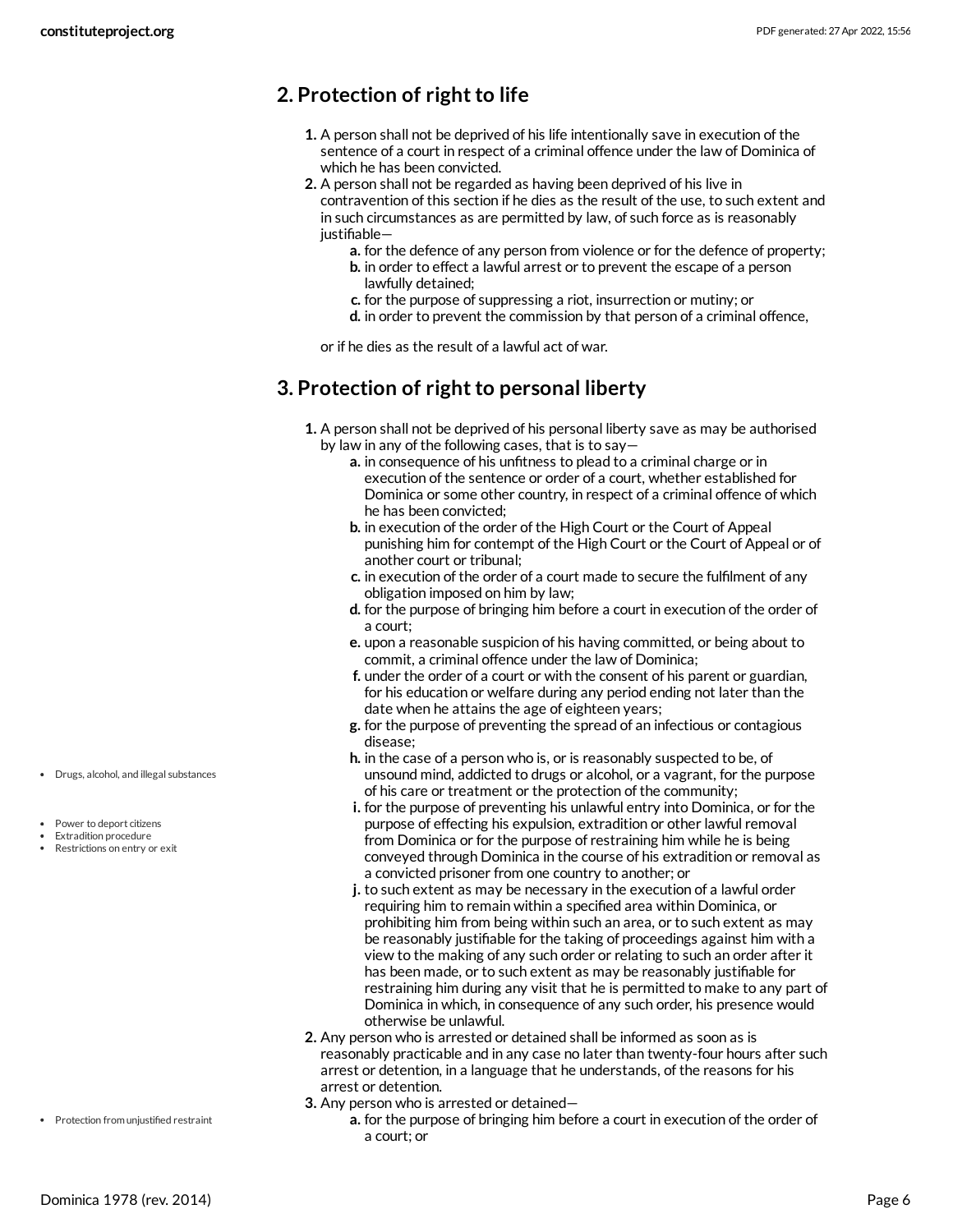• Protection from uniustified restraint

• Protection from false imprisonment

• Right to pre-trial release

**3. b.** upon reasonable suspicion of his having committed, or being about to commit, a criminal offence under the law of Dominica,

and who is not released, shall be brought before a court without undue delay and in any case not later than seventy-two hours after such arrest or detention.

- **4.** Where any person is brought before a court in execution of the order of a court in any proceedings or upon suspicion of his having committed or being about to commit an offence, he shall not be thereafter further held in custody in connection with those proceedings or that offence save upon the order of a court.
- **5.** If any person arrested or detained as mentioned in subsection (3)(b) of this section is not tried within a reasonable time, then, without prejudice to any further proceedings that may be brought against him, he shall be released either unconditionally or upon reasonable conditions, including in particular such conditions as are reasonably necessary to ensure that he appears at a later date for trial or for proceedings preliminary to trial.
- **6.** Any person who is unlawfully arrested or detained by any other person shall be entitled to compensation therefor from that other person or from any other person or authority on whose behalf that other person was acting.
- **7.** For the purposes of subsection (1)(a) of this section a person charged before a court with a criminal offence in respect of whom a special verdict has been returned that he was guilty of the act or omission charged but was insane when he did the act or made the omission shall be regarded as a person who has been convicted of a criminal offence and the detention of a person in consequence of such a verdict shall be regarded as detention in execution of the order of a court.

#### <span id="page-6-0"></span>**4. Protection from slavery and forced labour**

- **1.** No person shall be held in slavery or servitude.
- **2.** No person shall be required to perform forced labour.
- **3.** For the purposes of this section, the expression "forced labour" does not include **a.** any labour required in consequence of the sentence or order of a court;
	- **b.** labour required of any person while he is lawfully detained that, though not required in consequence of the sentence or order of a court, is reasonably necessary in the interests of hygiene or for the maintenance of the place at which he is detained;
	- **c.** any labour required of a member of a disciplined force in pursuance of his duties as such or, in the case of a person who has conscientious objections to service as a member of a naval, military or air force, any labour that that person is required by law to perform in place of such service;
	- **d.** any labour required during any period of public emergency or in the event of any other emergency or calamity that threatens the life and well-being of the community, to the extent that the requiring of such labour is reasonably justifiable in the circumstances of any situation arising or existing during that period or as a result of that other emergency or calamity, for the purpose of dealing with that situation.

### <span id="page-6-1"></span>**5. Protection from inhuman treatment**

No person shall be subjected to torture or to inhuman or degrading punishment or other treatment.

### <span id="page-6-2"></span>**6. Protection from deprivation of property**

- **1.** No property of any description shall be compulsorily taken possession of, and no interest in or right over property of any description shall be compulsorily acquired, except where provision is made by a law applicable to that taking of possession or acquisition for the payment, within a reasonable time, of adequate compensation.
- **2.** Every person having an interest in or right over property that is compulsorily taken possession of or whose interest in or right over any property is compulsorily acquired shall have a right of direct access to the High Court for **a.** determining the nature and extent of that interest or right;

• Prohibition of slavery

- Prohibition of cruel treatment Prohibition of torture
- Protection from expropriation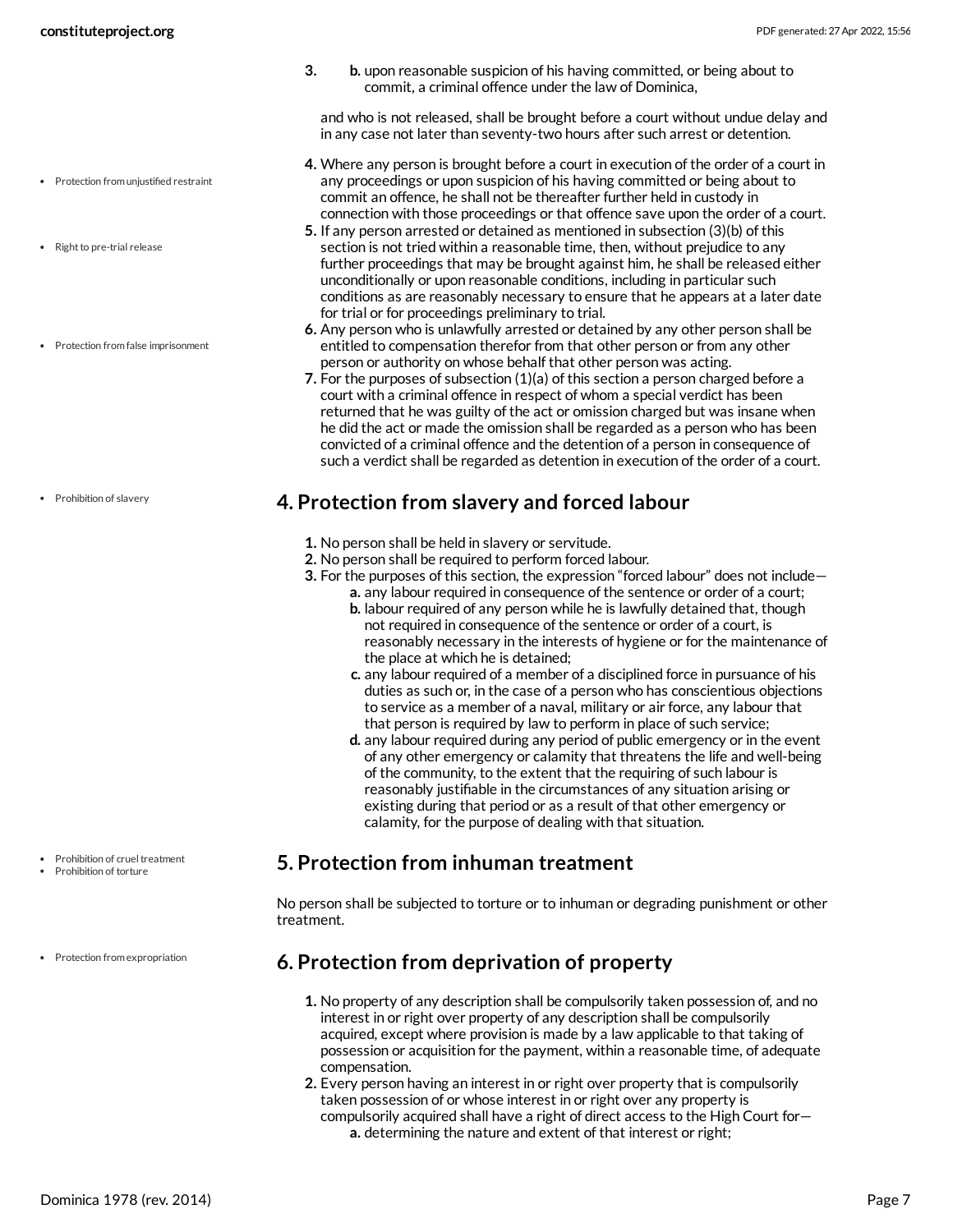- **2. b.** determining whether that taking of possession or acquisition was duly carried out in accordance with a law authorising the taking of possession or acquisition;
	- **c.** determining what compensation he is entitled to under the law applicable to that taking of possession or acquisition;
	- **d.** obtaining that compensation:

Provided that if Parliament so provides in relation to any matter referred to in paragraph (a) or (c) of this subsection the right of access shall be by way of appeal (exercisable as of right at the instance of the person having the interest in or right over the property) from a tribunal or authority, other than the High Court, having jurisdiction under any law to determine that matter.

- **3.** The Chief Justice may make rules with respect to the practice and procedure of the High Court or, subject to such provision as may have been made in that behalf by Parliament, with respect to the practice and procedure of any other tribunal or authority in relation to the jurisdiction conferred on the High Court by subsection (2) of this section or exercisable by the other tribunal or authority for the purposes of that subsection (including rules with respect to the time within which applications or appeals to the High Court or applications to the other tribunal or authority may be brought).
- **4.** No person who is entitled to compensation under this section shall be prevented from remitting, within a reasonable time after he has received any amount of that compensation in the form of a sum of money or, as the case may be, has received any such amount in some other form and has converted any of that amount into a sum of money, the whole of that sum of money (free from any deduction, charge or tax made or levied in respect of its remission) to any country of his choice outside Dominica.
- **5.** Nothing contained in or done under the authority of any law shall be held to be inconsistent with or in contravention of subsection (4) of this section to the extent that the law in question authorises
	- **a.** the attachment, by order of a court, of any amount of compensation to which a person is entitled in satisfaction of the judgment of a court or pending the determination of civil proceedings to which he is a party; or
	- **b.** the imposition of reasonable restrictions on the manner in which any sum of money is to be remitted.
- **6.** Nothing contained in or done under the authority of any law shall be held to be inconsistent with or in contravention of subsection (1) of this section
	- **a.** to the extent that the law in question makes provision for the taking of possession or acquisition of any property, interest or right
		- **i.** in satisfaction of any tax, rate or due;
		- **ii.** by way of penalty for breach of any law or forfeiture in consequence of breach of any law;
		- **iii.** as an incident of a lease, tenancy, mortgage, charge, bill of sale, pledge or contract;
		- **iv.** in the execution of judgments or orders of a court in proceedings for the determination of civil rights or obligations;
		- **v.** in circumstances where it is reasonably necessary so to do because the property is in a dangerous state or likely to be injurious to the health of human beings, animals or plants;
		- **vi.** in consequence of any law with respect to the limitation of actions; or
		- **vii.** for so long only as may be necessary for the purposes of any examination, investigation, trial or inquiry or, in the case of land, for the purposes of the carrying out thereon of work of soil conservation or the conservation of other natural resources or work relating to agricultural development or improvement (being work relating to such development or improvement that the owner or occupier of the land has been required, and has without reasonable excuse refused or failed, to carry out),

and except so far as that provision or, as the case may be, the thing done under the authority thereof is shown not to be reasonably justifiable in a democratic society; or

**b.** to the extent that the law in question makes provision for the taking of possession or acquisition of any of the following property (including an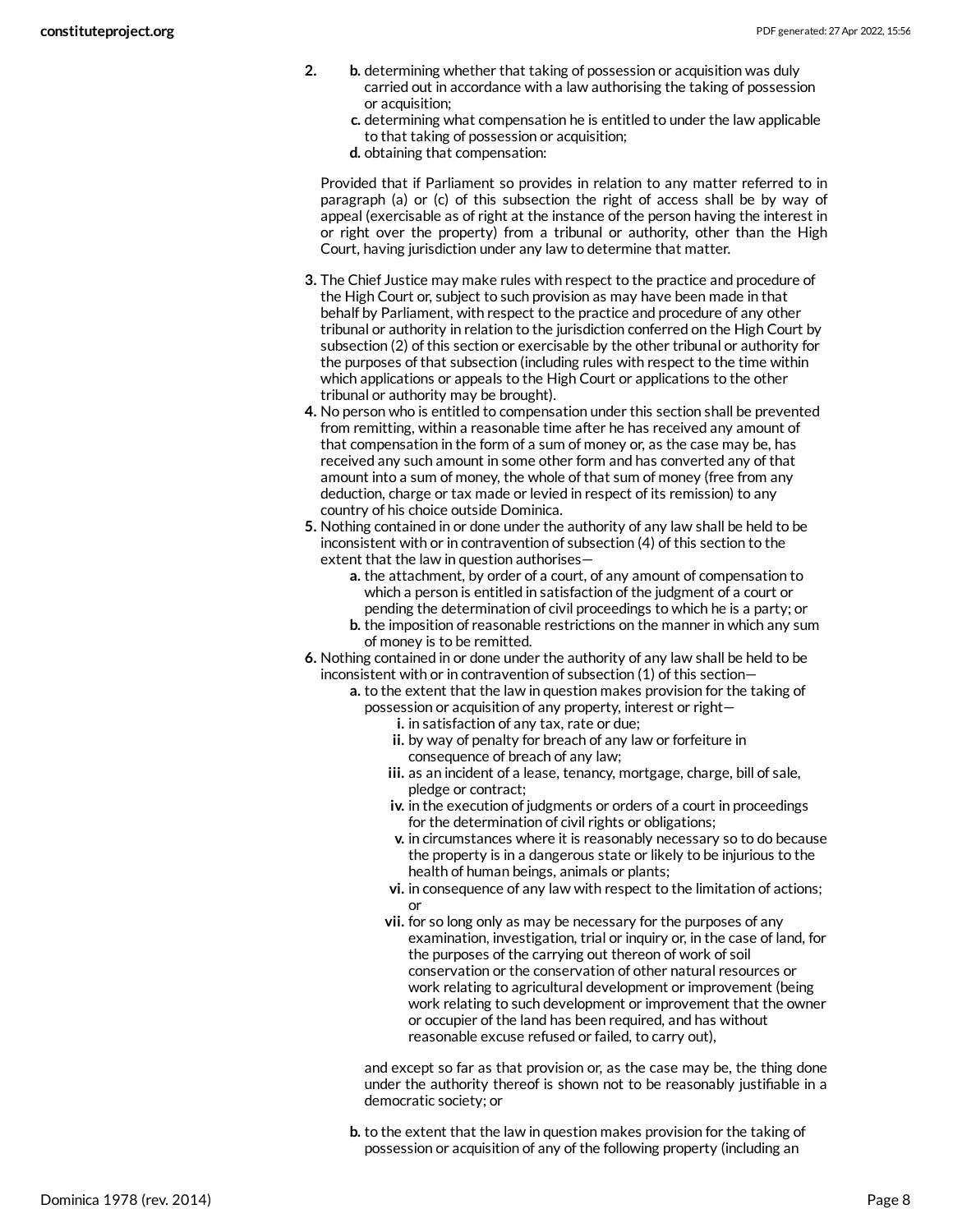- **6. b.** interest in or right over property), that is to say **i.** enemy property;
	- **ii.** property of a deceased person, a person of unsound mind or a person who has not attained the age of eighteen years, for the purpose of its administration for the benefit of the persons entitled to the beneficial interest therein;
	- **iii.** property of a person adjudged bankrupt or a body corporate in liquidation, for the purpose of its administration for the benefit of the creditors of the bankrupt or body corporate and, subject thereto, for the benefit of other persons entitled to the beneficial interest in the property; or
	- **iv.** property subject to a trust, for the purpose of vesting the property in persons appointed as trustees under the instrument creating the trust or by a court or, by order of a court, for the purpose of giving effect to the trust.
- **7.** Nothing contained in or done under the authority of any law enacted by Parliament shall be held to be inconsistent with or in contravention of this section to the extent that the law in question makes provision for the compulsory taking of possession of any property, or the compulsory acquisition of any interest in or right over property, where that property, interest or right is held by a body corporate established by law for public purposes in which no monies have been invested other than monies provided by any legislature established for Dominica.
- **8.** In this section—
	- "property" means any land or other thing capable of being owned or held in possession and includes any right relating thereto, whether under a contract, trust or law or otherwise and whether present or future, absolute or conditional;
	- "acquisition", in relation to an interest in or right over property, means transferring that interest or right to another person or extinguishing or curtailing that interest or right.

### <span id="page-8-0"></span>**7. Protection from arbitrary search or entry**

- **1.** Except with his own consent, a person shall not be subjected to the search of his person or his property or the entry by others on his premises.
- **2.** Nothing contained in or done under the authority of any law shall be held to be inconsistent with or in contravention of this section to the extent that the law in question makes provision
	- **a.** that is reasonably required in the interest of defence, public safety, public order, public morality, public health, town and country planning, the development and utilisation of mineral resources or the development or utilisation of any property for a purpose beneficial to the community;
	- **b.** that is reasonably required for the purpose of protecting the rights or freedoms of other persons;
	- **c.** that authorises an officer or agent of the Government of Dominica, a local government authority or a body corporate established by law for public purposes to enter on the premises of any person in order to inspect those premises or anything thereon for the purpose of any tax, rate or due or in order to carry out work connected with any property that is lawfully on those premises and that belongs to the Government, authority or body corporate, as the case may be; or
	- **d.** that authorises, for the purpose of enforcing the judgment or order of a court in any civil proceedings, the search of any person or property by order of a court or entry upon any premises by such order,

and except so far as that provision or, as the case may be, anything done under the authority thereof is shown not to be reasonably justifiable in a democratic society.

#### <span id="page-8-1"></span>**8. Provisions to secure protection of law**

**1.** If any person is charged with a criminal offence, then, unless the charge is withdrawn, the case shall be afforded a fair hearing within a reasonable time by an independent and impartial court established by law.

- Right to privacy
- Regulation of evidence collection

- Right to speedy trial Judicial independence
- Right to fair trial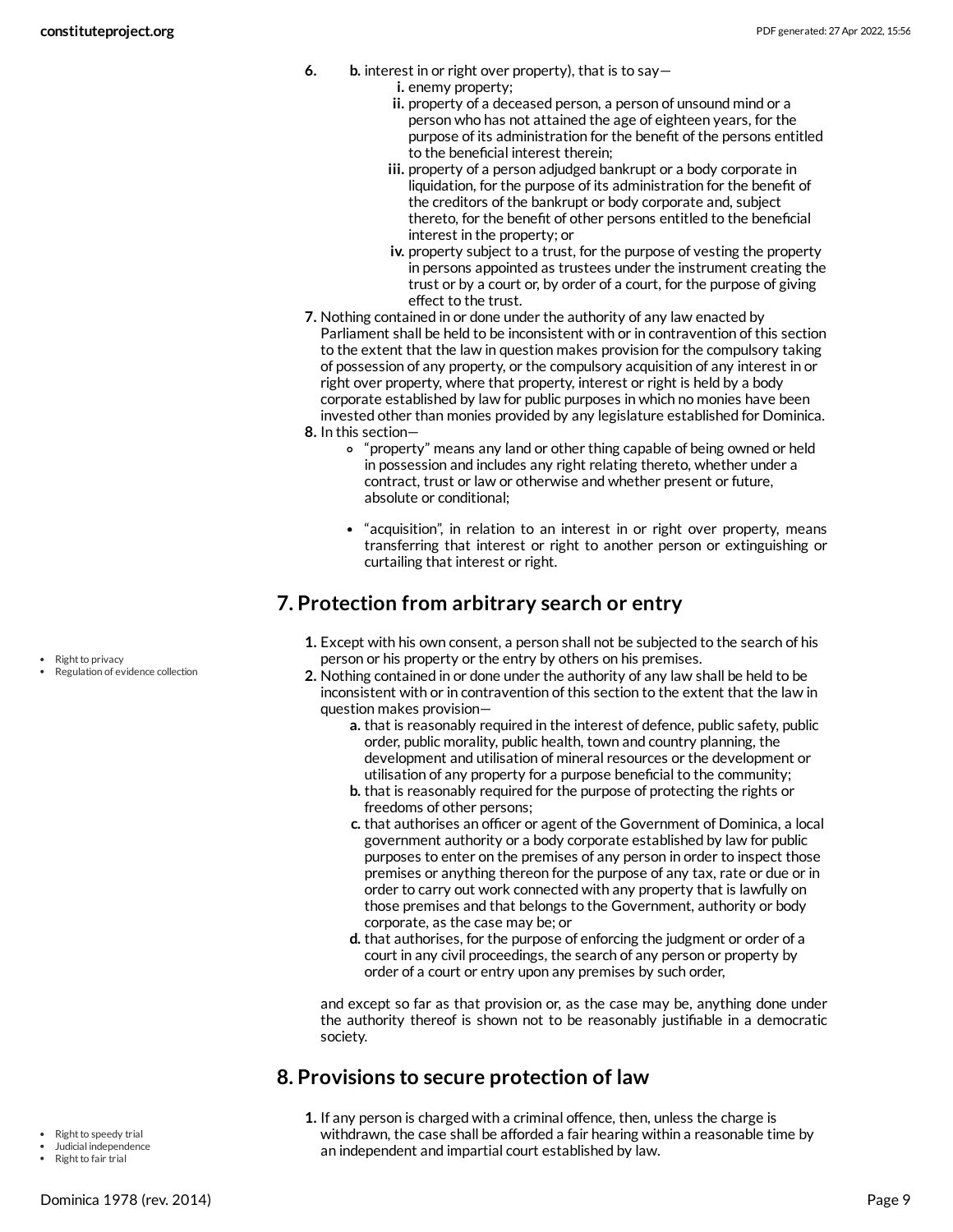- Presumption of innocence in trials
- Trial in native language of accused
- Right to counsel
- Right to examine evidence/witnesses
- Trial in native language of accused

- Principle of no punishment without law Protection from ex post facto laws
- 
- Prohibition of double jeopardy
- Protection from self-incrimination
- Judicial independence

• Right to public trial

- **2.** Every person who is charged with a criminal offence
	- **a.** shall be presumed to be innocent until he is proved or has pleaded guilty; **b.** shall be informed as soon as reasonably practicable, in a language that he
	- understands and in detail, of the nature of the offence charged; **c.** shall be given adequate time and facilities for the preparation of his defence;
	- **d.** shall be permitted to defend himself before the court in person or, at his own expense, by a legal practitioner of his own choice;
	- **e.** shall be afforded facilities to examine in person or by his legal representative the witnesses called by the prosecution before the court, and to obtain the attendance and carry out the examination of witnesses to testify on his behalf before the court on the same conditions as those applying to witnesses called by the prosecution; and
	- **f.** shall be permitted to have without payment the assistance of an interpreter if he cannot understand the language used at the trial,

and the trial shall not take place in his absence unless he so conducts himself as to render the continuance of the proceedings in his presence impracticable and the court has ordered him to be removed and the trial to proceed in his absence:

Provided that the trial may take place in his absence in any case in which it is so provided by a law under which he is entitled to adequate notice of the charge and the date, time and place of the trial and to a reasonable opportunity of appearing before the court.

- **3.** When a person is tried for any criminal offence, the accused person or any person authorised by him in that behalf shall, if he so requires and subject to payment of such reasonable fee as may be prescribed by law, be given within a reasonable time after judgment a copy for the use of the accused person of any record of the proceedings made by or on behalf of the court.
- **4.** No person shall be held to be guilty of a criminal offence on account of any act or omission that did not, at the time it took place, constitute such an offence, and no penalty shall be imposed for any criminal offence that is severer in degree or description than the maximum penalty that might have been imposed for that offence at the time when it was committed.
- **5.** A person who shows that he has been tried by a competent court for a criminal offence and either convicted or acquitted shall not again be tried for that offence or for any other criminal offence of which he could have been convicted at the trial for that offence, save upon the order of a superior court in the course of appeal or review proceedings relating to the conviction or acquittal.
- **6.** A person shall not be tried for a criminal offence if he shows that he has been pardoned for that offence.
- **7.** A person who is tried for a criminal offence shall not be compelled to give evidence at the trial:

Provided that nothing in this subsection shall prevent the prosecution or the court from commenting on his failure to give evidence on his own behalf or prevent the court from drawing inferences from any such failure.

- **8.** Any court or other authority prescribed by law for the determination of the existence or extent of any civil right or obligation shall be established by law and shall be independent and impartial; and where proceedings for such a determination are instituted by any person before such a court or other authority, the case shall be given a fair hearing within a reasonable time.
- **9.** Where the existence or extent of any civil right or obligation has been determined in proceedings in any court or before any other authority any party to those proceedings shall, if he so requires and subject to payment of such reasonable fee as may be prescribed by law, be entitled to obtain within a reasonable time after the judgment or other determination a copy of any record of the proceedings made by or on behalf of the court or other authority.
- **10.** Except with the agreement of all the parties thereto, all proceedings of every court and proceedings for the determination of the existence or extent of any civil right or obligation before any other authority, including the announcement of the decision of the court or other authority, shall be held in public.
- **11.** Nothing in subsection (10) of this section shall prevent the court or other adjudicating authority from excluding from the proceedings persons other than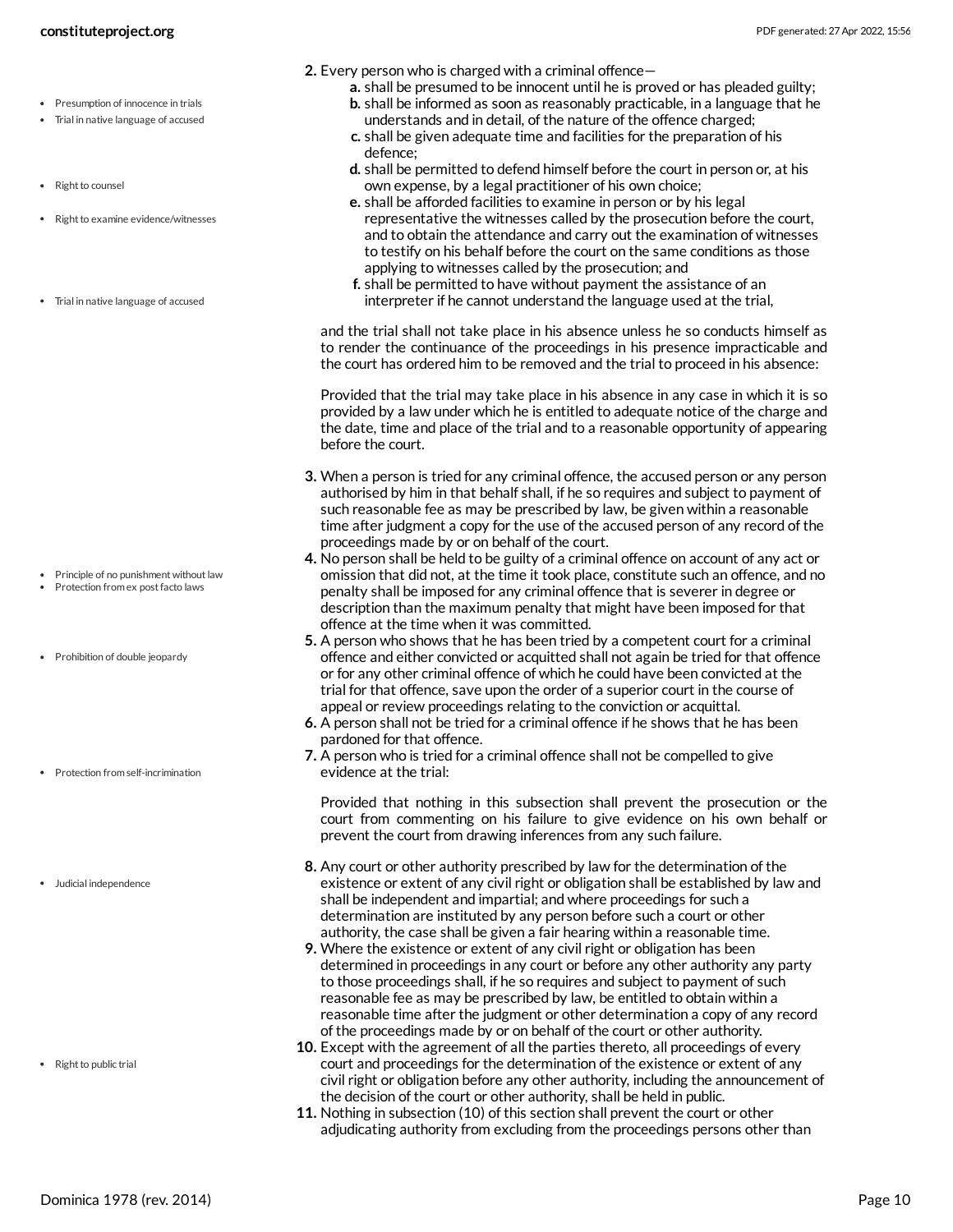Privileges for juveniles in criminal process

- **11.** the parties thereto and the legal practitioner representing them to such extent as the court or other authority
	- **a.** may by law be empowered to do and may consider necessary or expedient in circumstances where publicity would prejudice the interests of justice or in interlocutory proceedings or in the interests of public morality, the welfare of persons under the age of eighteen years or the protection of the private lives of persons concerned in the proceedings; or
	- **b.** may by law be empowered or required to do in the interests of defence, public safety or public order.
- **12.** Nothing contained in or done under the authority of any law shall be held to be inconsistent with or in contravention of
	- **a.** subsection (2)(a) of this section to the extent that the law in question imposes upon any person charged with a criminal offence the burden of proving particular facts;
	- **b.** subsection (2)(e) of this section to the extent that the law in question imposes reasonable conditions that must be satisfied if witnesses called to testify on behalf of an accused person are to be paid their expenses out of public funds; or
	- **c.** subsection (5) of this section to the extent that the law in question authorises a court to try a member of a disciplined force for a criminal offence notwithstanding any trial and conviction or acquittal of that member under the disciplinary law of that force, so, however, that any court so trying such a member and convicting him shall in sentencing him to any punishment take into account any punishment awarded him under that disciplinary law.
- **13.** In the case of any person who is held in lawful detention the provisions of subsection (1), paragraphs (d) and (e) of subsection (2) and subsection (3) of this section shall not apply in relation to his trial for a criminal offence under the law regulating the discipline of persons held in such detention.
- **14.** In this section "criminal offence" means a criminal offence under the law of Dominica.

#### <span id="page-10-0"></span>**9. Protection of freedom of conscience**

- **1.** Except with his own consent, a person shall not be hindered in the enjoyment of his freedom of conscience, including freedom of thought and of religion, freedom to change his religion or belief and freedom, either alone or in community with others, and both in public and in private, to manifest and propagate his religion or belief in worship, teaching, practice and observance.
- **2.** Except with his own consent (or, if he is a person under the age of eighteen years, the consent of his guardian) a person attending any place of education, detained in any prison or corrective institution or serving in a naval, military or air force shall not be required to receive religious instruction or to take part in or attend any religious ceremony or observance if that instruction, ceremony or observance relates to a religion which is not his own.
- **3.** Every religious community shall be entitled, at its own expense, to establish and maintain places of education and to manage any place of education which it maintains; and no such community shall be prevented from providing religious instruction for persons of that community in the course of any education provided by that community whether or not it is in receipt of a government subsidy or other form of financial assistance designed to meet in whole or in part the cost of such course of education.
- **4.** A person shall not be compelled to take any oath which is contrary to his religion or belief or to take any oath in a manner which is contrary to his religion or belief.
- **5.** Nothing contained in or done under the authority of any law shall be held to be inconsistent with or in contravention of this section to the extent that the law in question makes provision which is reasonably required
	- **a.** in the interests of defence, public safety, public order, public morality or public health;
	- **b.** for the purpose of protecting the rights and freedoms of other persons, including the right to observe and practise any religion without the unsolicited intervention of members of any other religion; or
	- **c.** for the purpose of regulating educational institutions in the interests of the persons who receive or may receive instruction in them,

• Freedom of religion

• Freedom of opinion/thought/conscience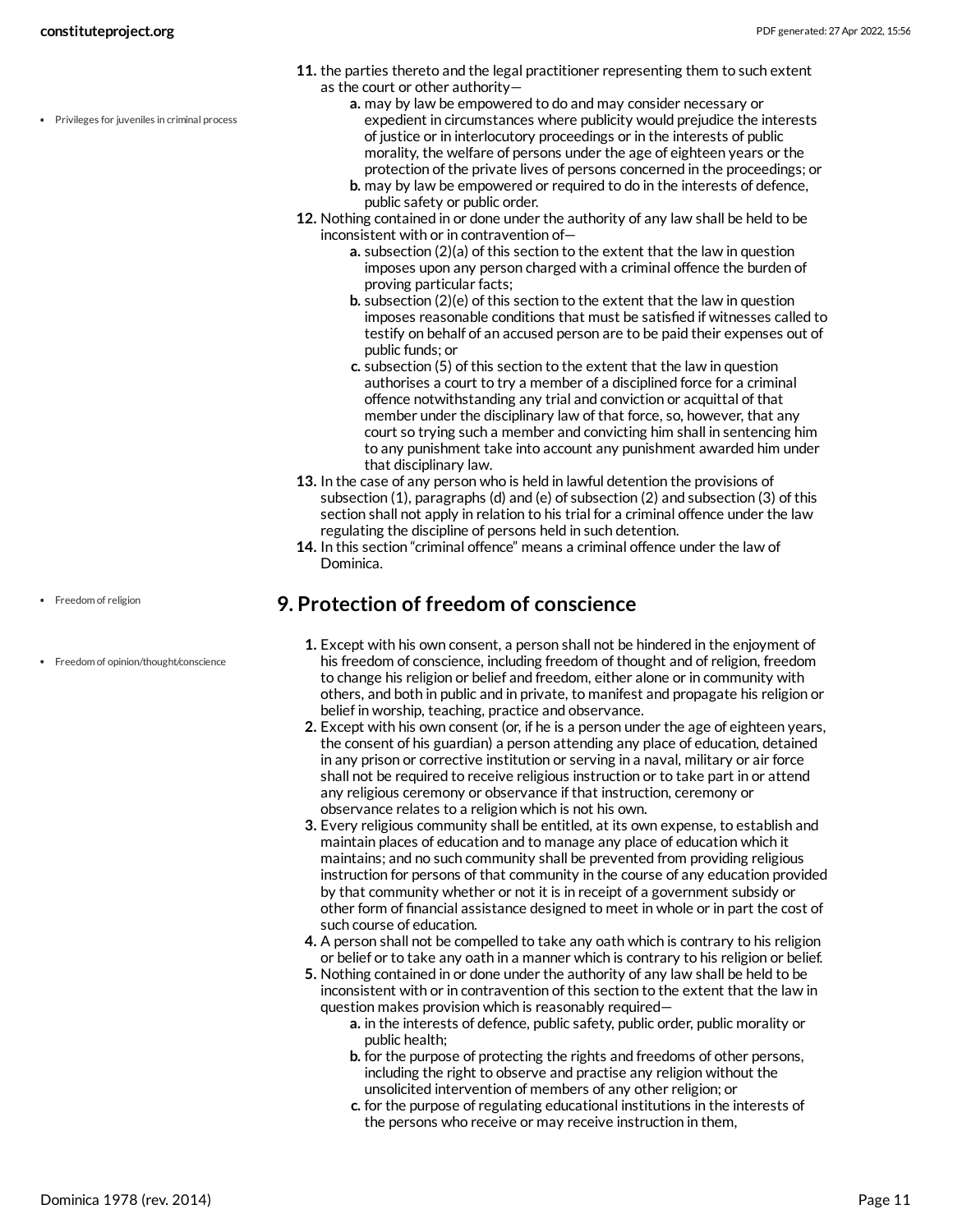- **5.** and except so far as that provision or, as the case may be, the thing done under the authority thereof is shown not to be reasonably justifiable in a democratic society.
- **6.** References in this section to a religion shall be construed as including references to a religious denomination, and cognate expressions shall be construed accordingly.

#### <span id="page-11-0"></span>**10. Protection of freedom of expression**

- **1.** Except with his own consent, a person shall not be hindered in the enjoyment of his freedom of expression, including freedom to hold opinions without interference, freedom to receive ideas and information without interference, freedom to communicate ideas and information without interference (whether the communication be to the public generally or to any person or class of persons) and freedom from interference with his correspondence.
- **2.** Nothing contained in or done under the authority of any law shall be held to be inconsistent with or in contravention of this section to the extent that the law in question makes provision
	- **a.** that is reasonably required in the interests of defence, public safety, public order, public morality or public health;
	- **b.** that is reasonably required for the purpose of protecting the reputations, rights and freedoms of other persons or the private lives of persons concerned in legal proceedings, preventing the disclosure of information received in confidence, maintaining the authority and independence of the courts or regulating the technical administration or the technical operation of telephony, telegraphy, posts, wireless broadcasting or television; or
	- **c.** that imposes restrictions upon public officers that are reasonably required for the proper performance of their functions,

and except so far as that provision or, as the case may be, the thing done under the authority thereof is shown not be reasonably justifiable in a democratic society.

### <span id="page-11-1"></span>**11. Protection of freedom of assembly and association**

- **1.** Except with his own consent, a person shall not be hindered in the enjoyment of his freedom of assembly and association, that is to say, his right to assemble freely and associate with other persons and in particular to form or belong to trade unions or other associations for the protection of his interests.
- **2.** Nothing contained in or done under the authority of any law shall be held to be inconsistent with or in contravention of this section to the extent that the law in question makes provision
	- **a.** that is reasonably required in the interests of defence, public safety, public order, public morality or public health;
	- **b.** that is reasonably required for the purpose of protecting the rights or freedoms of other persons; or
	- **c.** that imposes restrictions upon public officers that are reasonably required for the proper performance of their functions,

and except so far as that provision or, as the case may be, the thing done under the authority thereof is shown not to be reasonably justifiable in a democratic society.

#### <span id="page-11-2"></span>**12. Protection of freedom of movement**

- **1.** A person shall not be deprived of his freedom of movement that is to say, the right to move freely throughout Dominica, the right to reside in any part of Dominica, the right to enter Dominica, the right to leave Dominica and immunity from expulsion from Dominica.
- **2.** Any restriction on a person's freedom of movement that is involved in his lawful detention shall not be held to be inconsistent with or in contravention of this

• Freedom of expression

Freedom of opinion/thought/conscience

- Radio
- Right to protect one's reputation
- Telecommunications
- Television

- Freedom of association
- Right to join trade unions Freedom of assembly
- 

- Restrictions on entry or exit
- Power to deport citizens Freedom of movement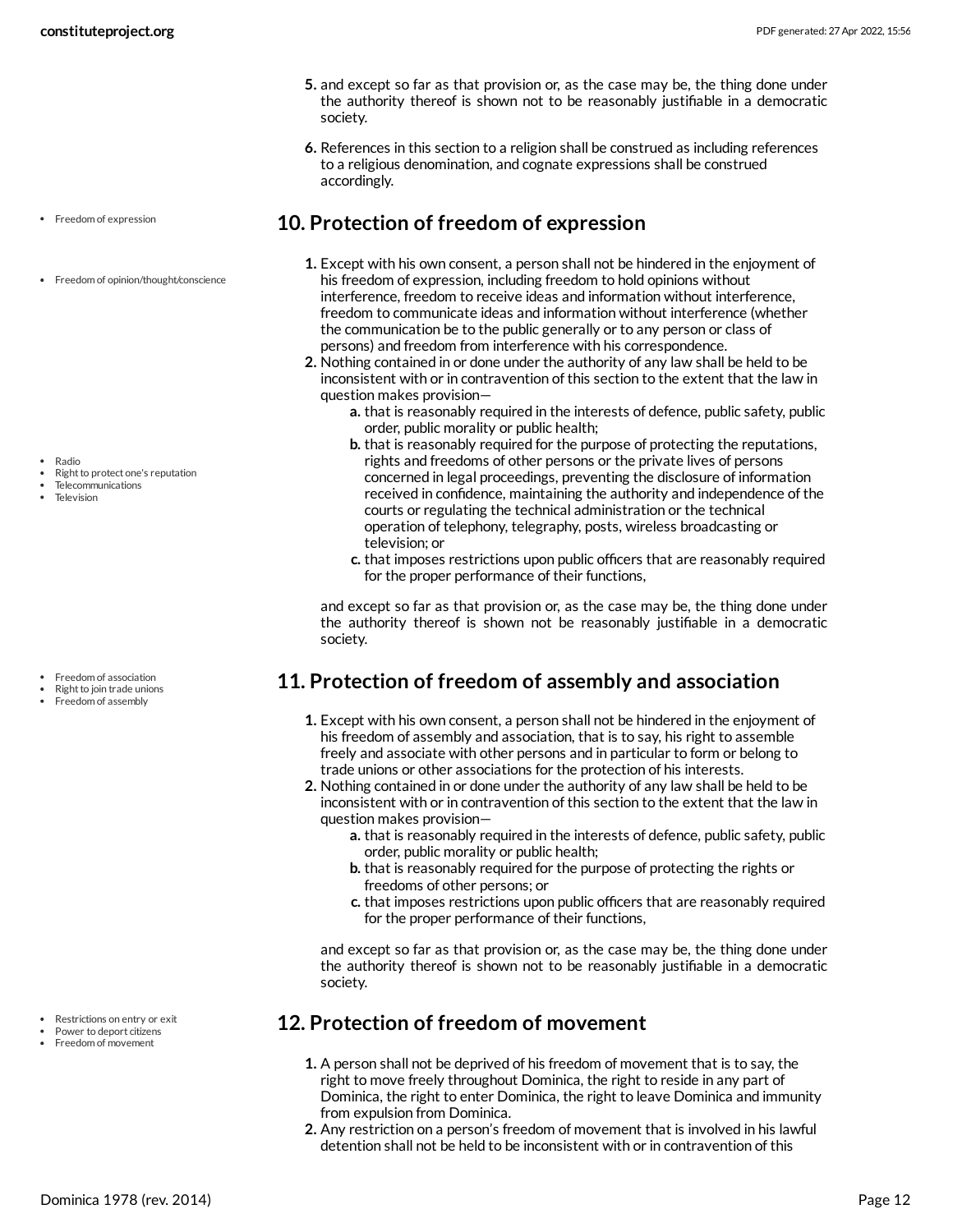- **2.** section.
- **3.** Nothing contained in or done under the authority of any law shall be held to be inconsistent with or in contravention of this section to the extent that the law in question makes provision
	- **a.** for the imposition of restrictions on the movement or residence within Dominica of any person or on any person's right to leave Dominica that are reasonably required in the interests of defence, public safety or public order;
	- **b.** for the imposition of restrictions on the movement or residence within Dominica or on the right to leave Dominica of persons generally or any class of persons in the interests of defence, public safety, public order, public morality or public health or, in respect of the right to leave Dominica, of securing compliance with any international obligation of the Government particulars of which have been laid before the House and except so far as that provision or, as the case may be, the thing done under the authority thereof is shown not to be reasonably justifiable in a democratic society;
	- **c.** for the imposition of restrictions, by order of a court, on the movement or residence within Dominica of any person or on any person's right to leave Dominica either in consequence of his having been found guilty of a criminal offence under the law of Dominica or for the purpose of ensuring that he appears before a court at a later date for trial of such a criminal offence or for proceedings preliminary to trial or for proceedings relating to his extradition or lawful removal from Dominica;
	- **d.** for the imposition of restrictions on the freedom of movement of any person who is not a citizen of Dominica;
	- **e.** for the imposition of restrictions on the acquisition or use by any person of land or other property in Dominica;
	- **f.** for the imposition of restrictions upon the movement or residence within Dominica or on the right to leave Dominica of any public officer that are reasonably required for the proper performance of his functions;
	- **g.** for the removal of a person from Dominica to be tried or punished in some other country for a criminal offence under the law of that other country or to undergo imprisonment in some other country in execution of the sentence of a court in respect of a criminal offence under the law of Dominica of which he has been convicted; or
	- **h.** for the imposition of restrictions on the right of any person to leave Dominica that are reasonably required in order to secure the fulfilment of any obligations imposed on that person by law and except so far as that provision or, as the case may be, the thing done under the authority thereof is shown not to be reasonably justifiable in a democratic society.
- **4.** If any person whose freedom of movement has been restricted by virtue of such a provision as is referred to in subsection (3)(a) of this section so requests at any time during the period of that restriction not earlier than twenty-one days after the order was made or three months after he last made such a request, as the case may be, his case shall be reviewed by an independent and impartial tribunal presided over by a person appointed by the Chief Justice from among persons who are legal practitioners.
- **5.** On any review by a tribunal in pursuance of subsection (4) of this section of the case of any person whose freedom of movement has been restricted, the tribunal may make recommendations concerning the necessity or expediency of the continuation of that restriction to the authority by whom it was ordered and, unless it is otherwise provided by law, that authority shall be obliged to act in accordance with any such recommendations.

#### <span id="page-12-0"></span>**13. Protection from discrimination on the grounds of race, etc**

- **1.** Subject to the provisions of subsections (4), (5) and (7) of this section, no law shall make any provision that is discriminatory either of itself or in its effect.
- **2.** Subject to the provisions of subsections (6), (7) and (8) of this section, no person shall be treated in a discriminatory manner by any person or authority.
- **3.** In this section, the expression "discriminatory" means affording different treatment to different persons attributable wholly or mainly to their respective descriptions by sex, race, place of origin, political opinions, colour or creed

Extradition procedure

• International law

- Equality regardless of creed or belief
- Equality regardless of origin
- Equality regardless of gender Equality regardless of political party
- General guarantee of equality
- Equality regardless of race
- Equality regardless of skin color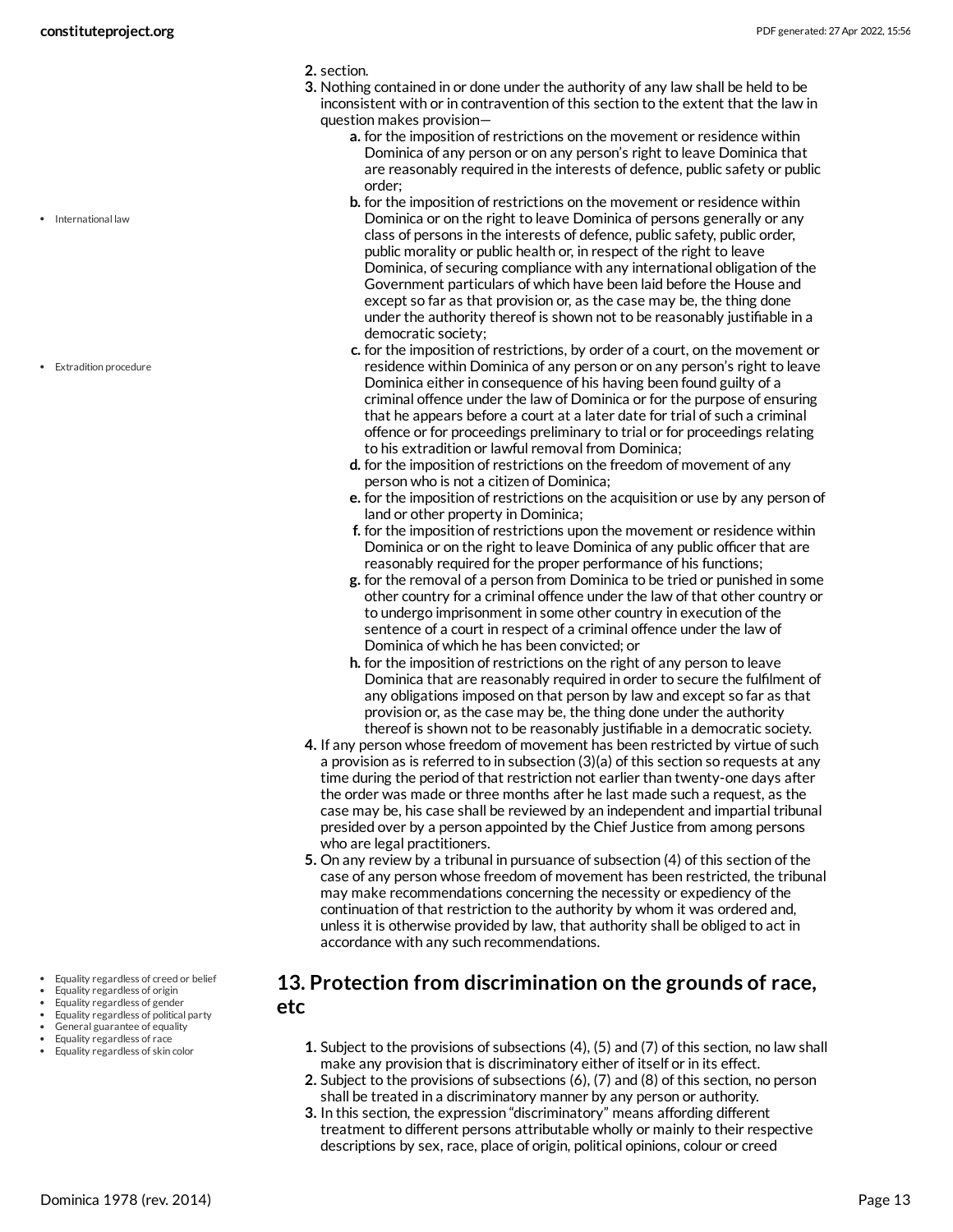- **3.** whereby persons of one such description are subjected to disabilities or restrictions to which persons of another such description are not made subject or are accorded privileges or advantages which are not accorded to persons of another such description.
- **4.** Subsection (1) of this section shall not apply to any law so far as that law makes provision
	- **a.** for the appropriation of public revenues or other public funds;
	- **b.** with respect to persons who are not citizens of Dominica;
	- **c.** for the application, in the case of persons of any such description as is mentioned in subsection (3) of this section (or of persons connected with such persons), of the law with respect to adoption, marriage, divorce, burial, devolution of property on death or other like matters which is the personal law of persons of that description;
	- **d.** whereby persons of any such description as is mentioned in subsection (3) of this section may be subjected to any disability or restriction or may be accorded any privilege or advantage that, having regard to its nature and to special circumstances pertaining to those persons or to persons of any other such description, is reasonably justifiable in a democratic society.
- **5.** Nothing contained in any law shall be held to be inconsistent with or in contravention of subsection (1) of this section to the extent that it makes provision with respect to standards or qualifications (not being standards or qualifications specifically relating to sex, race, place of origin, political opinions, color or creed) to be required of any person who is appointed to or to act in any office or employment.
- **6.** Subsection (2) of this section shall not apply to anything which is expressly or by necessary implication authorised to be done by any such provision of law as is referred to in subsection (4) or subsection (5) of this section.
- **7.** Nothing contained in or done under the authority of any law shall be held to be inconsistent with or in contravention of this section to the extent that the law in question makes provision whereby persons of any such description as is mentioned in subsection (3) of this section may be subjected to any restriction on the rights and freedoms guaranteed by sections 7, 9, 10, 11 and 12 of this Constitution, being such a restriction as is authorised by section 7(2), section 9(5), section 10(2), section 11(2) or paragraph (a), (b) or (h) of section 12(3), as the case may be.
- **8.** Nothing in subsection (2) of this section shall affect any discretion relating to the institution, conduct or discontinuance of civil or criminal proceedings in any court that is vested in any person by or under this Constitution or any other law.

### <span id="page-13-0"></span>**14. Derogations from s.3 or s.13 under emergency powers**

Nothing contained in or done under the authority of a law enacted by Parliament shall be held to be inconsistent with or in contravention of section 3 or section 13 of this Constitution to the extent that the law authorises the taking during any period of public emergency of measures that are reasonably justifiable for dealing with the situation that exists in Dominica during that period.

#### <span id="page-13-1"></span>**15. Protection of persons detained under emergency laws**

- **1.** When a person is detained by virtue of any such law as is referred to in section 14 of this Constitution the following provisions shall apply, that is to say
	- **a.** he shall, as soon as reasonably practicable and in any case not more than seven days after the commencement of his detention, be furnished with a statement in writing in a language that he understands specifying in detail the grounds upon which he is detained;
	- **b.** not more than fourteen days after the commencement of his detention, a notification shall be published in the Official Gazette stating that he has been detained and giving particulars of the provision of law under which his detention is authorised;
	- **c.** not more than one month after the commencement of his detention and thereafter during his detention at intervals of not more than three months, his case shall be reviewed by an independent and impartial tribunal established by law and presided over by a person appointed by the Chief Justice from among persons who are legal practitioners;

• Emergency provisions

• Emergency provisions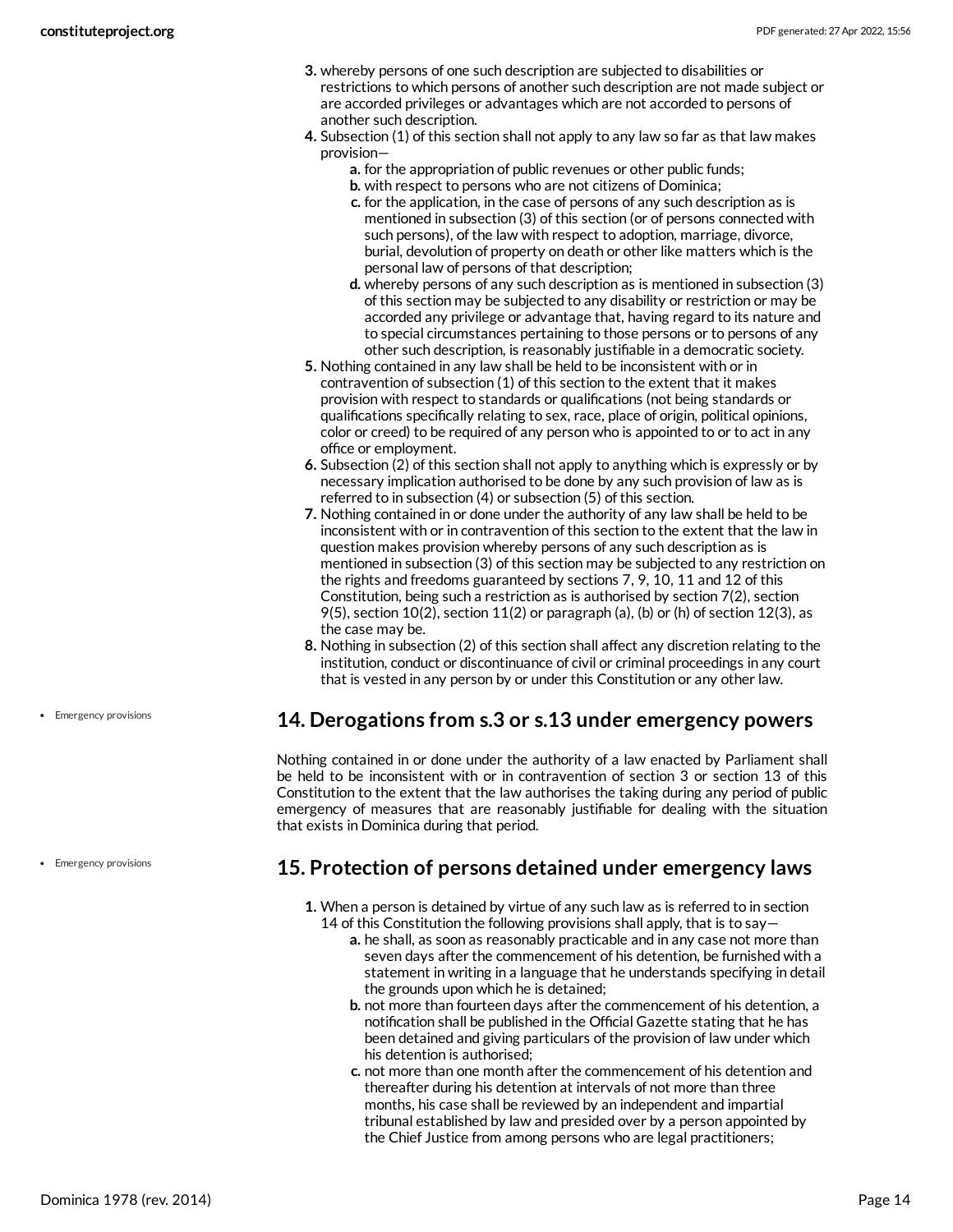- **1. d.** he shall be afforded reasonable facilities to consult a legal practitioner of his own choice who shall be permitted to make representations to the tribunal appointed for the review of the case of the detained person; and
	- **e.** at the hearing of his case by the tribunal appointed for the review of his case he shall be permitted to appear in person or to be represented by a legal practitioner of his own choice.
- **2.** On any review by a tribunal in pursuance of this section of the case of a detained person, the tribunal may make recommendations concerning the necessity or expediency of continuing his detention to the authority by which it was ordered but, unless it is otherwise provided by law, that authority shall not be obliged to act in accordance with any such recommendations.
- **3.** Nothing contained in subsection (1)(d) or subsection (1)(e) of this section shall be construed as entitling a person to legal representation at public expense.

#### <span id="page-14-0"></span>**16. Enforcement of protective provisions**

- **1.** If any person alleges that any of the provisions of sections 2 to 15 (inclusive) of this Constitution has been, is being or is likely to be contravened in relation to him (or, in the case of a person who is detained, if any other person alleges such a contravention in relation to the detained person), then, without prejudice to any other action with respect to the same matter which is lawfully available, that person (or that other person) may apply to the High Court for redress.
- **2.** The High Court shall have original jurisdiction
	- **a.** to hear and determine any application made by any person in pursuance of subsection (1) of this section; and
	- **b.** to determine any question arising in the case of any person which is referred to it in pursuance of subsection (3) of this section,

and may make such declarations and orders, issue such writs and give such directions as it may consider appropriate for the purpose of enforcing or securing the enforcement of any of the provisions of sections 2 to 15 (inclusive) of this Constitution:

Provided that the High Court may decline to exercise its powers under this subsection if it is satisfied that adequate means of redress for the contravention alleged are or have been available to the person concerned under any other law.

- **3.** If in any proceedings in any court (other than the Court of Appeal or the High Court or a court-martial) any question arises as to the contravention of any of the provisions of sections 2 to 15 (inclusive) of this Constitution, the person presiding in that court may, and shall if any party to the proceedings so requests, refer the question to the High Court unless, in his opinion, the raising of the question is merely frivolous or vexatious.
- **4.** Where any question is referred to the High Court in pursuance of subsection (3) of this section, the High Court shall give its decision upon the question and the court in which the question arose shall dispose of the case in accordance with that decision or, if that decision is the subject of an appeal to the Court of Appeal or to the Caribbean Court of Justice, in accordance with the decision of the Court of Appeal or, as the case may be, of the Caribbean Court of Justice.
- **5.** The High Court shall have such powers in addition to those conferred by this section as may be conferred upon it by Parliament for the purpose of enabling it more effectively to exercise the jurisdiction conferred upon it by this section.
- **6.** The Chief Justice may make rules with respect to the practice and procedure of the High Court in relation to the jurisdiction and powers conferred on it by or under this section (including rules with respect to the time within which applications may be brought and references shall be made to the High Court).

### <span id="page-14-1"></span>**17. Interpretation and savings**

- **1.** In this Chapter, unless the context otherwise requires—
	- "contravention", in relation to any requirement, includes a failure to comply with that requirement, and cognate expressions shall be construed accordingly;

Ultra-vires administrative actions Protection from false imprisonment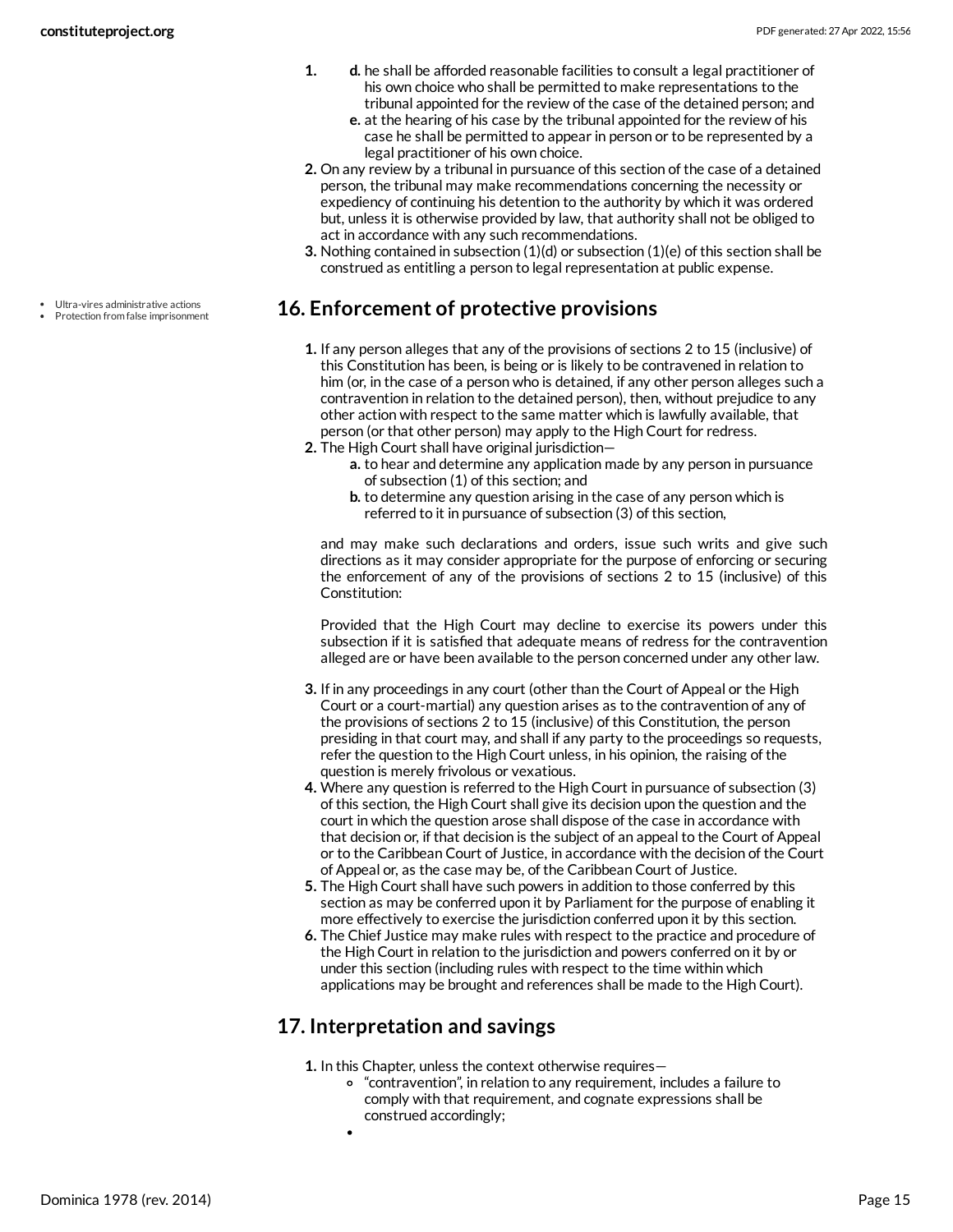- **1.** "court" means any court of law having jurisdiction in Dominica other than a court established by a disciplinary law, and includes the Caribbean Court of Justice and in sections 2 and 4 of this Constitution a court established by a disciplinary law;
	- "disciplinary law" means a law regulating the discipline of any disciplined force;
	- "disciplined force" means—

**a.** a naval, military or air force;

**b.** the Police Force;

**c.** a prison service; or

**d.** any such other force or service as may be prescribed by Parliament.

- "legal practitioner" means a person entitled to be in or to enter Dominica and entitled to practise as a barrister in Dominica or, except in relation to proceedings before a court in which a solicitor has no right of audience, entitled to practise as a solicitor in Dominica;
- "member", in relation to a disciplined force, includes any person who, under the law regulating the discipline of that force, is subject to that discipline.
- **2.** In this Chapter "period of public emergency" means any period during which **a.** Dominica is engaged in any war; or
	- **b.** there is in force a proclamation by the President declaring that a state of public emergency exists; or
	- **c.** there is in force a resolution of the House supported by the votes of not less than two- thirds of all the members of the House declaring that democratic institutions in Dominica are threatened by subversion.
- **3.** A proclamation made by the President shall not be effective for the purposes of subsection (2) of this section unless it is declared therein that the President is satisfied
	- **a.** that a public emergency has arisen as a result of the imminence of a state of war between Dominica and a foreign state or as a result of the occurrence of any earthquake, hurricane, flood, fire, outbreak of pestilence, outbreak of infectious disease or other calamity whether similar to the foregoing or not; or
	- **b.** that action has been taken or is immediately threatened by any person of such a nature and on so extensive a scale as to be likely to endanger the public safety or to deprive the community, or any substantial portion of the community, of supplies or services essential to life.
- **4.** A proclamation made by the President for the purposes of this section
	- **a.** shall, unless previously revoked, remain in force for twenty-one days or for such longer period, not exceeding six months, as the House may determine by a resolution supported by the votes of a majority of all the members of the House;
	- **b.** may be extended from time to time by a resolution of the House passed in like manner as is prescribed in paragraph (a) of this subsection for further periods, not exceeding in respect of each such extension a period of six months; and
	- **c.** may be revoked at any time by a resolution supported by the votes of a majority of all the members of the House.
- **5.** A resolution passed by the House for the purposes of subsection (2) of this section may be revoked at any time by a resolution of the House supported by the votes of a majority of all the members thereof.
- **6.** In relation to any person who is a member of a disciplined force of Dominica, nothing contained in or done under the authority of the disciplinary law of that force shall be held to be inconsistent with or in contravention of any of the provisions of this Chapter other than sections 2, 4 and 5 of this Constitution.
- **7.** In relation to any person who is a member of a disciplined force of a country other than Dominica that is lawfully present in Dominica, nothing contained in or done

• Emergency provisions

• Emergency provisions

• Emergency provisions

• Emergency provisions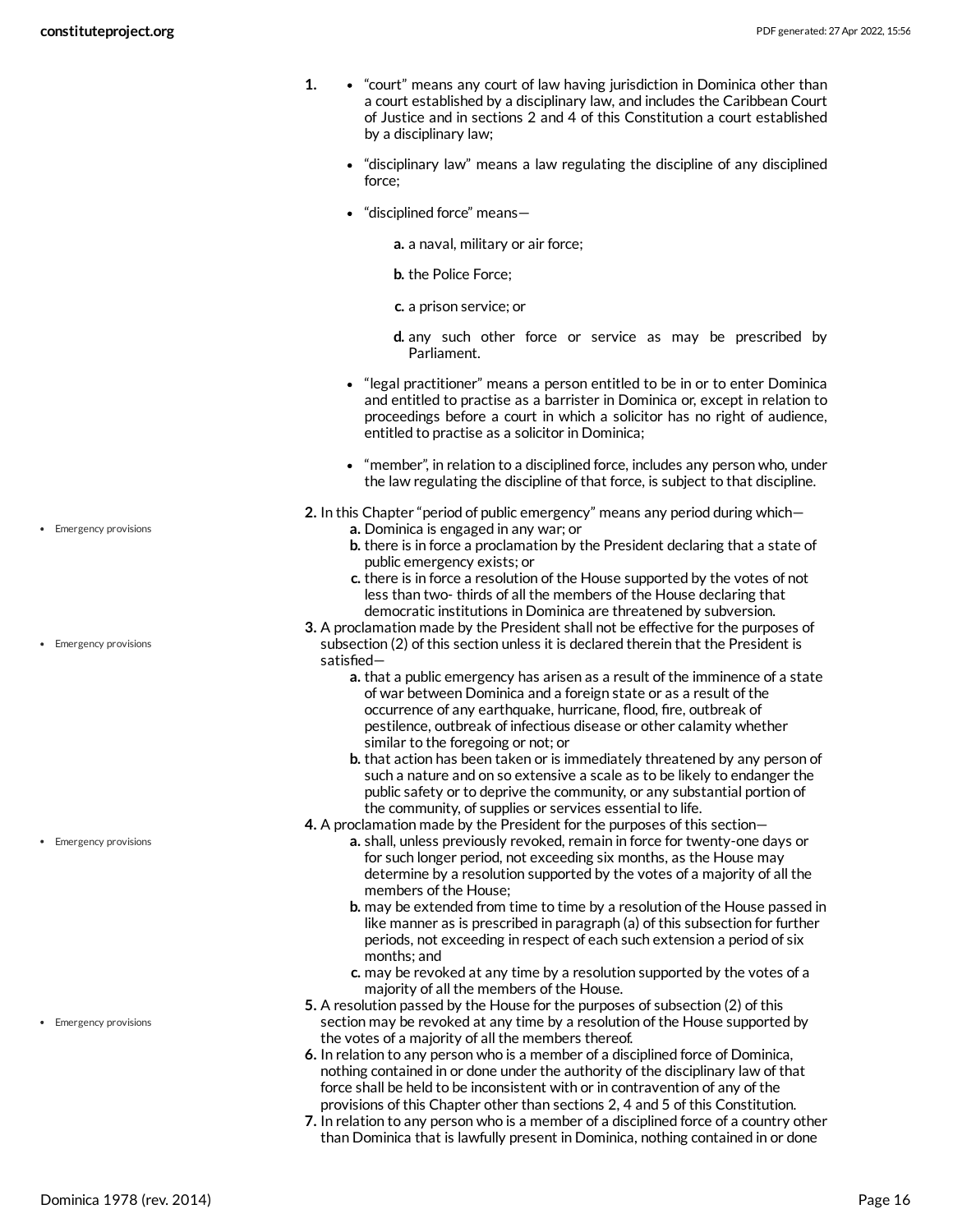**7.** under the authority of the disciplinary law of that force shall be held to be inconsistent with or in contravention of any of the provisions of this Chapter.

# <span id="page-16-0"></span>**Chapter II. The President**

### <span id="page-16-1"></span>**18. Establishment of office**

- **1.** There shall be a President of Dominica who shall be elected by the House and shall hold office for a term of five years.
- **2.** The President shall have such functions as are prescribed by this Constitution and such additional functions (if any) as may be prescribed by Parliament:

Provided that no such additional functions shall be conferred upon him without his consent signified by writing under his hand addressed to the Speaker.

#### <span id="page-16-2"></span>**19. Election**

- **1.** Whenever the office of President is vacant or the term of office of the President is due to expire within not more than ninety days, the Prime Minister shall consult with the Leader of the Opposition as to their joint nomination of a suitable candidate for election as President.
- **2.** If the Prime Minister and the Leader of the Opposition submit to the Speaker by writing under their hands a joint nomination of a candidate for election as President to which that candidate has consented, the Speaker shall inform the House of the nomination, and declare that candidate to have been duly elected without putting the question to the vote.
- **3.** If the Prime Minister is unable to agree with the Leader of the Opposition as to their joint nomination of a candidate for election as President, he shall notify the Speaker to that effect and the Speaker shall inform the House accordingly.
- **4.** The Prime Minister or the Leader of the Opposition or any three members of the House may, during the period expiring fourteen days after the day on which the House has been so informed, submit to the Speaker by writing under their hands nominations of candidates for election as President and the Speaker shall at the first meeting of the House after the expiration of that period and before the House proceeds to any other business inform the House of the nominations he has received and to which the candidates concerned have consented.
- **5.** An election of the President at which the candidates shall be those of whose nomination the House has been informed by the Speaker, shall thereafter be held at the meeting of the House referred to in subsection (4) of this section (or if proceedings under section 22 of this Constitution are pending before the Court of Appeal, at a meeting of the House held as soon as is practicable after those proceedings) and the Speaker shall declare the candidate who has at that election received the votes of a majority of all the members of the House to have been duly elected:

Provided that when the question of the election of the President is put to the vote, the votes shall be given by ballot in such manner as not to disclose how any particular member of the House votes.

- **5A.** Where the only candidate for election under subsection (5) of this section does not receive the votes of a majority of all the members of the House, the Speaker shall inform the House accordingly and a new election shall be held to which the provisions of subsections (4) and (5) of this section shall, mutatis mutandis, apply.
- **6.** Where a person consents to be nominated for election as President he shall do so by writing under his hand addressed to the Speaker.
- **7.** A person who has been declared to have been duly elected as President under this section shall assume office as such on the day after the day on which his predecessor vacates the office of President or, if that office is already vacant, he shall assume office on the day after the day on which he was declared to have been duly elected.
- Head of state term length
- Head of state selection

• Head of state selection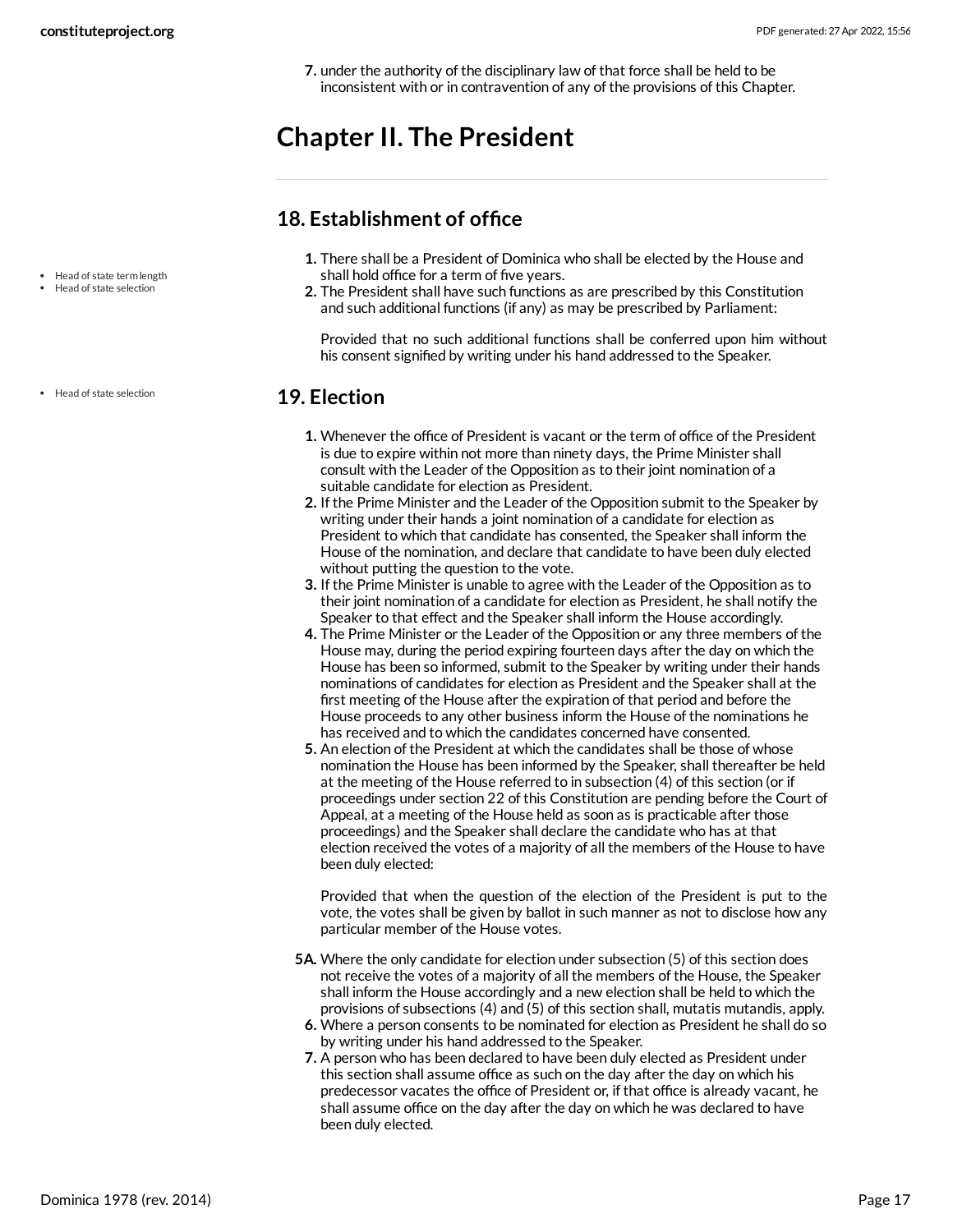- Minimum age of head of state
- International organizations
- Regional group(s)

Eligibility for head of state

Head of state term limits

- <span id="page-17-0"></span>**1.** A person shall be qualified to be nominated for election as President if, and shall not be so qualified unless, he is a citizen of Dominica of the age of forty years or upwards who at the date of his nomination has been resident in Dominica for five years immediately preceding his nomination.
- **2.** For the purposes of subsection (1) of this section a person shall be deemed to reside in Dominica if he holds an office in the service of the Government, or is employed with any intergovernmental organisation or institution of the Commonwealth Caribbean or any international organisation or institution of which Dominica is a member and lives outside Dominica because he is required to do so for the proper discharge of his functions.
- **3.** Parliament may, by resolution supported by the votes of not less than threefourths of all the elected members of the House waive the residence qualification laid down in subsection (1) of this section with respect to any particular person to be proposed for nomination.

#### <span id="page-17-1"></span>**21. Disqualifications for election and holding office**

- **1.** A person shall not be qualified to be elected as President if
	- **a.** he has already held the office of President for two terms; or
		- **b.** he is disqualified to be elected or appointed as a Representative or Senator by virtue of subsection (1)(a), (b), (c), (d), (e) or (f) of section 32 of this Constitution or by virtue of any law enacted in pursuance of subsection (2), (3) or (5) of that section.
- **2.** A person shall not be qualified to hold the office of President if he holds any other office of emolument whether in the public service or otherwise or if he is engaged in any other occupation for reward.

#### <span id="page-17-2"></span>**22. Determination of questions as to qualifications**

- **1.** The Court of Appeal shall have jurisdiction to hear and determine any question whether any person is qualified to be nominated for election, or elected, as President.
- **2.** An application to the Court of Appeal for the determination of any question under this section may be made by the Attorney General or by any other member of the House and, if it is made by a member other than the Attorney General, the Attorney General may intervene and may then appear or be represented in the proceedings.
- **3.** The powers, practice and procedure of the Court of Appeal in respect of any application for the determination of any question under this section, including (without prejudice to the generality of the foregoing) the time in which and the conditions upon which an application may be made, shall be regulated by such provision as may be made by Parliament.
- **4.** No appeal shall lie from any decision of the Court of Appeal under this section.
- **5.** A certificate under the hand of the Speaker stating that a person was declared to have been duly elected under section 19 of this Constitution shall be conclusive evidence of the fact so stated and shall not be questioned in any court of law.
- **6.** In the exercise of his functions under this section, the Attorney General shall not be subject to the direction or control of any other person or authority.

### <span id="page-17-3"></span>**23. Tenure of office**

- **1.** Subject to the provisions of this section and of section 25 of this Constitution, the President shall vacate his office at the expiration of a term of five years from the date on which he was declared to have been duly elected.
- **2.** Where a person is elected to fill a vacancy in the office of President occurring before the expiration of the term of office of his predecessor he shall hold office only for the unexpired portion of that term.
- **3.** Parliament may extend the term of office of the President under subsection (1) or (2) of this section for a period not exceeding six months, in order to avoid the holding of an election to the office of President during a period while Parliament is
- Head of state term length
- Head of state replacement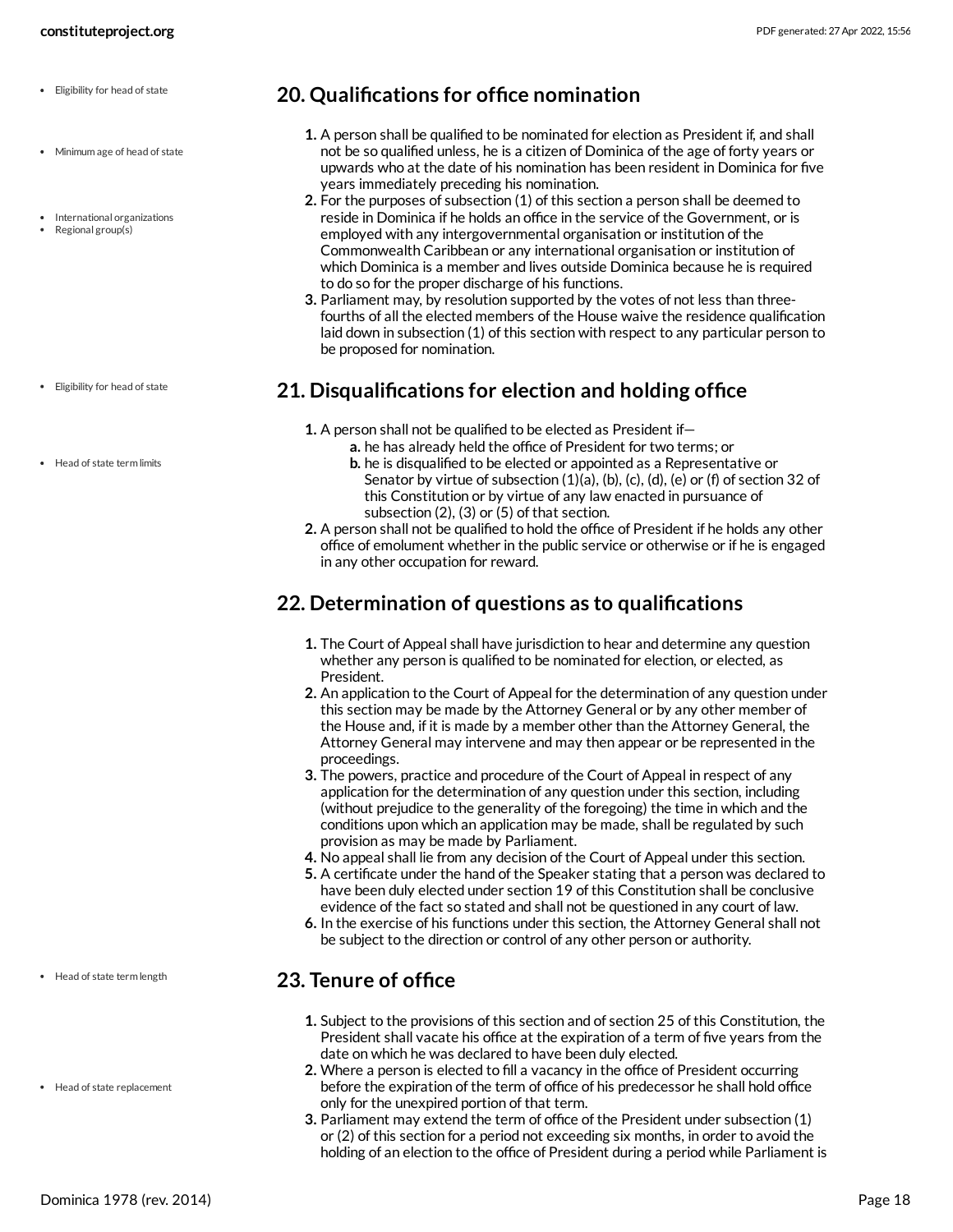• Head of state removal

**3.** dissolved or at a time within one month before the beginning or one month after the end of such a period.

#### <span id="page-18-0"></span>**24. Removal from office**

—

The President may be removed from office under section 25 of this Constitution where

- **a.** he wilfully violates any provision of the Constitution;
- **b.** he behaves in such a way as to bring his office into hatred, ridicule or contempt;
- **c.** he behaves in a way that endangers the security of Dominica;
- **d.** because of physical or mental incapacity, he is unable to perform the functions of his office;
- **e.** any circumstances arise that, if he were not President, would cause him to be disqualified to be elected as such by virtue of subsection (1)(b) of section 21 of this Constitution; or
- **f.** he is appointed to any such office, or engages in any such occupation, as is referred to in subsection (2) of that section.

#### <span id="page-18-1"></span>**25. Procedure for removal from office**

- **1.** The office of the President shall become vacant if
	- **a.** the House (acting upon a motion signed by not less than one-third of all the members of the House) by resolution supported by the votes of not less than two-thirds of all the members of the House proposes the removal of the President from office on grounds of complaint specified with full particulars in the resolution;
	- **b.** a tribunal consisting of the Chief Justice and two other Judges of the Supreme Court appointed by the Chief Justice, being as far as practicable the most senior Judges, investigates the complaint and makes a report on the facts thereof to the House; and
	- **c.** the House, after considering the report, by resolution supported by the votes of not less than two-thirds of all the members of the House declares that the President shall be removed from office.
- **2.** Parliament may make provision with respect to the powers, practice and procedure of tribunals established for the purpose of subsection 1(b) of this section and, subject as aforesaid, any such tribunal may by regulation or otherwise regulate its own procedure.
- **3.** Where a resolution is passed in accordance with subsection (1)(a) of this section, the President shall forthwith cease to perform the functions of his office; but he may resume the performance of those functions if, after the House has considered a report made to it under subsection (1)(b) of this section, no such resolution as is referred to in subsection (1)(c) of this section is passed.

### <span id="page-18-2"></span>**26. Oath**

A person elected to hold the office of President or designated or elected to act as President shall before entering upon the duties of the office of President take and subscribe the oath of office, such oath being administered by the Chief Justice or such other Judge of the Supreme Court as may be designated by the Chief Justice.

#### <span id="page-18-3"></span>**27. Protection in respect of legal proceedings**

**1.** Whilst any person holds office or is acting as President no criminal proceedings shall be instituted or continued against him in respect of anything done or omitted to be done by him either in his official capacity or in his private capacity and no civil proceedings shall be instituted or continued in respect of which relief is claimed against him in respect of anything done or omitted to be done in his private capacity.

Head of state removal

• Structure of the courts

• Head of state immunity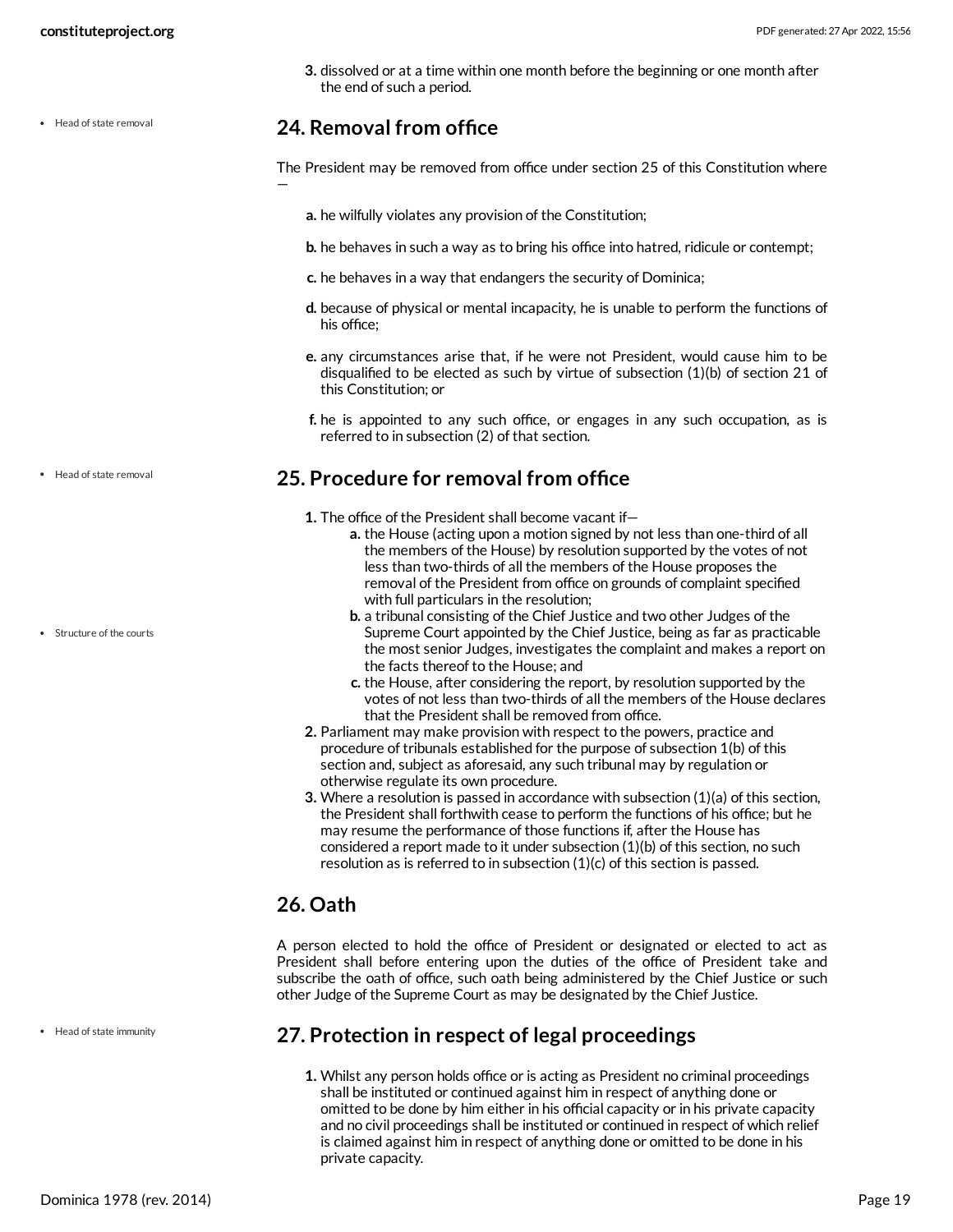**2.** Where provision is made by law limiting the time within which proceedings of any description may be brought against any person, the period during which any person has held office or acted as President shall not be taken into account in calculating any period of time described by that law which determines whether any such proceedings as are mentioned in subsection (1) of this section may be brought against that person.

### <span id="page-19-0"></span>**28. Acting President**

- **1.** Whenever the holder of the office of President is unable to perform the functions of his office by reason of his absence from Dominica, by reason of illness or by reason that he is suspended from the exercise of those functions under section 25(3) of this Constitution, those functions shall be performed
	- **a.** by such person as may with his consent have been designated in that behalf by the holder of the office of President, acting after consultation with the Prime Minister and the Leader of the Opposition, by writing under his hand; or
	- **b.** if there is no person so designated or if the person so designated is unable to act, by such person as may have been elected in that behalf by the House in accordance with the like procedure as is prescribed by section 19 of this Constitution for the election of the President.
- **2.** A person shall not be qualified to act as President unless he is qualified to be elected as, and to held the office of, President:

Provided that the Speaker or the Deputy may act as President, in which case he shall cease to perform the functions of his office during any period during which he is so acting.

- **3.** A person acting as President under this section shall cease to act when he is notified
	- **a.** that another person has been designated or elected to act; or **b.** that the holder of the office of President is about to resume the performance of the functions of his office.

# <span id="page-19-1"></span>**Chapter III. Parliament**

### <span id="page-19-2"></span>**Part I. Establishment of Parliament**

#### <span id="page-19-5"></span>**29. Composition**

There shall be a Parliament of Dominica which shall consist of the President and a House of Assembly.

#### **30. Composition of House of Assembly**

- <span id="page-19-4"></span>**1.** The House shall consist of
	- **a.** such number of Representatives as corresponds with the number of constituencies for the time being established in accordance with the provisions of section 57 of this Constitution, who shall be elected in accordance with the provisions of section 33 of this Constitution;
	- **b.** nine Senators appointed or elected in accordance with the provisions of section 34 of this Constitution.
- **2.** If a person who is not a member of the House is elected to be Speaker he shall, by virtue of holding the office of Speaker, be a member of the House.
- <span id="page-19-3"></span>**3.** At any time when the office of Attorney General is a public office, the Attorney General shall, by virtue of holding or acting in that office, be a member of the House.

• Structure of legislative chamber(s)

Size of first chamber

- Eligibility for head of government
- Eligibility for first chamber Eligibility for cabinet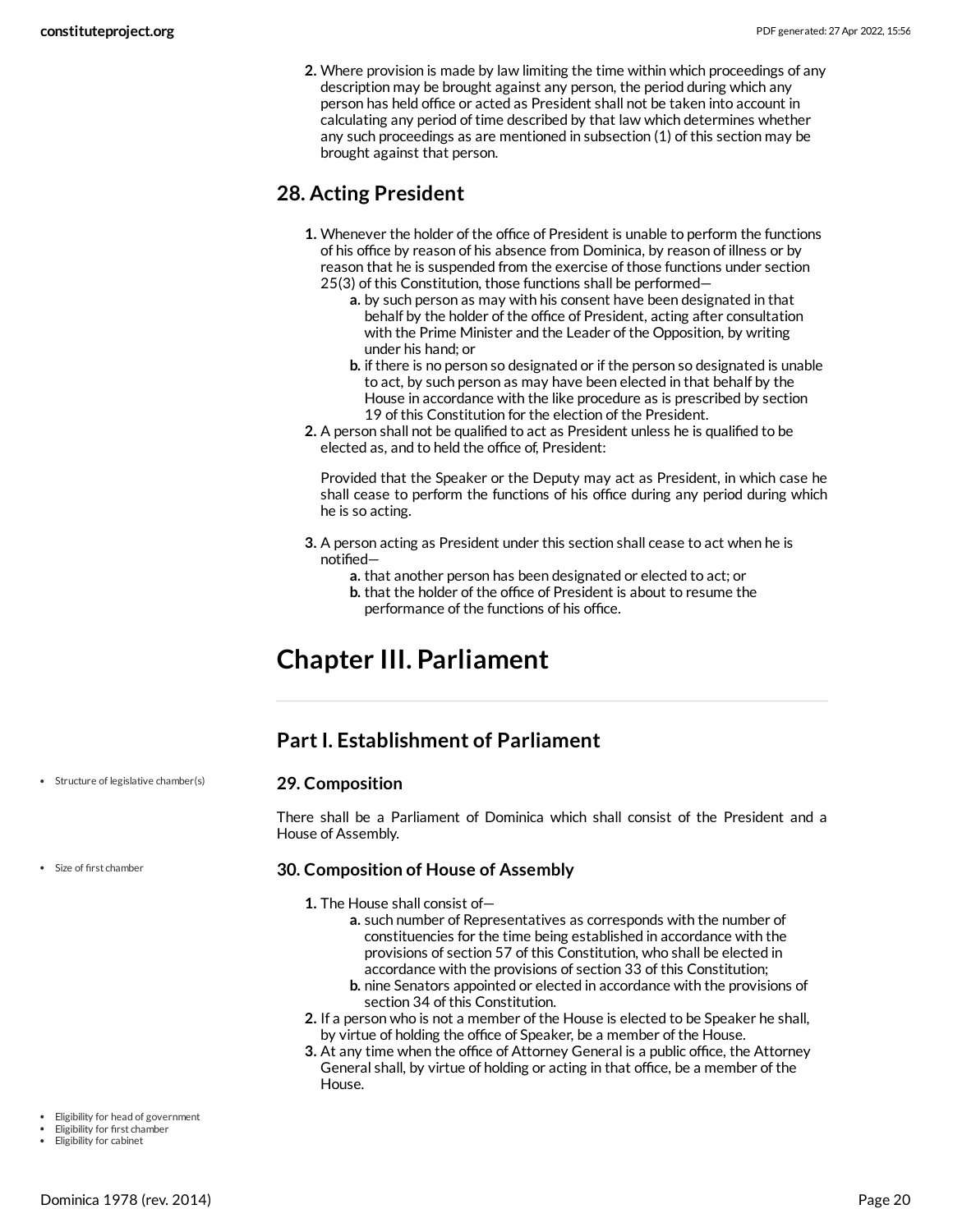Minimum age for first chamber

#### **31. Qualifications for Representatives and Senators**

- **1.** Subject to the provisions of section 32 of this Constitution a person shall be qualified to be elected as a Representative if, and shall not be so qualified unless, he
	- **a.** is a citizen of Dominica of the age of twenty-one years or upwards;
	- **b.** has resided in Dominica for a period of twelve months immediately before the date of his nomination for election or is domiciled and resident in Dominica at that date; and
	- **c.** is able to speak and, unless incapacitated by blindness or other physical cause, to read the English language with a degree of proficiency sufficient to enable him to take an active part in the proceedings of the House.
- **2.** Subject to the provisions of section 32 of this Constitution, a person shall be qualified to be elected or appointed as a Senator if, and shall not be so qualified unless, he
	- **a.** is a Commonwealth citizen of the age of twenty-one years or upwards;
	- **b.** is domiciled and resident in Dominica at the date of his appointment or nomination for election; and
	- **c.** is able to speak and, unless incapacitated by blindness or other physical cause, to read the English language with a degree of proficiency sufficient to enable him to take an active part in the proceedings of the House.

#### <span id="page-20-0"></span>**32. Disqualifications for Representatives and Senators**

- **1.** A person shall not be qualified to be elected or appointed as a Representative or Senator (hereinafter in this section referred to as a member) if he
	- **a.** is by virtue of his own act, under any acknowledgement of allegiance, obedience or adherence to a foreign power or state;
	- **b.** is a minister of religion;
	- **c.** is an undischarged bankrupt, having been adjudged or otherwise declared bankrupt under any law in force in Dominica;
	- **d.** is a person certified to be insane or otherwise adjudged to be of unsound mind under any law in force in Dominica;
	- **e.** is under sentence of death imposed on him by a court of law in any part of the Commonwealth or is serving a sentence of imprisonment (by whatever name called) exceeding twelve months imposed on him by such a court or substituted by competent authority for some other sentence imposed on him by such a court, or is under such a sentence of imprisonment the execution of which has been suspended;
	- **f.** subject to such exceptions and limitations as may be prescribed by Parliament, has an interest in any government contract and has not, within seven days of his nomination as a candidate for election or, as the case may be, at least seven days before the date of his prospective appointment, disclosed the nature of the contract and of his interest therein by means of a notice published in the Official Gazette and in a daily or weekly newspaper circulating in Dominica; or **g.** holds or is acting in the office of President.
- **2.** If it is so provided by Parliament, a person shall not be qualified to be elected or appointed as a member if he holds or is acting in any office that is specified by Parliament and the functions of which involve responsibility for, or in connection with, the conduct of any election of members or the compilation of any register of votes for the purpose of electing Representatives.
- **3.** If it is so provided by Parliament, a person who is convicted by any court of law of any offence that is prescribed by Parliament and that is connected with the election of members or who is reported guilty of such an offence by the court trying an election petition shall not be qualified, for such period (not exceeding seven years) following his conviction or, as the case may be, following the report of the court as may be so prescribed, to be elected or appointed as a member.
- **4.** A person shall not be qualified to be elected as a Representative if he is a Senator or is nominated for election as a Senator; and a person shall not be qualified to be appointed or elected as a Senator if he is a Representative or is nominated for election as a Representative.
- **5.** If it is so provided by Parliament and subject to such exceptions and limitations (if any) as Parliament may prescribe, a person shall not be qualified to be elected or appointed as a member if—

Minimum age for first chamber

- Eligibility for cabinet
- Eligibility for head of government
- Eligibility for first chamber Eligibility for head of state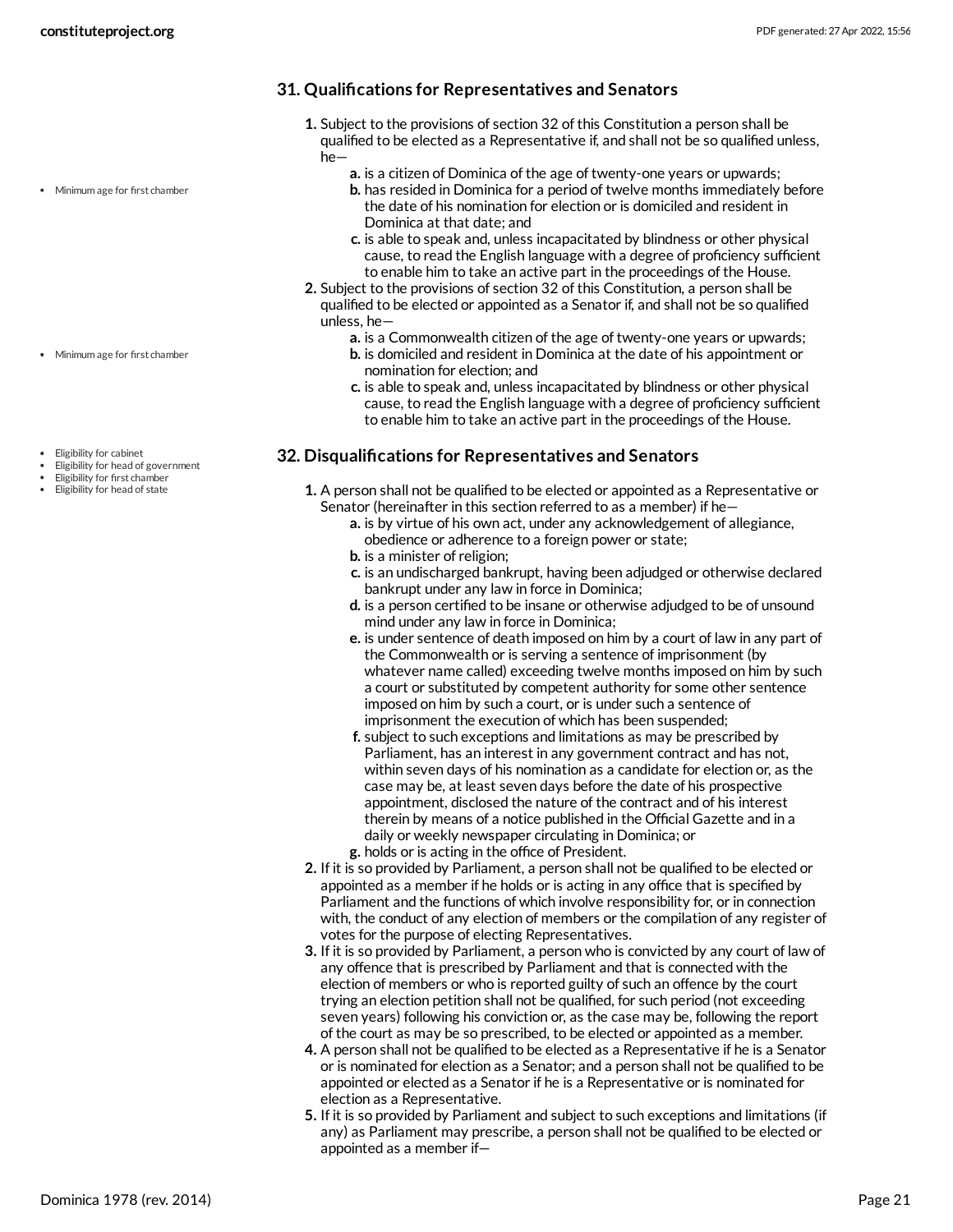Restrictions on the armed forces

- **5. a.** he holds or is acting in any office or appointment (whether specified individually or by reference to a class of office or appointment);
	- **b.** he belongs to any of the armed forces of Dominica or to any class of person that is comprised in any such force; or
	- **c.** he belongs to any police force or to any class of person that is comprised in any such force.
- **6.** In subsection (1) of this section—
	- "government contract" means any contract made with the Government or with a department of the Government or with an officer of the Government contracting as such;
	- "minister of religion" means any person in holy orders and any other person the functions of whose principal occupation include teaching or preaching in any congregation for religious worship.
- **7.** For the purposes of paragraph (e) of subsection (1) of this section
	- **a.** two or more sentences of imprisonment that are required to be served consecutively shall be regarded as separate sentences if none of those sentences exceeds twelve months, but if any one of such sentences exceeds that term they shall be regarded as one sentence; and
	- **b.** no account shall be taken of a sentence of imprisonment imposed as an alternative to or in default of the payment of a fine.

#### <span id="page-21-1"></span>**33. Election of Representatives**

- **1.** Each of the constituencies established in accordance with the provisions of section 57 of this Constitution shall return one Representative to the House who shall be directly elected in such manner as may, subject to the provisions of this Constitution, be prescribed by or under any law.
	- **2**
- <span id="page-21-2"></span>**a.** Every Commonwealth citizen of the age of eighteen years or upwards who possesses such qualifications relating to residence or domicile in Dominica as Parliament may prescribe shall, unless he is disqualified by Parliament from registration as a voter for the purpose of electing Representatives, be entitled to be registered as such a voter in accordance with the provisions of any law in that behalf, and no other person may be so registered.
- **b.** Every person who is registered as aforesaid in any constituency shall, unless he is disqualified by Parliament from voting in that constituency in any election of Representatives, be entitled so to vote, in accordance with the provisions of any law in that behalf, and no other person may so vote.
- **3.** In any election of Representatives the votes shall be given by ballot in such manner as not to disclose how any particular person votes.

#### **34. Appointment or election of Senators**

- **1.** Of the Senators
	- **a.** five shall be appointed by the President, acting in accordance with the advice of the Prime Minister; and
	- **b.** four shall be appointed by the President, acting in accordance with the advice of the Leader of the Opposition:

Provided that, if it is so prescribed by Parliament the Senators shall, instead of being appointed under the foregoing provisions of this section, be elected, in accordance with such provision as may be made by Parliament in that behalf.

<span id="page-21-0"></span>**2.** Where Parliament makes provision for voting for the purpose of electing Senators, the persons entitled to vote shall be the persons entitled to vote for the purpose of electing Representatives and no other persons and the votes shall be given by ballot in such manner as not to disclose how any particular person votes.

First chamber selection

• Restrictions on voting

- Secret ballot
- First chamber selection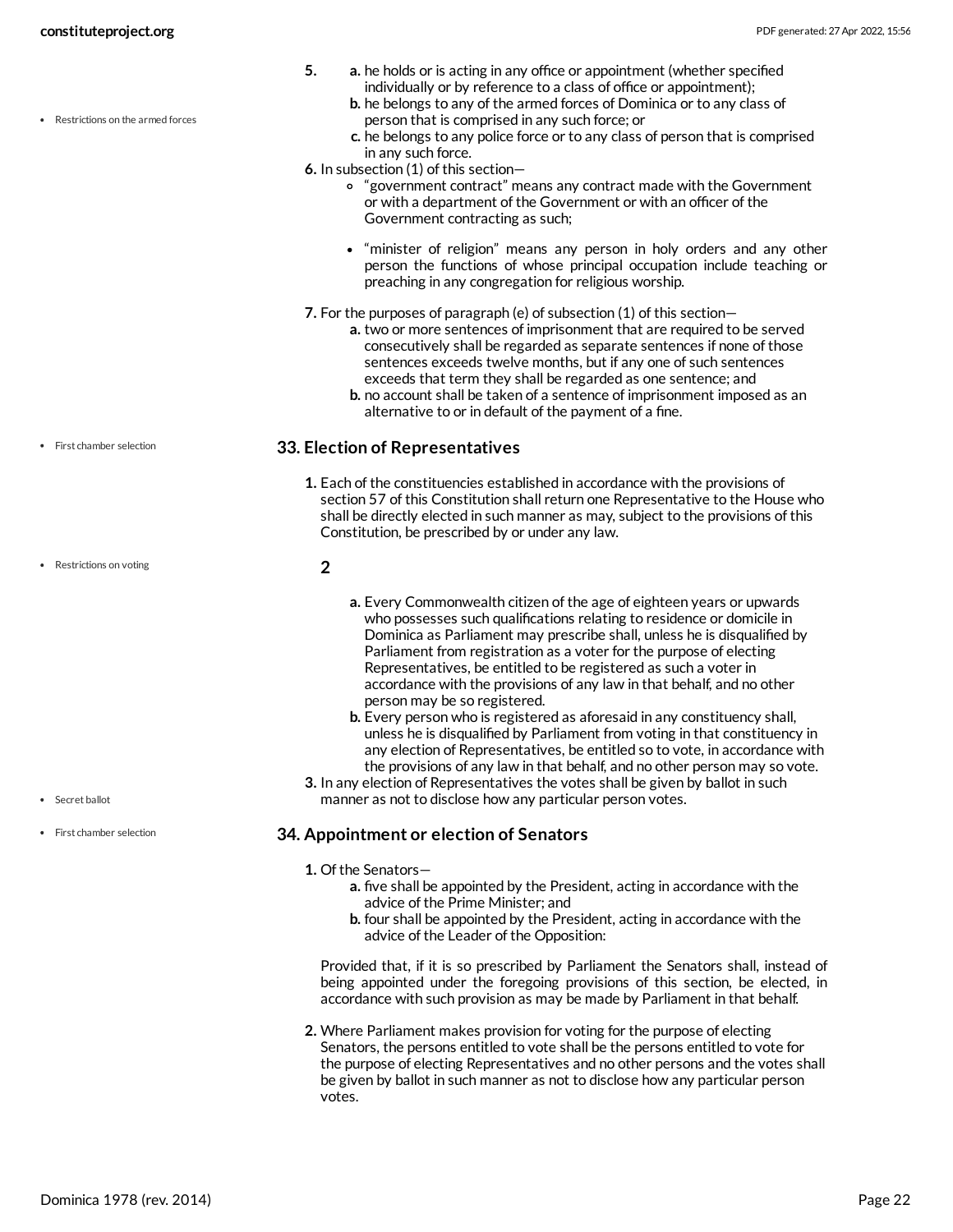- Term length for first chamber
- Removal of individual legislators
- Removal of individual legislators

Removal of individual legislators

• Attendance by legislators

#### **35. Tenure of office of Representatives and Senators**

- **1.** A Representative or a Senator (hereinafter in this section referred to as a member) shall vacate his seat in the House at the next dissolution of Parliament after his election or appointment.
- **2.** A Senator appointed in accordance with the provisions of paragraph (a) of section 34 of this Constitution shall vacate his seat in the House if his appointment is revoked by the President, acting in accordance with the advice of the Prime Minister, and a Senator appointed in accordance with the provisions of paragraph (b) of that section shall vacate his seat in the House if his appointment is revoked by the President, acting in accordance with the advice of the Leader of the Opposition.
- **3.** A member shall also vacate his seat in the House
	- **a.** if he is absent from the sittings of the House for such period and in such circumstances as may be prescribed in the rules of procedure of the House;
	- **b.** in the case of a Representative, if he ceases to be a citizen of Dominica or, in the case of a Senator, if he ceases to be a Commonwealth citizen;
	- **c.** subject to the provisions of subsection (4) of this section, if any other circumstances arise that, if he were not a member, would cause him to be disqualified to be elected or appointed as such by virtue of subsection (1) of section 32 of this Constitution or by virtue of any law enacted in pursuance of subsection (2), (3) or (5) of that section;
	- **d.** if he is elected to be President; or
	- **e.** if (not being the Speaker or the Deputy Speaker) he is elected to act as President.

<span id="page-22-1"></span>**4**

**a.** If any circumstances such as are referred to in paragraph (c) of subsection (3) of this section arise because any member is under sentence of death or imprisonment, adjudged to be of unsound mind, declared bankrupt or convicted or reported guilty of an offence relating to elections and if it is open to the member to appeal against the decision (either with the leave of a count of law or other authority or without such leave), he shall forthwith cease to perform his functions as a member but, subject to the provisions of this section, he shall not vacate his seat until the expiration of a period of thirty days thereafter:

Provided that the Speaker may, at the request of the member, from time to time extend that period for further periods of thirty days to enable the member to pursue an appeal against the decision, so, however, that extensions of time exceeding in the aggregate one hundred and fifty days shall not be given without the approval, signified by resolution, of the House.

- **b.** If, on the determination of any appeal, such circumstances continue to exist and no further appeal is open to the member, or if, by reason of the expiration of any period for entering an appeal or notice thereof or the refusal of leave to appeal or for any other reason, it ceases to be open to the member to appeal, he shall forthwith vacate his seat.
- **c.** If at any time before the member vacates his seat such circumstances aforesaid cease to exist, his seat shall not become vacant on the expiration of the period referred to in paragraph (a) of this subsection and he may resume the performance of his functions as a member.

#### <span id="page-22-0"></span>**36. Speaker**

- **1.** When the House first meets after any general election of Representatives and before it proceeds to the despatch of any other business, it shall elect a person to be the Speaker of the House; and if the office of Speaker falls vacant at any time before the next dissolution of Parliament, the House shall, as soon as practicable, elect another person to that office.
- **2.** The Speaker may be elected either from among the members of the House who are not members of the Cabinet or Parliamentary Secretaries or from among persons who are not members of the House:

Leader of first chamber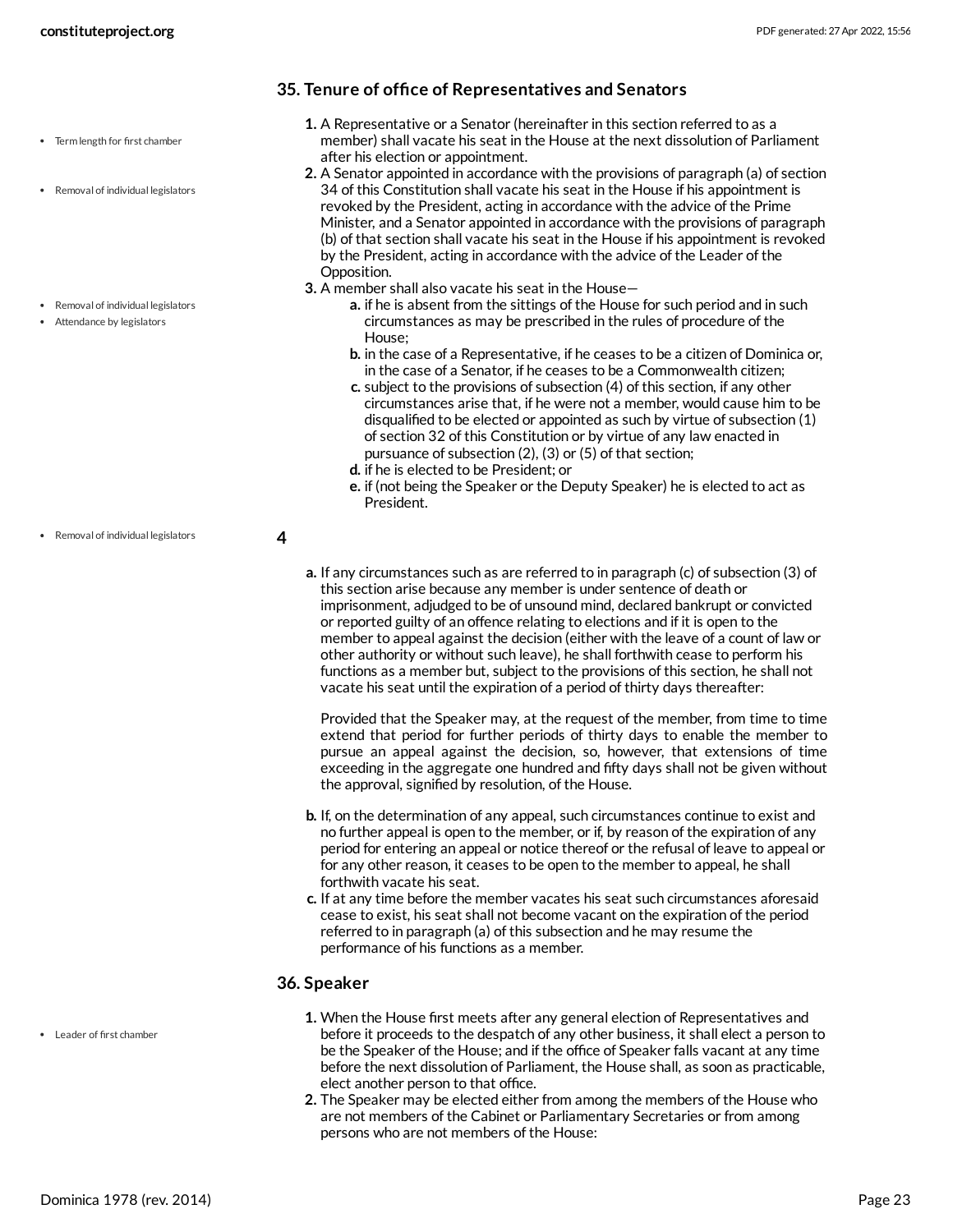- **2.** Provided that a person who is not a member of the House shall not be elected as Speaker if
	- **a.** he is not a Commonwealth citizen; or
	- **b.** he is a person disqualified to be elected or appointed as a Representative or Senator by virtue of subsection (1) of section 32 of this Constitution or by virtue of any law enacted in pursuance of subsection (2), (3) or (5) of that section.
- **3.** no business shall be transacted in the House (other than the election of a Speaker) at any time when the office of Speaker is vacant.
- **4.** a person shall vacate the office of Speaker
	- **a.** in the case of a Speaker who was elected from among the members of the House
		- **i.** if he ceases to be a member of the House:

Provided that the Speaker shall not vacate his office by reason only that he has ceased to be a member of the House on a dissolution of Parliament, until the House first meets after the dissolution; or

**ii.** if he becomes a member of the Cabinet or a Parliamentary Secretary;

**b.** in the case of a Speaker who was elected from among persons who were not members of the House—

- **i.** when the House first meets after any dissolution of Parliament;
- **ii.** if he ceases to be a Commonwealth citizen;
- **iii.** if any circumstances arise that would cause him to be disqualified to be elected or appointed as a Representative or Senator by virtue of subsection (1) of section 32 of this Constitution or by virtue of any law enacted in pursuance of subsection (2), (3) or (5) of that section; or
- **iv.** if he is elected to be President.
- **5.** If, by virtue of section 35(4) of this Constitution, the Speaker (being a Representative or a Senator) is required to cease to perform his functions as a member of the House he shall also cease to perform his functions as Speaker; and if the Speaker resumes the performance of his functions as a member of the House, in accordance with the provisions of that section, he shall also resume the performance of his functions as Speaker.
- **6.** At any time when, by virtue of section 28(2) or section 35(4) of this Constitution, the Speaker is unable to perform the functions of his office, those functions shall, until he vacates his seat in the House or resumes the performance of the functions of his office, be performed by the Deputy Speaker or, if the office of Deputy Speaker is vacant or the Deputy Speaker is required to cease to perform his functions as a member of the House by virtue of section 28(2) or 35(4) of this Constitution, by such member of the House (not being a member of the Cabinet or a Parliamentary Secretary) as the House may elect for the purpose.

#### **37. Deputy Speaker**

- **1.** When the House first meets after any general election of Representatives and before it proceeds to the despatch of any other business except the election of the Speaker, the House shall elect a member of the House, who is not a member of the Cabinet or a Parliamentary Secretary, to be Deputy Speaker of the House, and if the office of Deputy Speaker falls vacant at any time before the next dissolution of Parliament, the House shall, as soon as convenient, elect another member of the House to that office.
- **2.** A person shall vacate the office of Deputy Speaker
	- **a.** if he ceases to be a member of the House;
	- **b.** if he becomes a member of the Cabinet or a Parliamentary Secretary; or **c.** if he is elected to be Speaker.
- **3.** If, by virtue of section 35(4) of this Constitution, the Deputy Speaker is required to cease to perform his functions as a member of the House he shall also cease to perform his functions as Deputy Speaker and if the Deputy Speaker resumes the performance of his functions as a member of the House, in accordance with the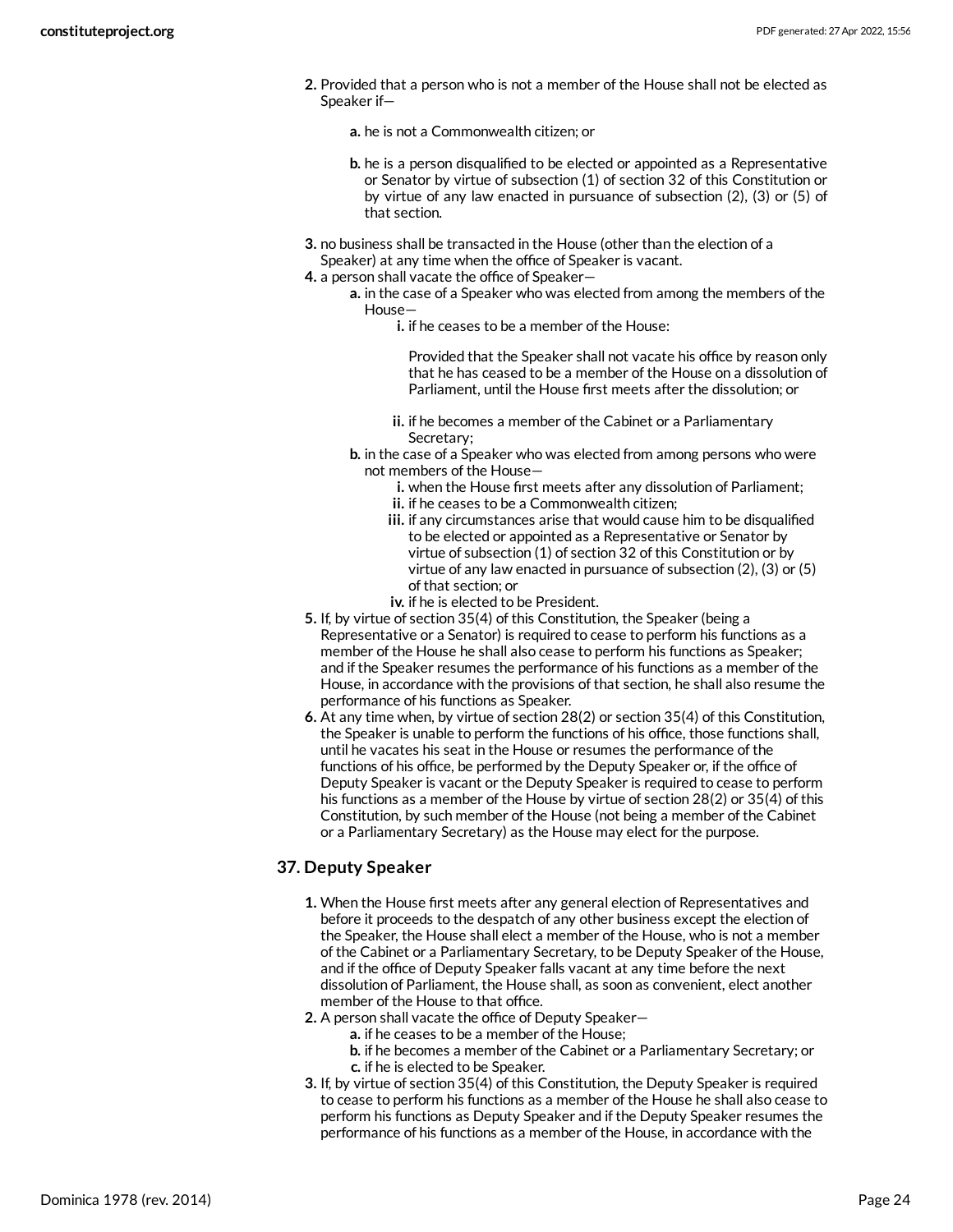- **3.** provisions of that section, he shall also resume the performance of his functions as Deputy Speaker.
- **4.** At any time when, by virtue of section 28(2) or section 35(4) of this Constitution, the Deputy Speaker is unable to perform the functions of his office, those functions shall, until he vacates his seat in the House or resumes the performance of the functions of his office, be performed by such member of the House (not being a member of the Cabinet or a Parliamentary Secretary) as the House may elect for the purpose.

#### <span id="page-24-0"></span>**38. Responsibility for elections**

- **1.** The Electoral Commission shall be responsible for the registration of voters for the purpose of electing Representatives and for the conduct of elections of Representatives and Senators and shall have such powers and other functions relating to such registration and elections as may be prescribed by law.
- **2.** In the discharge of its functions the Electoral Commission shall be assisted by a Chief Elections Officer, whose office shall be a public office, and the Commission may give such directions as it considers necessary or expedient to the Officer, who shall comply with such directions or cause them to be complied with.
- **3.** For the purposes of the exercise of his functions under subsection (2) of this section, the Chief Elections Officer may give such directions as he considers necessary or expedient to any registering officer, presiding officer or returning officer relating to the exercise by that officer of his functions under any law regulating the registration of voters or the conduct of elections, and any officer to whom directions are given under this subsection shall comply with those directions.
- **4.** The Electoral Commission may make such reports to the President concerning the matters for which it is responsible under this section, or any draft bill or instrument that is referred to it under section 51 of this Constitution, as it may think fit and if the Commission so requests in any such report other than a report on a draft bill or instrument that report shall be laid before the House.
- **5.** Without prejudice to the provisions of subsection (2) of this section, in the exercise of his functions under this section the Chief Elections Officer shall not be subject to the direction or control of any other person or authority.
- **6.** The question whether the Chief Elections Officer has acted in accordance with the directions of the Electoral Commission shall not be enquired into in any court of law.

#### **39. Clerk of House and his staff**

- **1.** There shall be a Clerk of the House.
- **2.** The office of the Clerk of the House and the offices of the members of his staff shall be public offices.

#### **40. Determination of questions of membership**

- **1.** The High Court shall have jurisdiction to hear and determine any question whether
	- **a.** any person has been validly elected as a Representative or Senator;
	- **b.** any person has been validly appointed as a Senator;
	- **c.** any person who has been elected as Speaker from among persons who were not members of the House was qualified to be so elected or has vacated the office of Speaker; or
	- **d.** any member of the House has vacated his seat or is required, under the provisions of section 35(4) of this Constitution, to cease to perform any of his functions as a member of the House.
- **2.** An application to the High Court for the determination of any question under subsection (1)(a) of this section may be made by any person entitled to vote in the election to which the application relates or by any person who was a candidate at that election or by the Attorney General and, if it is made by a person other than the Attorney General, the Attorney General may intervene and may then appear or be represented in the proceedings.
- **3.** An application to the High Court for the determination of any question under subsection  $(1)(b)$  or  $(1)(c)$  of this section may be made by any elected member of the House or by the Attorney General and, if it is made by a person other than

• Flectoral commission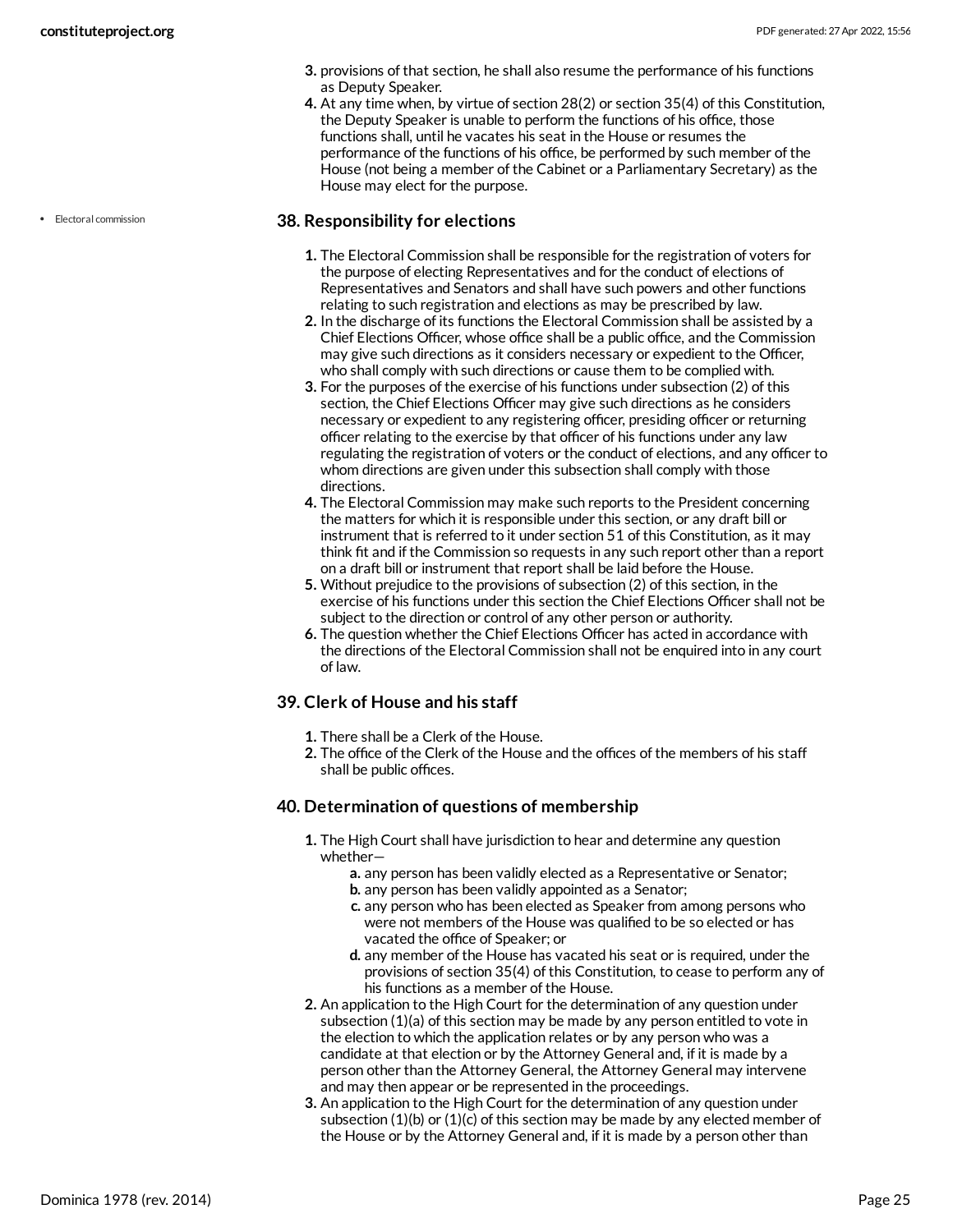- **3.** the Attorney General, the Attorney General may intervene and may then appear or be represented in the proceedings.
- **4.** An application to the High Court for the determination of any question under subsection (1)(d) of this section may be made
	- **a.** by any elected member of the House or by the Attorney General; or **b.** in the case of the seat of an elected member of the House, by any person registered in some constituency as a voter for the purpose of selecting Representatives, and, if it is made by a person other than the Attorney General, the Attorney General may intervene and may then appear or be represented in the proceedings.
- **5.** The circumstances and matter in which and the imposition of conditions upon which any application may be made to the High Court for the determination of any question under this section and the powers, practice and procedure of the High Court in relation to any such application shall be regulated by such provision as may be made by Parliament.
- **6.** An appeal shall lie as of right to the Court of Appeal from any final decision of the High Court determining such a question as is referred to in subsection (1) of this section.
- **7.** No appeal shall lie from any decision of the Court of Appeal in exercise of the jurisdiction conferred by subsection (6) of this section and no appeal shall lie from any decision of the High Court in proceedings under this section other than a final decision determining such a question as is referred to in subsection (1) of this section.
- **8.** In the exercise of his functions under this section, the Attorney General shall not be subject to the direction or control of any other person or authority.

### <span id="page-25-0"></span>**Part II. Legislation and Procedure of Parliament**

#### **41. Power to make laws**

Subject to the provisions of this Constitution, Parliament may make laws for the peace, order and good government of Dominica.

<span id="page-25-1"></span>

| 42. Alteration of Constitution and Supreme Court Order |
|--------------------------------------------------------|
|                                                        |

- **1.** Parliament may alter any of the provisions of this Constitution or of the Supreme Court Order in the manner specified in the following provisions of this section.
- **2.** A bill to alter this section, Schedule 1 to this Constitution or any of the provisions of this Constitution specified in Part I of that Schedule or any of the provisions of the Supreme Court Order specified in Part II of that Schedule shall not be regarded as being passed by the House unless on its final reading in the House the bill is supported by the votes of not less than three-quarters of all the elected Members of the House; and a bill to alter any of the provisions of this Constitution or, as the case may be, of the Supreme Court Order not so specified shall not be regarded as being passed by the House unless on its final reading in the House the bill is supported by the votes of not less than two-thirds of all the elected members of the House.
- **3.** A bill to alter any of the provisions of this Constitution or the Supreme Court Order shall not be submitted to the President for his assent
	- **a.** unless there has been an interval of not less than ninety days between the introduction of the bill in the House and the beginning of the proceedings in the House on the second reading of the bill; and
	- **b.** if the bill provides for the alteration of this section, Schedule 1 to this Constitution or any of the provisions of this Constitution or the Supreme Court Order specified in that Schedule, unless after it has been passed by the House the bill has been approved on a referendum, held in accordance with such provision as may be made in that behalf by Parliament, by a majority of the votes cast on that referendum.
- **4.** The provisions of paragraph (b) of subsection (3) of this section shall not apply in relation to any bill to alter
	- **a.** section 106 of the Constitution in order to give effect to any international agreement to which Dominica is a party concerning appeals from any Court having jurisdiction in Dominica to the Caribbean Court of Justice;
	- **b.** any of the provisions of the Supreme Court Order in order to give effect to any international agreement to which Dominica is a party relating to the

Supermajority required for legislation

Constitution amendment procedure

- Referenda
- International law
- International law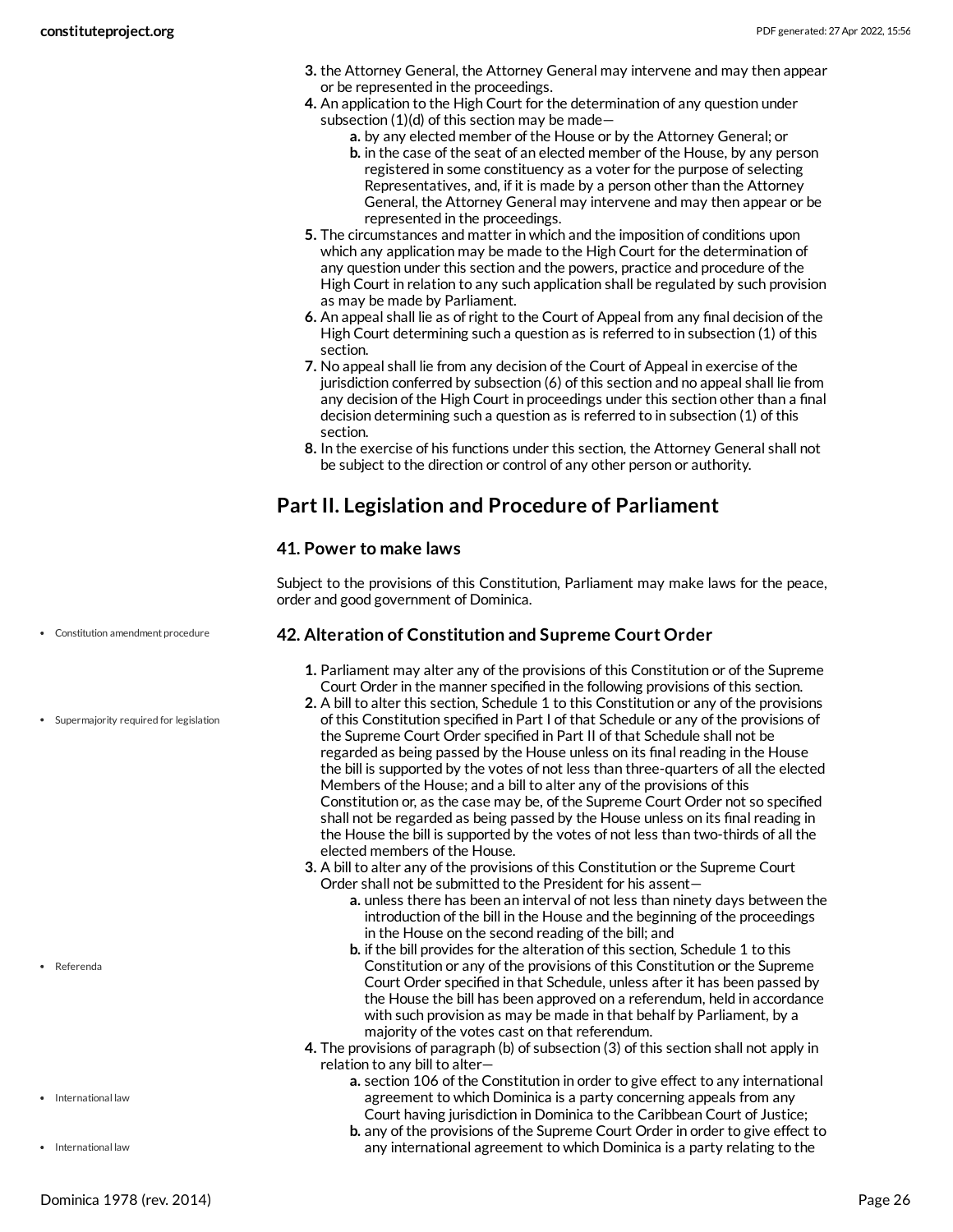- Referenda
- Electoral commission

- Legislative committees
- Immunity of legislators

Leader of first chamber

- **4. b.** Supreme Court or any other court (or any officer or authority having functions in respect of any such court) constituted in common for Dominica and for other countries also parties to the agreement.
- **5.** Every person who, at the time when the referendum is held, would be entitled to vote for the purpose of electing Representatives shall be entitled to vote on a referendum held for the purposes of this section in accordance with such procedures as may be prescribed by Parliament for the purposes of the referendum and no other person shall be entitled so to vote.
- **6.** In any referendum for the purposes of this section the votes shall be given by ballot in such manner as not to disclose how any particular person votes.
- **7.** The conduct of any referendum for the purposes of this section shall be the responsibility of the Electoral Commission and the provisions of sections 38 and 51 of this Constitution shall apply in relation to the referendum and legislation relating thereto as they apply in relation to the exercise of their functions with respect to elections of Representatives and legislation relating thereto.

#### **8**

- **a.** A bill to alter any of the provisions of this Constitution or the Supreme Court Order shall not be submitted to the President for his assent unless it is accompanied by a certificate under the hand of the Speaker that the provisions of subsections (2) and (3) of this section have been complied with.
- **b.** The certificate of the Speaker under this subsection shall be conclusive that the provisions of subsections (2) and (3) of this section have been complied with and shall not be enquired into in any court of law.
- **c.** In this subsection references to the Speaker shall, if the person holding the office of Speaker is for any reason unable to perform the functions of his office and no other person is performing them, include references to the Deputy Speaker.
- **9.** In this section and Schedule 1 to this Constitution references to any of the provisions of this Constitution or the Supreme Court Order include references to any law that alters that provision.

#### <span id="page-26-0"></span>**43. Freedom of speech**

Without prejudice to any provision made by Parliament relating to the powers, privileges and immunities of the House and its committees, or the privileges and immunities of the members and officers of the House and of other persons concerned in the business of the House or its committees, no civil or criminal proceedings may be instituted against any member of the House for words spoken before, or written in a report to, the House or a committee thereof or by reason of any matter or thing brought by him therein by petition, bill, resolution, motion or otherwise.

#### **44. Oath by members**

- **1.** Every member of the House shall, before taking his seat in the House, take and subscribe before the House the oath of allegiance but a member may before taking that oath take part in the election of the Speaker.
- **2.** Any person elected to the office of Speaker shall, if he has not already taken and subscribed the oath of allegiance under subsection (1) of this section, take and subscribe that oath before the House before entering upon the duties of his office.

#### <span id="page-26-1"></span>**45. Presiding**

There shall preside at any sitting of the House—

- **a.** the Speaker;
- **b.** in the absence of the Speaker, the Deputy Speaker; or
- **c.** in the absence of the Speaker and the Deputy Speaker, such member of the House (not being a member of the Cabinet or a Parliamentary Secretary) as the House may elect for that purpose.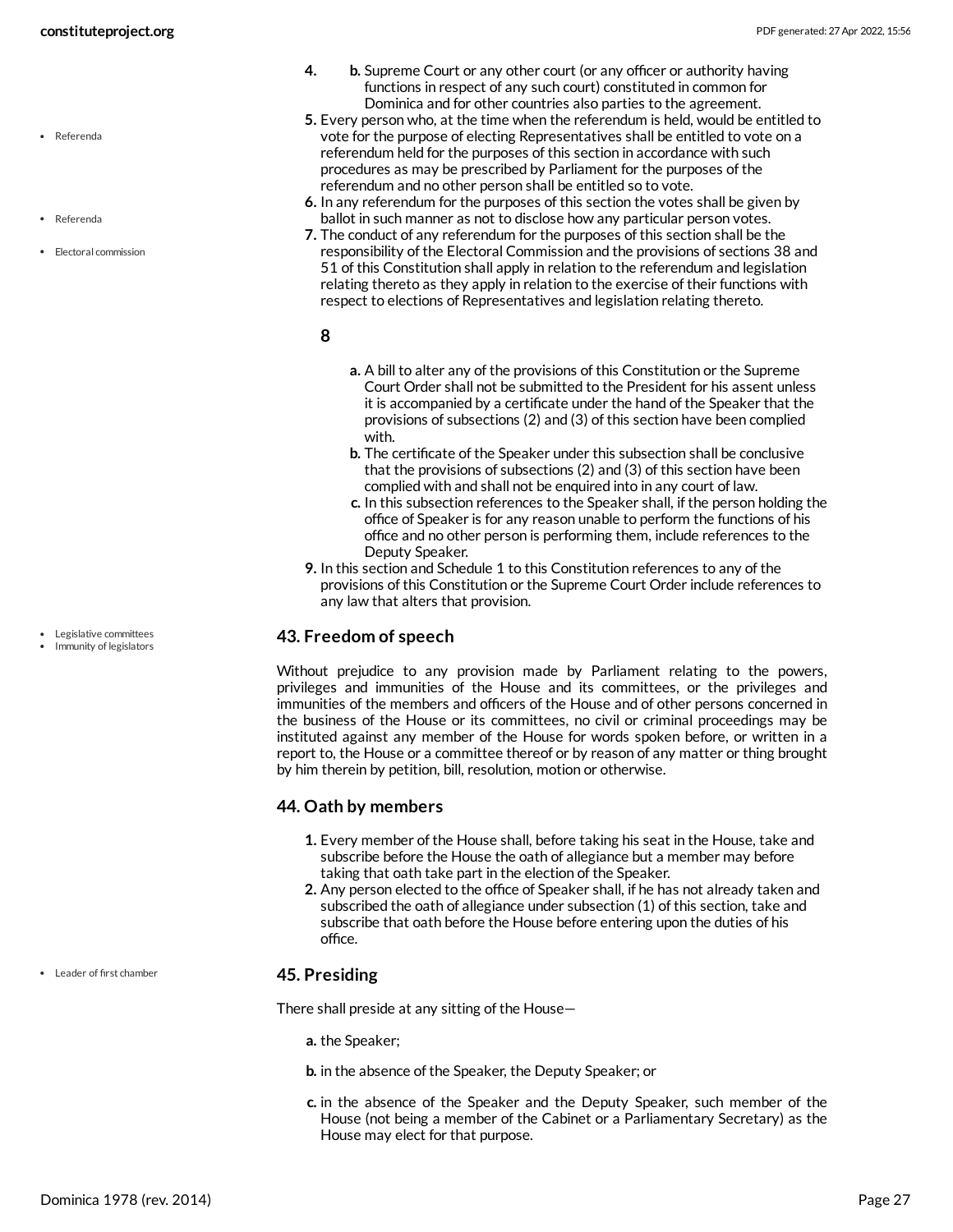Quorum for legislative sessions

#### <span id="page-27-1"></span>**46. Voting**

**1.** Save as otherwise provided in sections 17(2), 17(4), 19(5), 25(1) and 42(2) of this Constitution, any question proposed for decision in the House shall be determined by a majority of the votes of the members present and voting:

Provided that questions of no confidence in the Government shall be determined by a majority of the votes of all the elected members of the House.

- **2.** A question shall not be regarded as having been validly determined by a vote in the House unless at least twelve members, or such greater number of members as Parliament may prescribe, take part in the voting.
- **3.** The references to all the members of the House in sections 17(2), 127(4), 19(5) and 25(1) of this Constitution shall not include the Speaker if he was elected from among persons who were not members of the House.
- **4.** A Speaker who was elected from among the members of the House or other member presiding in the House shall not vote unless on any question the votes are equally divided, in which case he shall have and exercise a casting vote:

Provided that in the case of the question of the final reading of such a bill as is referred to in section 42(2) of this Constitution he shall, if he is an elected member of the House, have an original vote but no casting vote.

- **5.** A Speaker who was elected from among persons who were not members of the House shall have neither an original nor a casting vote.
- **6.** If, upon any question before the House, the votes of the members are equally divided and no casting vote may be exercised, the motion shall be lost.

#### **47. Effect of vacancies, etc**

The House may act notwithstanding any vacancy in its membership (including any vacancy not filled when the House first meets after any general election of Representatives or Senators) and the presence or participation of any person not entitled to be present at or to participate in the proceedings of the House shall not invalidate those proceedings.

#### **48. Penalty for sitting if unqualified**

- **1.** Any person who sits or votes in the House knowing or having reasonable grounds for knowing that he is not entitled to do so shall be guilty of an offence and liable to a fine not exceeding one hundred dollars, or such other sum as may be prescribed by Parliament, for each day on which he so sits or votes in the House.
- **2.** Any prosecution for an offence under this section shall be instituted in the High Court and shall not be so instituted except by the Director of Public Prosecutions.

#### <span id="page-27-0"></span>**49. Mode of exercise of legislative power**

- **1.** The power of Parliament to make laws shall be exercised by bills passed by the House and assented to by the President.
- **2.** When a bill is submitted to the President for assent in accordance with the provisions of this Constitution he shall signify that he assents.
- **3.** When the President assents to a bill that has been submitted to him in accordance with the provisions of this Constitution the bill shall become law and the President shall thereupon cause it to be published in the Official Gazette as law.
- **4.** No law made by Parliament shall come into operation until it has been published in the Official Gazette but Parliament may postpone the coming into operation of any such law and may make laws with retrospective effect.

#### **50. Restrictions with regard to certain financial measures**

<span id="page-27-2"></span>Except on the recommendation of the President signified by a Minister, the House shall not—

Approval or veto of general legislation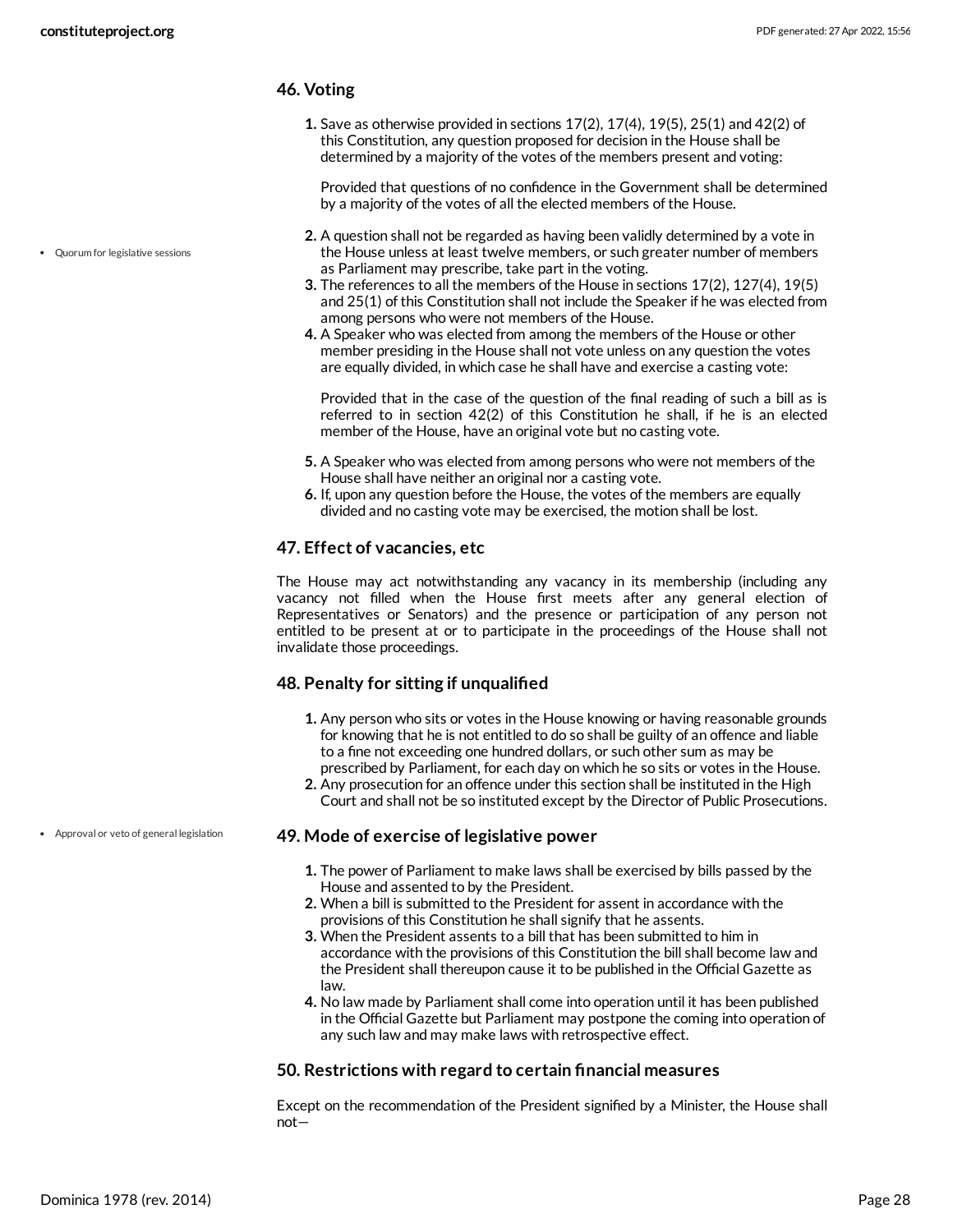- Spending bills
- Spending bills

Electoral commission

- **a.** proceed upon any bill (including any amendment to a bill) that, in the opinion of the person presiding, makes provision for any of the following purposes:
	- **i.** for the imposition of taxation or the alteration of taxation otherwise than by reduction;
	- **ii.** for the imposition of any charge upon the Consolidated Fund or any other public fund of Dominica or the alteration of any such charge otherwise than by reduction;
	- **iii.** for the payment, issue or withdrawal from the Consolidated Fund or any other public fund of Dominica of any monies not charged thereon or any increase in the amount of such payment, issue or withdrawal; or
	- **iv.** for the composition or remission of any debt due to the Government; or
- **b.** proceed upon any motion (including any amendment to a motion) the effect of which, in the opinion of the person presiding, would be to make provision for any of those purposes.

#### <span id="page-28-2"></span>**51. Scrutiny of electoral legislation**

Every proposed bill and every proposed regulation or other instrument having the force of law relating to the registration of electors for the purpose of electing Representatives or to the election of Representatives and Senators shall be referred to the Electoral Commission and to the Chief Elections Officer at such time as shall give them sufficient opportunity to make comments thereon before the bill is introduced in the House or, as the case may be, the regulation or other instrument is made.

#### **52. Regulation of procedure in House**

Subject to the provisions of this Constitution, the House may regulate its own procedure and may in particular make rules for the orderly conduct of its own proceedings.

### <span id="page-28-0"></span>**Part III. Summoning, Prorogation and Dissolution**

#### <span id="page-28-3"></span>**53. Sessions**

- **1.** Each session of Parliament shall be held at such place within Dominica and shall commence at such time as the President may by Proclamation appoint.
- **2.** There shall be a session of Parliament once at least in every year, so that a period of six months shall not intervene between the last sitting of the House in one session and the first sitting thereof in the next session.

#### <span id="page-28-1"></span>**54. Prorogation and dissolution**

- **1.** The President may at any time prorogue or dissolve Parliament.
- **2.** Subject to the provisions of subsection (3) of this section Parliament, unless sooner dissolved, shall continue for five years from the date of the first sitting of the House after any dissolution and shall then stand dissolved.
- **3.** At any time when Dominica is at war, Parliament may extend the period of five years specified in subsection (2) of this section for not more than twelve months at a time:

Provided that the life of Parliament shall not be extended under this subsection for more than five years.

**4.** In the exercise of his powers to dissolve Parliament, the President shall act in accordance with the advice of the Prime Minister:

Provided that if the office of the Prime Minister is vacant and the President, acting in his own deliberate judgment, considers that there is no prospect of his being able within a reasonable time to appoint to that office a person who can command the support of the majority of the elected Members of the House, the President shall dissolve Parliament.

Length of legislative sessions

Term length for first chamber

Dismissal of the legislature

- Term length for first chamber
- Emergency provisions
- Dismissal of the legislature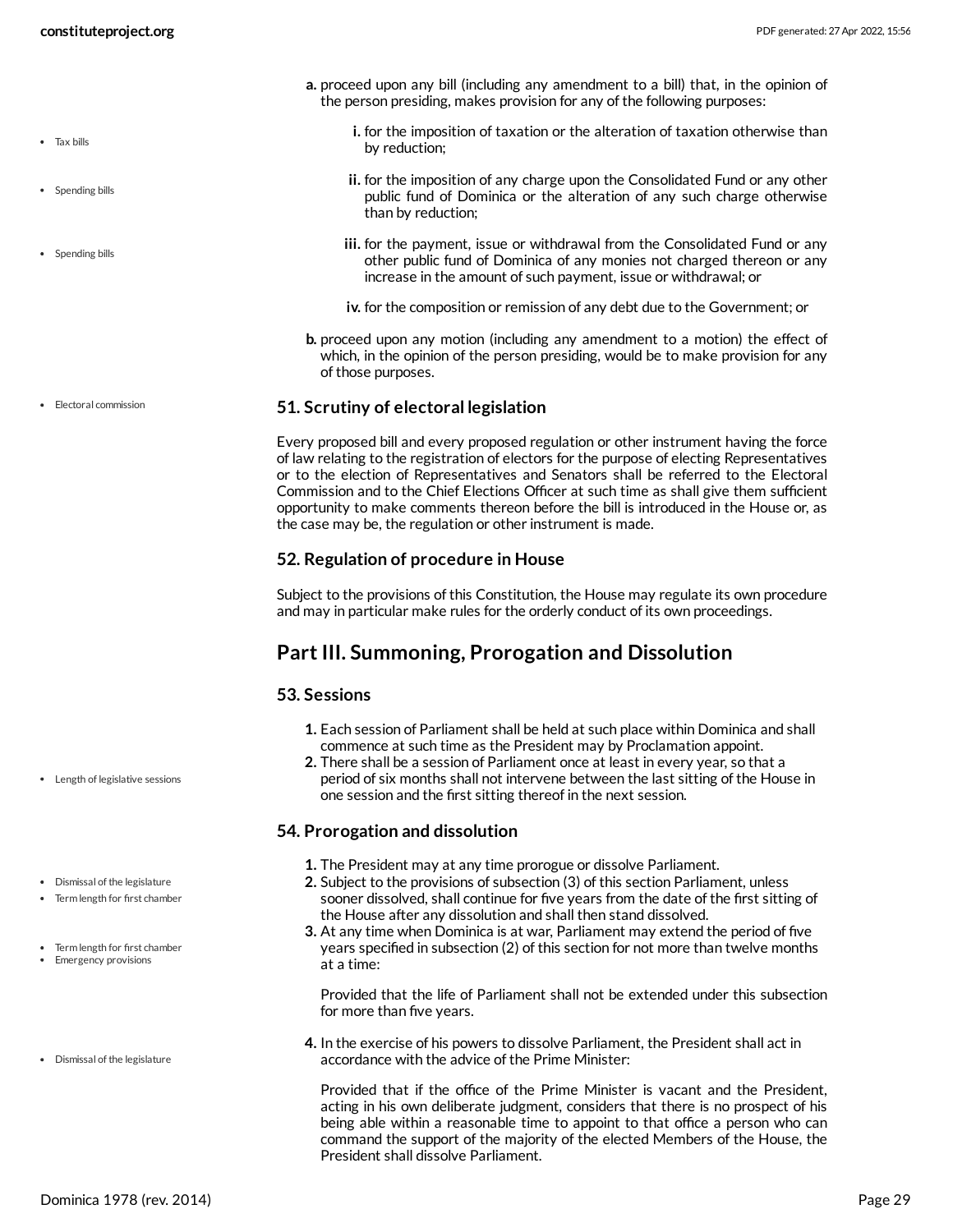- Emergency provisions
- Extraordinary legislative sessions

Replacement of legislators

• Scheduling of elections

- 
- **5.** If, after a dissolution of Parliament and before the holding of the general election of Representatives, the Prime Minister advises the President that, owing to the existence of a state of war or of a state of emergency in Dominica, it is necessary to recall Parliament, the President shall summon the Parliament that has been dissolved to meet, but, unless the life of Parliament is extended under the provisions of subsection (3) of this section, the general election of Representatives shall proceed and the Parliament that has been recalled shall, if not sooner dissolved, again stand dissolved on the date appointed for the nomination of candidates in that general election.

#### <span id="page-29-2"></span>**55. Holding of elections**

- **1.** A general election of Representatives or, where provision has been made by Parliament for the election of the Senators, a general election of Senators shall be held at such time within three months after any dissolution of Parliament as the President may appoint for that election.
- **2.** As soon as practicable after the holding of any general election of Representatives the President shall, unless provision has been made by Parliament for their election, proceed to the appointment of the Senators in accordance with the provisions of section 34 of this Constitution.
- **3.** Where the seat of a Representative or Senator falls vacant otherwise than by reason of a dissolution of the House
	- **a.** if the vacant seat is that of a Representative, a by-election shall be held;
	- **b.** if the vacant seat is that of a Senator who has been appointed, an appointment shall be made; or
	- **c.** if the vacant seat is that of a Senator who has been elected, such electoral proceedings as may be prescribed shall be taken,

to fill the vacancy within three months of the occurrence of the vacancy unless the House is sooner dissolved.

### <span id="page-29-0"></span>**Part IV. Constituency Boundaries and Electoral Commissions**

#### <span id="page-29-1"></span>**56. Constituency Boundaries Commission and Electoral Commission**

- **1.** There shall be a Constituency Boundaries Commission and an Electoral Commission for Dominica (each of which is hereinafter in this section referred to as a Commission).
- **2.** The Constituency Boundaries Commission shall consist of
	- **a.** the Speaker, as chairman;
		- **b.** two members appointed by the President, acting in accordance with the advice of the Prime Minister; and
		- **c.** two members appointed by the President, acting in accordance with the advice of the Leader of the Opposition.
- **3.** The Electoral Commission shall consist of
	- **a.** a chairman appointed by the President, acting in his own deliberate judgment;
	- **b.** two members appointed by the President, acting in accordance with the advice of the Prime Minister; and
	- **c.** two members appointed by the President, acting in accordance with the advice of the Leader of the Opposition:

Provided that for the purposes of paragraph (b) or (c) of this subsection (and without prejudice to the provisions of section 63(2) of this Constitution), the President shall act in his own deliberate judgment and without the advice of the Prime Minister or, as the case may be, the advice of the Leader of the Opposition, if, having requested that advice, he does not receive it within thirty days.

**4.** A person shall not be qualified to be appointed as a member of a Commission if he is a member of the House or a public officer nor, in the case of the chairman of the Electoral Commission, unless he holds one of the specified qualifications and has held one or other of those qualifications for a total period of not less than seven years.

Electoral districts

• Flectoral commission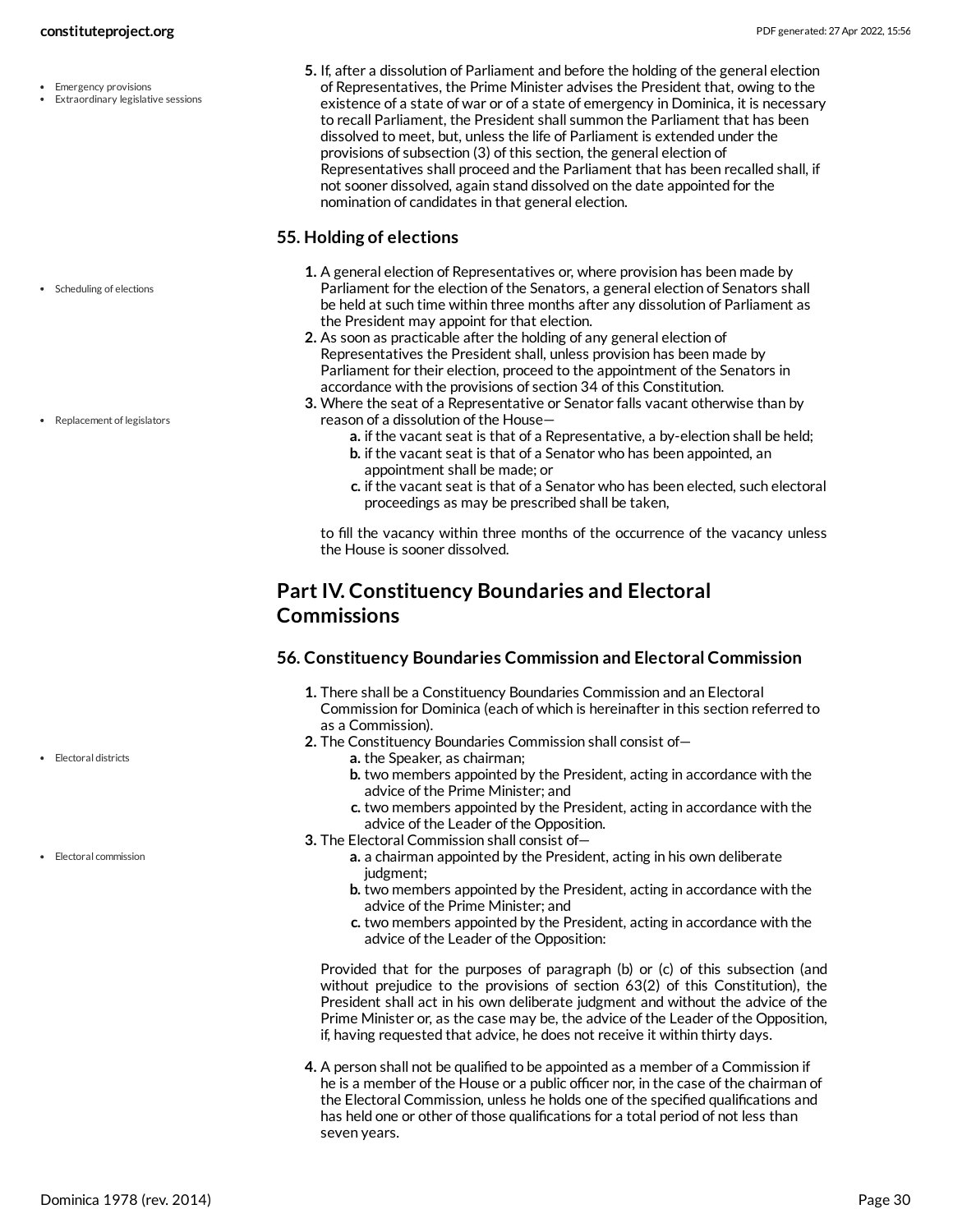- **5.** Subject to the provisions of this section, a member of a Commission who has been appointed shall vacate his office
	- **a.** when the House first meets after the next dissolution of Parliament after his appointment;
	- **b.** if any circumstances arise that, if he were not a member of the Commission, would cause him to be disqualified for appointment as such.
- **6.** A member of a Commission who has been appointed may be removed from office but only for inability to discharge the functions thereof (whether arising from infirmity of mind or body or any other cause) or for misbehaviour, and he shall not be so removed except in accordance with the provisions of this section.
- **7.** A member of a Commission who has been appointed shall be removed from office by the President if the question of his removal from office has been referred to a tribunal appointed under subsection (8) of this section and the tribunal has recommended to the President that he ought to be removed from office for inability as aforesaid or for misbehaviour.
- **8.** If the Prime Minister, in the case of a member of the Constituency Boundaries Commission appointed in accordance with paragraph (b) of subsection (2) of this section, or the Leader of the Opposition, in the case of a member of that Commission appointed in accordance with paragraph (c) of that subsection, represents to the President or if, in the case of the chairman of the Electoral Commission, the President, acting in his own deliberate judgment, and, in the case of any other member of that Commission, the President, acting after consultation with the Prime Minister and the Leader of the Opposition, considers that the question of removal of a member of the Commission from office for inability as aforesaid or for misbehaviour ought to be investigated, then
	- **a.** the President shall appoint a tribunal, which shall consist of a chairman and not less than two other members, selected by the Chief Justice, from among persons who hold or have held office as a judge of a court having unlimited jurisdiction in civil and criminal matters in some part of the Commonwealth or a court having jurisdiction in appeals from any such court; and
	- **b.** the tribunal shall enquire into the matter and report on the facts thereof to the President and recommend to the President whether the member of the Commission ought to be removed from office for inability as aforesaid or for misbehaviour.
- **9.** A Commission may regulate its own procedure, and, with the consent of the Prime Minister, confer powers and impose duties on any public officer or on any authority of the Government for the purpose of the discharge of its functions.
- **10.** A Commission may, subject to its rules of procedure, act notwithstanding any vacancy in its membership and its proceedings shall not be invalidated by the presence or participation of any person not entitled to be present at or to participate in those proceedings:

Provided that any decision of the Commission shall require the concurrence of a majority of all its members.

**11.** In the exercise of its functions under this Constitution a Commission shall not be subject to the direction or control of any other person or authority.

### <span id="page-30-0"></span>**Part V. Delimitation of Constituencies**

#### <span id="page-30-1"></span>**57. Review of constituency boundaries**

- **1.** The Electoral Boundaries Commission (hereinafter in this section referred to as the Commission) shall, in accordance with the provisions of this section, review the number and boundaries of the constituencies into which Dominica is divided and submit to the President reports either
	- **a.** showing the constituencies into which it recommends that Dominica should be divided in order to give effect to the rules set out in Schedule 2 to this Constitution; or
	- **b.** stating that, in its opinion, no alteration is required to the existing number or boundaries of constituencies in order to give effect to those rules.
- **2.** Reports under subsection (1) of this section shall be submitted by the Commission at intervals of not less than two nor more than five years.
- **3.** As soon as may be after the Commission has submitted a report under subsection (a) of this section, the Prime Minister shall lay before the House for its

· Flectoral districts

#### Dominica 1978 (rev. 2014) Page 31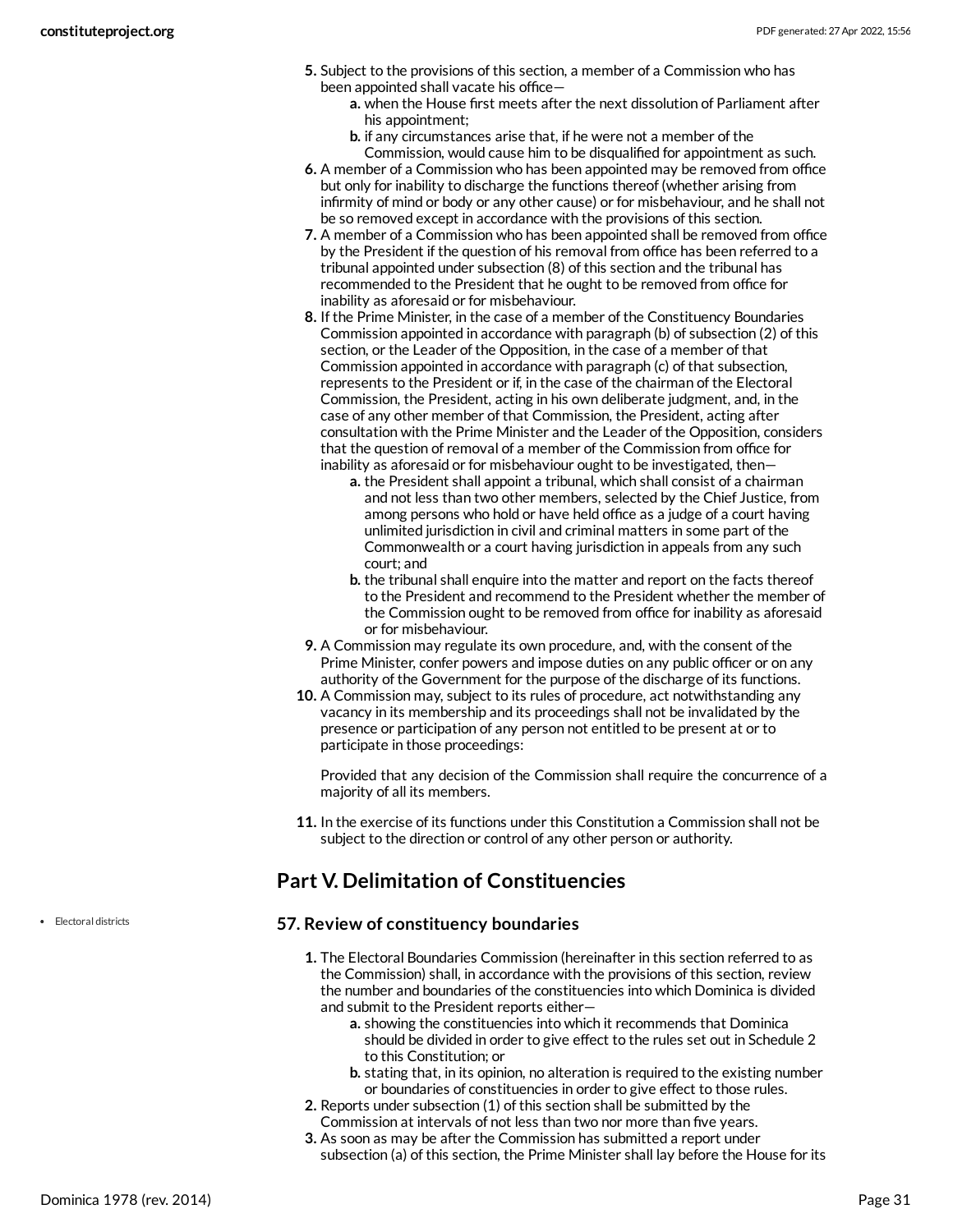- **3.** approval the draft of an order by the President for giving effect, whether with or without modifications, to the recommendations contained in the report, and that draft order may make provision for any matters that appear to the Prime Minister to be incidental to or consequential upon the other provisions of the draft.
- **4.** Where any such draft order gives effect to any such recommendations with modifications, the Prime Minister shall lay before the House together with the draft order a statement of the reasons for the modifications.
- **5.** If the motion for the approval of any draft order laid before the House under this section is rejected by the House, or is withdrawn by leave of that House, the Prime Minister shall amend the draft order and lay the amended draft before the House.
- **6.** If any draft order laid before the House under this section is approved by resolution of the House, the Prime Minister shall submit it to the President who shall make an order in terms of the draft; and that order shall come into force upon the next dissolution of Parliament after it is made.
- **7.** The question of the validity of any order by the President purporting to be made under this section and reciting that a draft thereof has been approved by resolution of the House shall not be enquired into in any court of law.
- **8.** Parliament may provide for an appeal to the High Court against a recommendation or statement made to the President by the Commission in pursuance of paragraph (a) or (b) of subsection (1) of this section.

# <span id="page-31-0"></span>**Chapter IV. The Executive**

### <span id="page-31-1"></span>**58. Executive authority of Dominica**

- **1.** The executive authority of Dominica is vested in the President.
- **2.** Subject to the provisions of this Constitution, the executive authority of Dominica may be exercised by the President either directly or through officers subordinate to him.
- **3.** Nothing in this section shall prevent Parliament from conferring functions on persons or authorities other than the President.

### <span id="page-31-2"></span>**59. Ministers of the Government**

- **1.** There shall be a Prime Minister of Dominica, who shall be appointed by the President.
- **2.** Whenever the President has occasion to appoint a Prime Minister he shall appoint an elected member of the House who appears to him likely to command the support of the majority of the elected members of the House.
- **3.** There shall be, in addition to the office of Prime Minister, such other offices of Minister of the Government as may be established by Parliament or, subject to the provisions of any law enacted by Parliament, by the President, acting in accordance with the advice of the Prime Minister.
- **4.** Appointments to the office of Minister, other than the office of Prime Minister, shall be made by the President, acting in accordance with the advice of the Prime Minister, from among the members of the House:

Provided that not more than three Ministers shall be appointed from among Senators who have been appointed as such.

- **5.** If occasion arises for making an appointment to the office of Prime Minister or any other Minister while Parliament is dissolved, then, notwithstanding the provisions of subsections (2) and (4) of this section (but subject to the proviso to subsection (4)), a person who was an elected member of the House immediately before the dissolution may be appointed as Prime Minister or any other Minister and a person who was a Senator immediately before the dissolution, having been appointed as such, may be appointed as any Minister other than Prime Minister.
- **6.** The President shall remove the Prime Minister from office if a resolution of no confidence in the Government is passed by the House and the Prime Minister

Name/structure of executive(s)

Establishment of cabinet/ministers

Name/structure of executive(s)

- Head of government selection
- Eligibility for head of government Head of government selection
- Cabinet selection Eligibility for cabinet
- Eligibility for cabinet
- Dismissal of the legislature Cabinet removal
- Head of government removal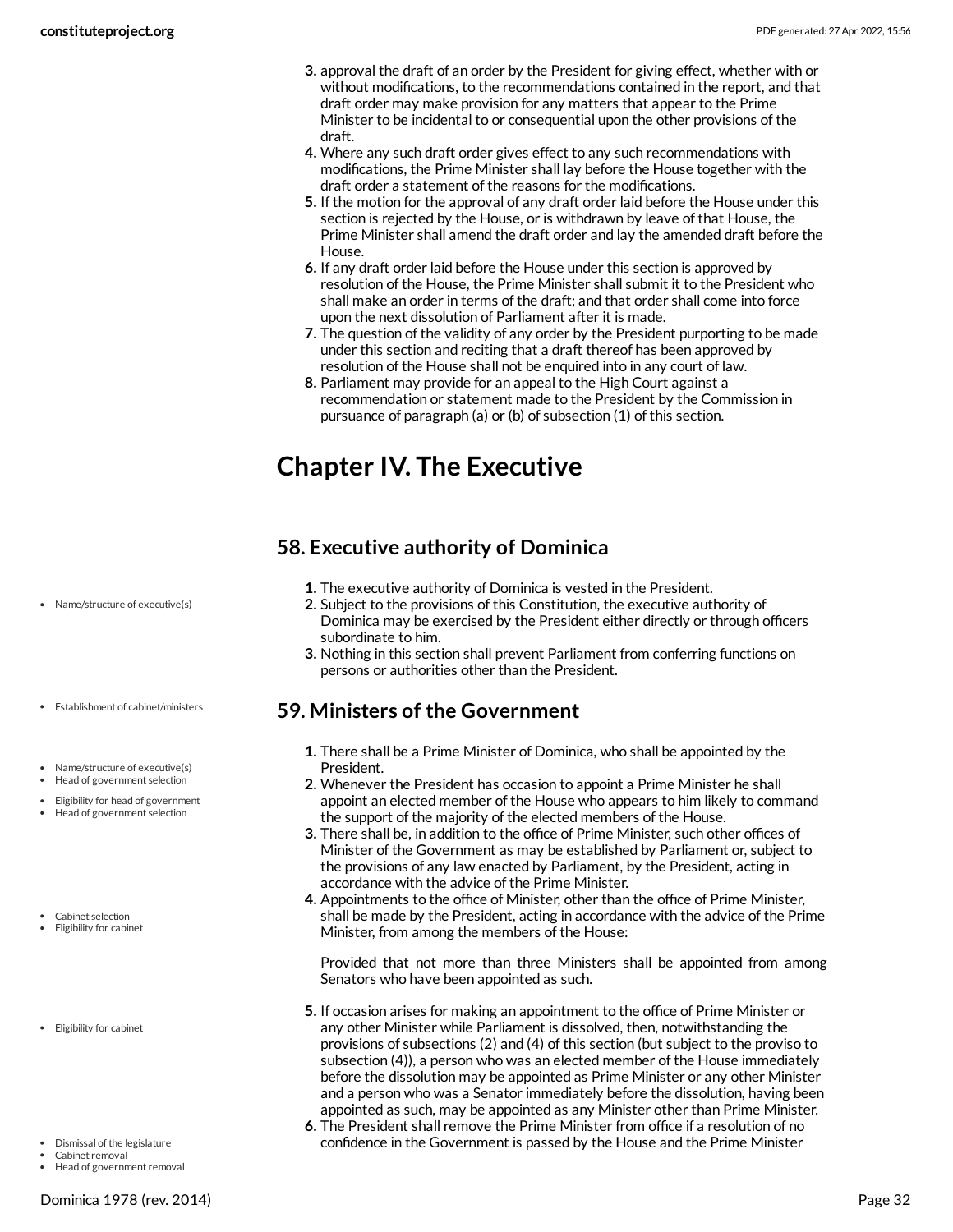- Head of government removal
- Cabinet removal
- Head of government removal
- Cabinet removal

Establishment of cabinet/ministers

• Powers of cabinet

- **6.** does not within three days either resign from his office or advise the President to dissolve Parliament.
- **7.** If, at any time between the holding of a general election of Representatives and the first meeting of the House thereafter, the President considers that in consequence of changes in the membership of the House resulting from that election and of any general election of Senators the Prime Minister will not be able to command the support of the majority of the elected members of the House the President may remove the Prime Minister from office.
- **8.** The office of any Minister shall become vacant
	- **a.** if the holder of the office ceases to be a member of the House otherwise than by reason of the dissolution of Parliament;
	- **b.** in the case of the Prime Minister, if, when the House first meets after the dissolution of Parliament, he is not then an elected member of the House; **c.** in the case of any other Minister, if, when the House first meets after the
	- dissolution of Parliament, he is not then a member of the House; or
	- **d.** if, by virtue of section 35(4) of this Constitution, he is required to cease to perform his functions as a member of the House.
- **9.** The office of a Minister other than the Prime Minister shall become vacant **a.** if the President, acting in accordance with the advice of the Prime Minister, so directs;
	- **b.** if the Prime Minister resigns from office within three days after a resolution of no confidence in the Government has been passed by the House or is removed from office under subsection (6) of this section; or
- **c.** on the appointment of any person to the office of Prime Minister. **10.** In the exercise of the powers conferred upon him by subsections (2), (5) and (7)
	- of this section the President shall act in his own deliberate judgment.

#### <span id="page-32-0"></span>**60. Cabinet of Ministers**

- **1.** There shall be a Cabinet of Ministers for Dominica which shall consist of the Prime Minister and the other Ministers.
- **2.** At any time when the office of Attorney General is a public office, the Attorney General shall, by virtue of holding or acting in that office, be a member of the Cabinet in addition to the Ministers.
- **3.** The functions of the Cabinet shall be to advise the President in the Government of Dominica and the Cabinet shall be collectively responsible to Parliament for any advice given to the President by or under the general authority of the Cabinet and for all things done by or under the authority of any Minister in the execution of his office.
- **4.** The provisions of subsection (3) of this section shall not apply in relation to
	- **a.** the appointment and removal from office of Ministers, temporary Ministers and Parliamentary Secretaries, the assignment of responsibility to any Minister under section 61 of this Constitution, or the authorisation of another Minister to perform the functions of the Prime Minister during absence or illness;
	- **b.** the dissolution of Parliament; or
	- **c.** the matters referred to in section 73 of this Constitution (which relate to the prerogative of mercy).

### <span id="page-32-1"></span>**61. Allocation of portfolios to Ministers**

The President, acting in accordance with the advice of the Prime Minister, may, by directions in writing, assign to the Prime Minister or any other Minister responsibility for any business of the Government, including the administration of any department of Government:

Provided that responsibility for finance shall be assigned to a Minister who is an elected member of the House.

#### <span id="page-32-2"></span>**62. Performance of functions of Ministers during absence or illness**

**1.** Whenever the Prime Minister is absent from Dominica or by reason of illness is unable to perform the functions conferred upon him by this Constitution, the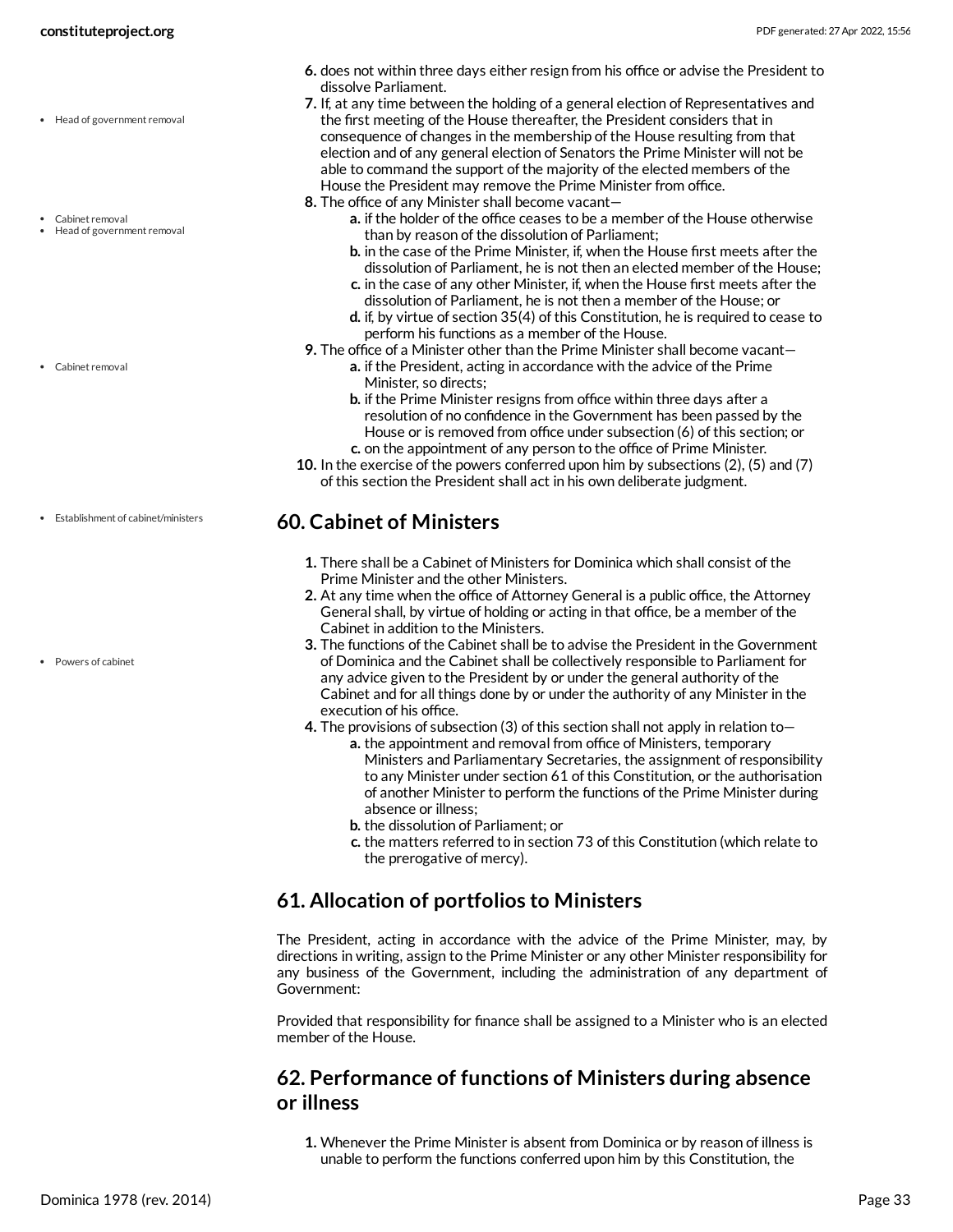- **1.** President may authorise some other Minister to perform those functions (other than the functions conferred by this section) and that Minister may perform those functions until his authority is revoked by the President.
- **2.** Whenever a Minister other than the Prime Minister is absent from Dominica or is within Dominica but by leave of the President is not performing the functions of his office or by reason of illness is unable to perform those functions, the President may authorise some other Minister to perform those functions or may appoint a member of the House to be a temporary Minister in order to perform those functions; and that Minister or temporary Minister may perform those functions until his authority or, as the case may be, his appointment is revoked by the President:

Provided that the office of a temporary Minister shall become vacant if any circumstances arise that, if he were a Minister, would cause him to vacate office as such.

**3.** The powers of the President under this section shall be exercised by him in accordance with the advice of the Prime Minister:

Provided that if the President, acting in his own deliberate judgment, considers that it is impracticable to obtain the advice of the Prime Minister owing to his absence or illness he may exercise those powers without that advice and in his own deliberate judgment.

#### <span id="page-33-0"></span>**63. Exercise of President's functions**

**1.** In the exercise of his functions the President shall act in accordance with the advice of the Cabinet or a Minister acting under the general authority of the Cabinet except in cases where he is required by this Constitution or any other law to act in accordance with the advice of, or after consultation with, any person or authority other than the Cabinet:

Provided that the foregoing provisions of this subsection shall not apply where the President is authorised to act in his own deliberate judgment in accordance with the following provisions of this Constitution—

- **a.** section 56 (which relates to the Constituency Boundaries Commission and the Electoral Commission);
- **b.** sections 59 and 62 (which relate to Ministers);
- **c.** section 66 (which relates to the Leader of the Opposition);
- **d.** section 85 (which relates to the appointment, etc., of public officers);
- **e.** section 87 (which relates to the Chief Elections Officer); and
- **f.** section 93 (which relates to the Public Service Board of Appeal).
- **2.** During any period in which there is a vacancy in the office of Leader of the Opposition by reason of the fact that no person is both qualified for appointment to that office in accordance with this Constitution and willing to accept appointment, or if the President, acting in his own deliberate judgment, considers that it is not practicable for him to obtain the advice of the Leader of the Opposition within the time within which it may be necessary for him to act, he may act without that advice and in his own deliberate judgment in the exercise of any power conferred upon him by this Constitution in respect of which it is provided that he shall act on the advice of, or after consultation with, the Leader of the Opposition.
- **3.** Nothing in subsection (1) of this section shall require the President to act in accordance with the advice of the Cabinet or a Minister in exercise of the functions conferred upon him by the following provisions of this Constitution
	- **a.** the proviso to section 54(4) (which requires the President to dissolve Parliament in certain circumstances);
	- **b.** section 59(6) (which requires the President to remove the Prime Minister from office in certain circumstances);
	- **c.** section 64 (which entitles the President to information);

• Head of state powers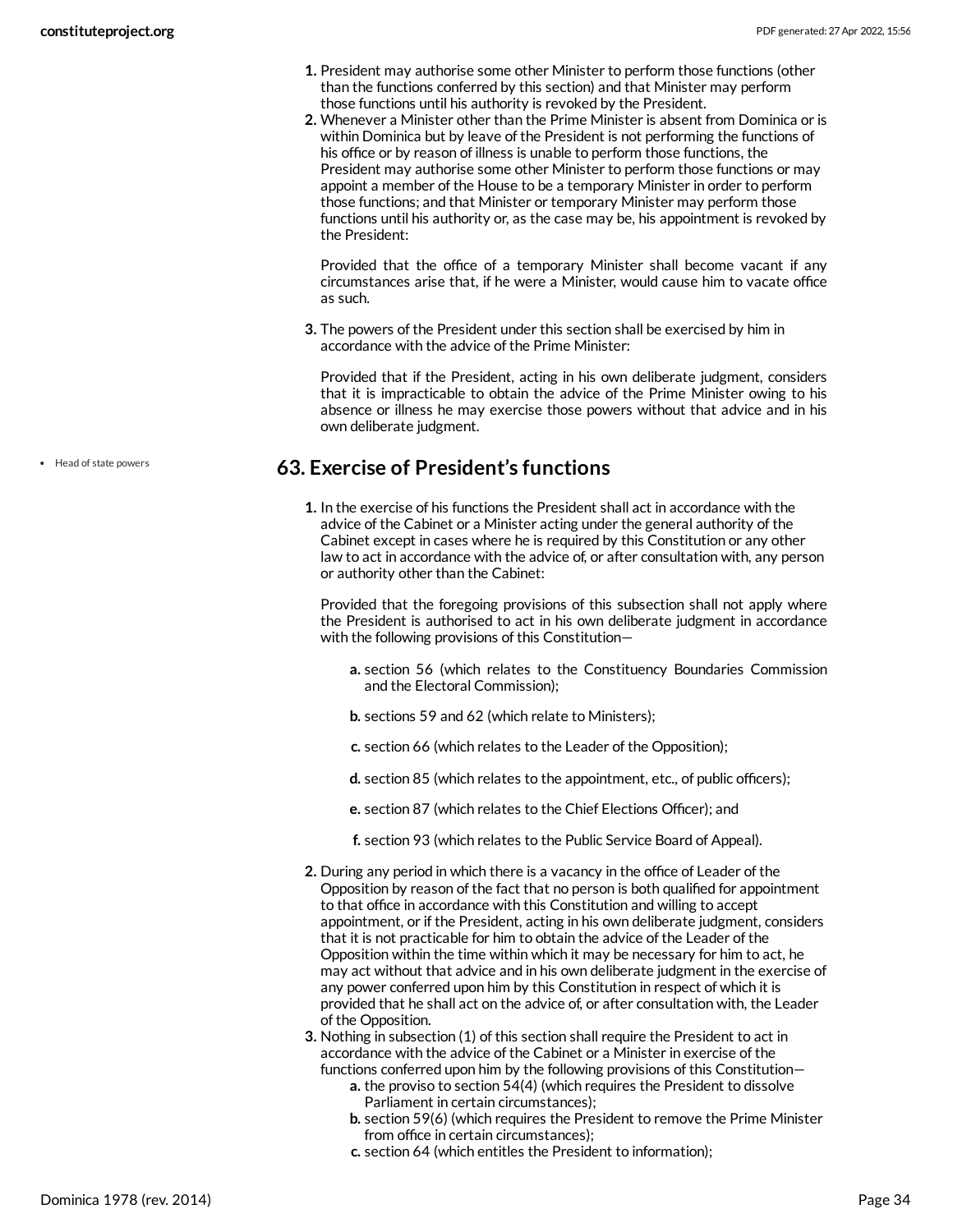**3. d.** sections 56(5), 66(4), 84(6), 87(7), 88(8), 89(7), 93(5), and 108(7) (which require the President to remove the holders of certain offices from office in certain circumstances).

#### <span id="page-34-0"></span>**64. President to be informed concerning matters of Government**

The Prime Minister shall keep the President fully informed concerning the general conduct of the Government of Dominica and shall furnish the President with such information as he may request with respect to any particular matter relating to the Government of Dominica.

#### <span id="page-34-1"></span>**65. Oaths to be taken by Ministers, etc**

A Minister or a Parliamentary Secretary shall not enter upon the duties of his office unless he has taken and subscribed the oath of allegiance, the oath of office and the oath of secrecy.

### <span id="page-34-2"></span>**66. Leader of the Opposition**

- **1.** There shall be a Leader of the Opposition who shall be appointed by the President.
- **2.** Whenever there is occasion for the appointment of a Leader of the Opposition the President shall appoint the elected member of the House who appears to him most likely to command the support of a majority of the elected members of the House who do not support the Government: or, if no elected member of the House appears to him to command such support, the elected member of the House who appears to him to command the support of the largest single group of members of the House who do not support the Government:

Provided that if a member of the House was elected at a general election in which he stood as a supporter of a political party and the majority of members of the House elected at that time (whether as Representatives or Senators) stood as supporters of that party, he shall, so long as he remains a member of the House by virtue of that election, not be eligible for appointment as Leader of the Opposition.

- **3.** If occasion arises to appoint a Leader of the Opposition during the period between a dissolution of Parliament and the day on which the ensuing election of Representatives is held, an appointment may be made as if Parliament had not been dissolved.
- **4.** The office of Leader of the Opposition shall become vacant
	- **a.** if he ceases to be a member of the House otherwise than by reason of a dissolution of Parliament;
	- **b.** if, when the House first meets after a dissolution of Parliament, he is not then a member of the House;
	- **c.** if, under the provisions of section 35(4) of this Constitution, he is required to cease to perform his functions as a member of the House; or
	- **d.** if he is removed from office by the President under the provisions of subsection (5) of this section.
- **5.** If it appears to the President that the Leader of the Opposition is no longer able to command the support of a majority of the elected members of the House who do not support the Government or (if no elected member of the House appears to him to be able to command such support) the support of the largest single group of members of the House who do not support the Government, he shall remove the Leader of the Opposition from office.
- **6.** The powers of the President under this section shall be exercised by him in his own deliberate judgment.

### <span id="page-34-3"></span>**67. Parliamentary Secretaries**

**1.** The President, acting in accordance with the advice of the Prime Minister, may appoint Parliamentary Secretaries from among the members of the House to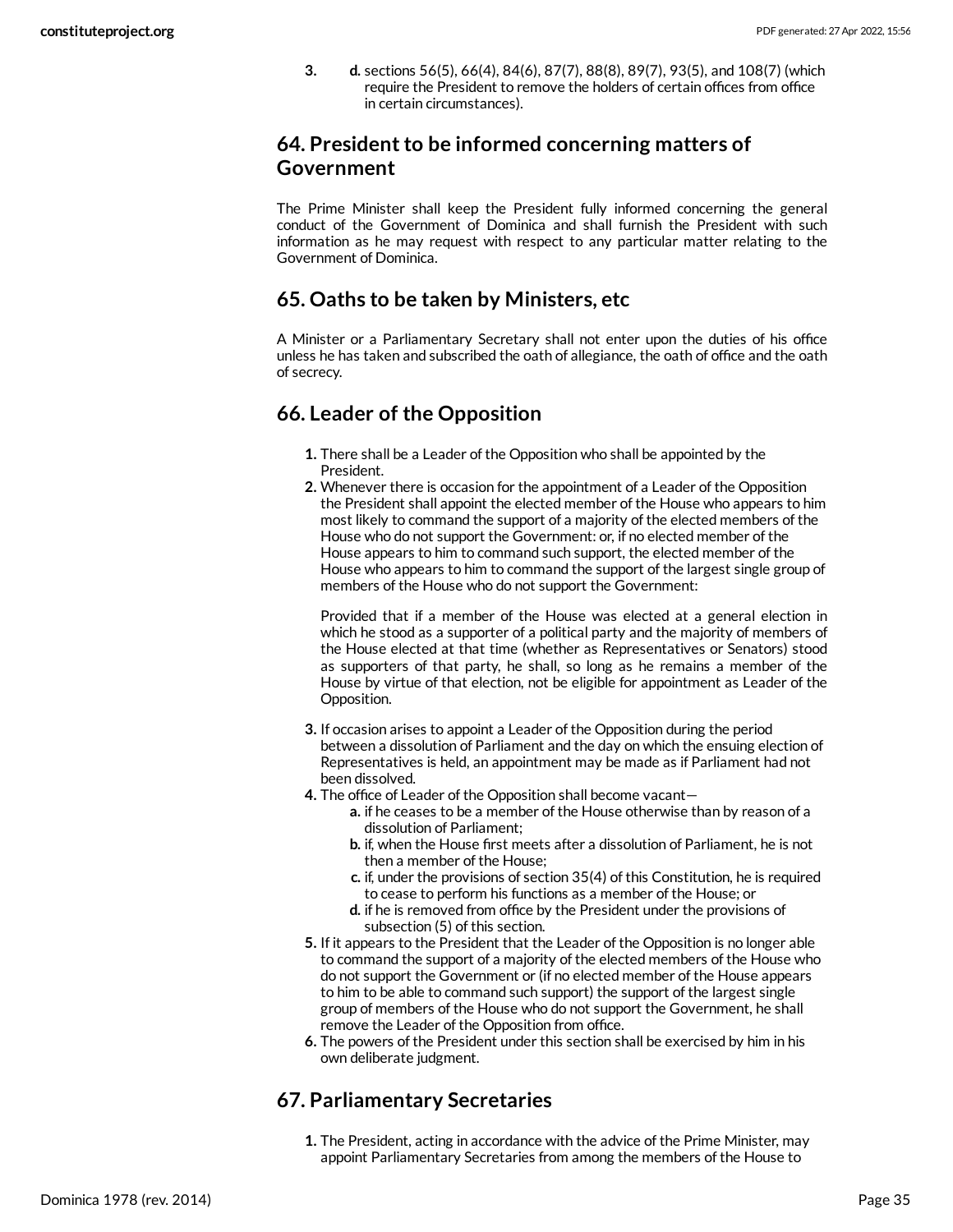**1.** assist Ministers in the performance of their duties:

Provided that, if occasion arises for making an appointment while Parliament is dissolved, a person who was a member of the House immediately before the dissolution may be appointed as a Parliamentary Secretary.

- **2.** The office of a Parliamentary Secretary shall become vacant
	- **a.** if the President, acting in accordance with the advice of the Prime Minister, so directs;
	- **b.** if the Prime Minister resigns from office within three days after a resolution of no confidence in the Government has been passed by the House or is removed from office under section 59(6) of this Constitution;
	- **c.** upon the appointment of any person to the office of Prime Minister;
	- **d.** if the holder of the office ceases to be a member of the House otherwise than by reason of a dissolution of Parliament;
	- **e.** if, when the House first meets after the dissolution of Parliament, he is not then a member of the House; or
	- **f.** if, by virtue of section 35(4) of this Constitution, he is required to cease to perform his functions as a member of the House.

#### <span id="page-35-0"></span>**68. Permanent Secretaries**

Where any Minister has been charged with responsibility for any department of Government, he shall exercise general direction and control over that department; and, subject to such direction and control, every department of Government shall be under the supervision of a public officer whose office is referred to in this Constitution as the office of a Permanent Secretary:

Provided that two or more Government departments may be placed under the supervision of one Permanent Secretary.

#### <span id="page-35-1"></span>**69. Secretary to the Cabinet**

- **1.** There shall be a Secretary to the Cabinet whose office shall be a public office.
- **2.** The Secretary to the Cabinet, who shall have charge of the Cabinet Office, shall be responsible, in accordance with such instructions as may be given to him by the Prime Minister, for arranging the business for, and keeping the minutes of, the Cabinet and for conveying the decisions of the Cabinet to the appropriate person or authority and shall have such other functions as the Prime Minister may direct.

#### <span id="page-35-2"></span>**70. Constitution of offices, etc**

Subject to the provisions of this Constitution and of any other law, the President may constitute offices for Dominica, make appointments to any such office and terminate any such appointment.

### <span id="page-35-3"></span>**71. Attorney General**

- **1.** There shall be an Attorney General who shall be the principal legal adviser to the Government.
- **2.** The office of Attorney General shall be either a public office or the office of a Minister.
- **3.** At any time when the office of Attorney General is a public office the same person may, if qualified, be appointed to hold or act in the office of Attorney General and the office of Director of Public Prosecutions.
- **4.** Where the offices of Attorney General and Director of Public Prosecutions are held by the same person the following provisions of this Constitution shall have effect as if references therein to the Director included references to the Attorney General, that is to say, sections 86, 88(5), (6), (7), (8), (9) and (10), 96(3) and 121(8)(a); but the provisions of this subsection shall be without prejudice to the powers of Parliament or, subject to the provisions of any law enacted by

• Head of state powers

Attorney general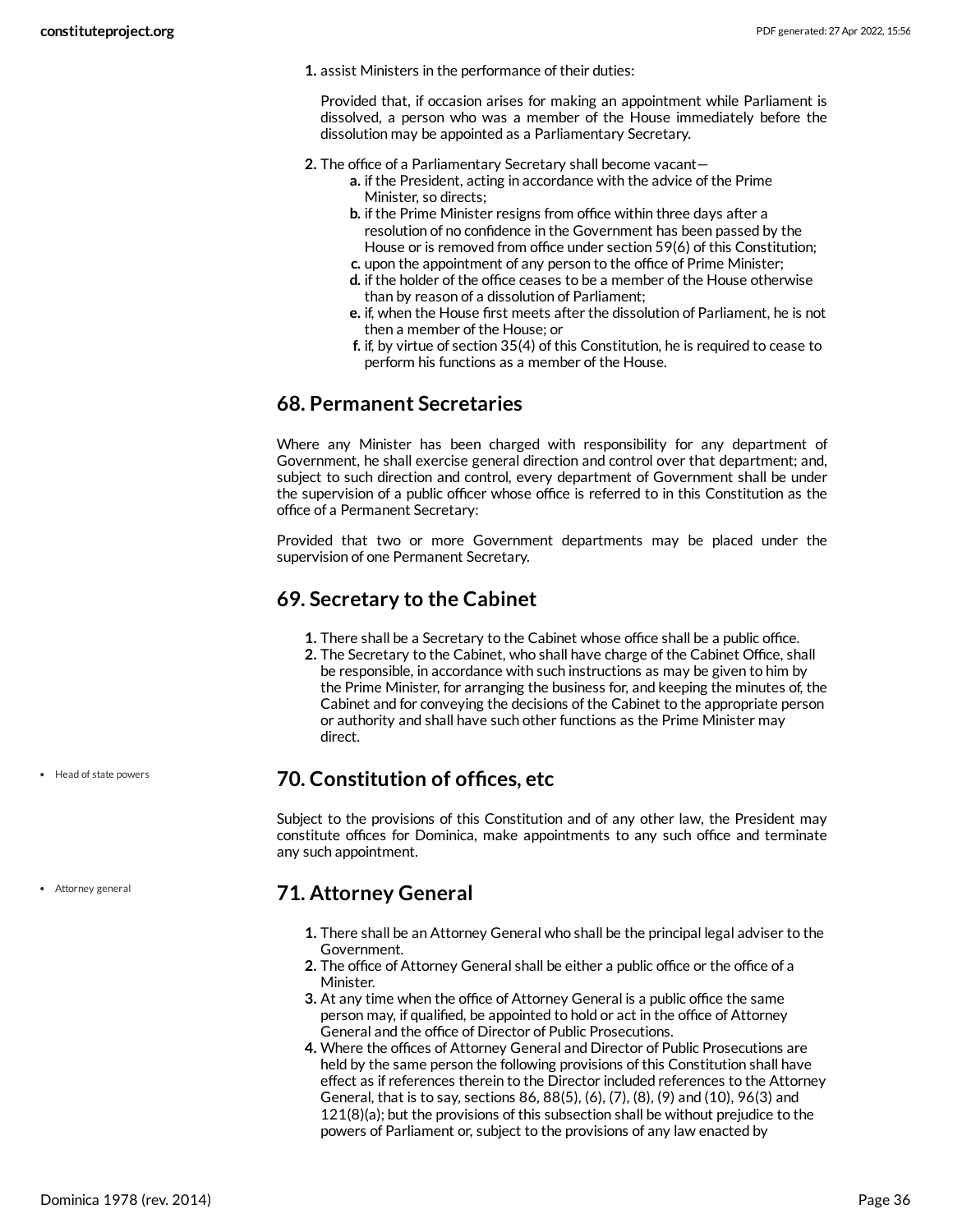Attorney general

**4.** Parliament, the President to determine that the office of Attorney General shall be the office of a Minister.

### <span id="page-36-0"></span>**72. Control of public prosecutions**

- **1.** There shall be a Director of Public Prosecutions whose office shall be a public office.
- **2.** The Director of Public Prosecutions shall have power in any case in which he considers it desirable so to do
	- **a.** to institute and undertake criminal proceedings against any person before any court of law (other than a court-martial) in respect of any offence alleged to have been committed by that person;
	- **b.** to take over and continue any such criminal proceedings that have been instituted or undertaken by any other person or authority; and
	- **c.** to discontinue at any stage before judgment is delivered any such criminal proceedings instituted or undertaken by himself or any other person or authority.
- **3.** The powers of the Director of Public Prosecutions under subsection (2) of this section may be exercised by him in person or through other persons acting under and in accordance with his general or special instructions.
- **4.** The powers conferred on the Director of Public Prosecutions by paragraphs (b) and (c) of subsection (2) of this section shall be vested in him to the exclusion of any other person or authority:

Provided that where any other person or authority has instituted criminal proceedings, nothing in this subsection shall prevent the withdrawal of those proceedings by or at the instance of that person or authority and with the leave of the court.

**5.** For the purposes of this section, any appeal from a judgment in criminal proceedings before any court or any case stated or question of law reserved for the purpose of any such proceedings, to any other court (including the Caribbean Court of Justice) shall be deemed to be part of those proceedings:

Provided that the power conferred on the Director of Public Prosecutions by subsection (2)(c) of this section shall not be exercised in relation to any appeal by a person convicted in any criminal proceedings or to any case stated or question of law reserved at the instance of such a person.

**6.** In the exercise of the powers vested in him by subsection (2) of this section, the Director of Public Prosecutions shall not be subject to the direction or control of any other person or authority:

Provided that the powers vested in him by paragraph (c) of that subsection (2) shall be exercised by him in accordance with such general or special directions (if any) as the Attorney General may give him.

### <span id="page-36-1"></span>**73. Prerogative of Mercy**

- **1.** The President may
	- **a.** grant a pardon, either free or subject to lawful conditions, to any person convicted of any offence;
	- **b.** grant to any person a respite, either indefinite or for a specified period, of the execution of any punishment imposed on that person for any offence;
	- **c.** substitute a less severe form of punishment for any punishment imposed on any person for any offence; or
	- **d.** remit the whole or any part of any punishment imposed on any person for any offence or of any penalty or forfeiture otherwise due to the Government on account of any offence.
- **2.** The powers of the President under subsection (1) of this section shall be exercised by him in accordance with the advice of such Minister as may from time to time be designated by the President, acting in accordance with the advice of the Prime Minister.

• Power to pardon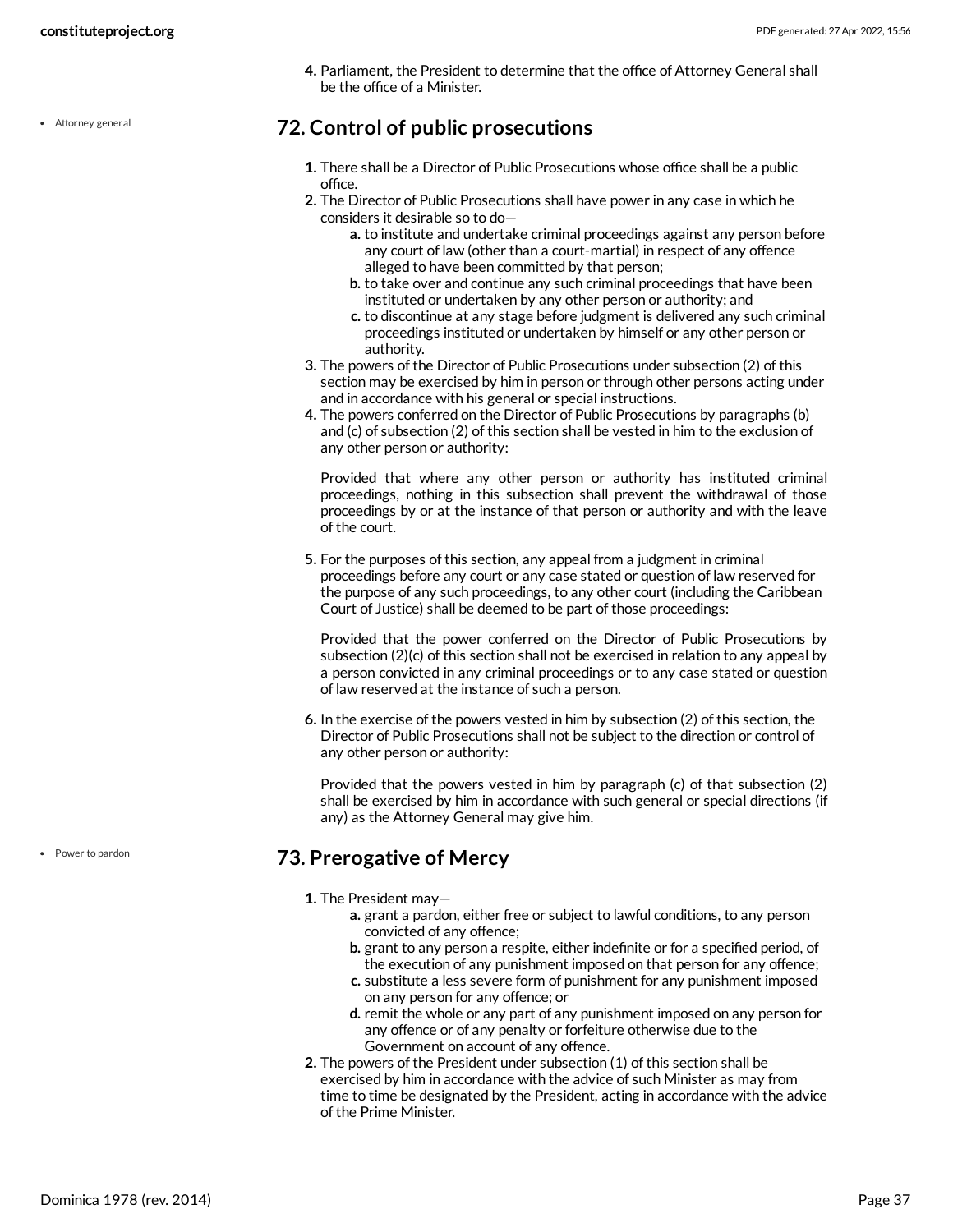### <span id="page-37-0"></span>**74. Advisory Committee on Prerogative of Mercy**

- **1.** There shall be an Advisory Committee on the Prerogative of Mercy for Dominica (hereinafter in this section referred to as the Committee) which shall consist of
	- **a.** the Minister for the time being designated under section 73(2) of this Constitution, who shall be chairman;
	- **b.** the Attorney General; and
	- **c.** not more than four other members appointed by the President, by writing under his hand.
- **2.** A member of the Committee appointed under subsection (1)(c) of this section shall hold his seat thereon for such period as may be specified in the instrument by which he was appointed:

Provided that his seat shall become vacant—

- **a.** in the case of a person who at the date of his appointment was a Minister, if he ceases to be a Minister, or
- **b.** if the President, by writing under his hand, so directs.
- **3.** The Committee may act notwithstanding any vacancy in its membership or the absence of any member and its proceedings shall not be invalidated by the presence or participation of any person not entitled to be present at or to participate in those proceedings.
- **4.** The Committee may regulate its own procedure.
- **5.** In the exercise of his functions under this section, the President shall act in accordance with the advice of the Prime Minister.

#### <span id="page-37-1"></span>**75. Functions of Advisory Committee**

- **1.** Where any person has been sentenced to death (otherwise than by a courtmartial) for an offence, the Minister for the time being designated under section 73(2) of this Constitution shall cause a written report of the case from the trial Judge (or the Chief Justice, if a report from the trial Judge cannot be obtained) together with such other information derived from the record of the case or elsewhere as he may require, to be taken into consideration at a meeting of the Advisory Committee on the Prerogative of Mercy; and after obtaining the advice of the Committee he shall decide in his own deliberate judgment whether to advise the President to exercise any of his powers under section 73(1) of this Constitution.
- **2.** The Minister for the time being designated under section 73(2) of this Constitution may consult with the Advisory Committee on the Prerogative of Mercy before tendering any advice to the President under that subsection in any case not falling within subsection (1) of this section but he shall not be obliged to act in accordance with the recommendation of the Committee.

# <span id="page-37-2"></span>**Chapter V. Finance**

#### <span id="page-37-3"></span>**76. Consolidated Fund**

All revenues or other moneys raised or received by Dominica (not being revenues or other moneys that are payable, by or under any law for the time being in force in Dominica, into some other fund established for a specific purpose) shall be paid into and from a Consolidated Fund.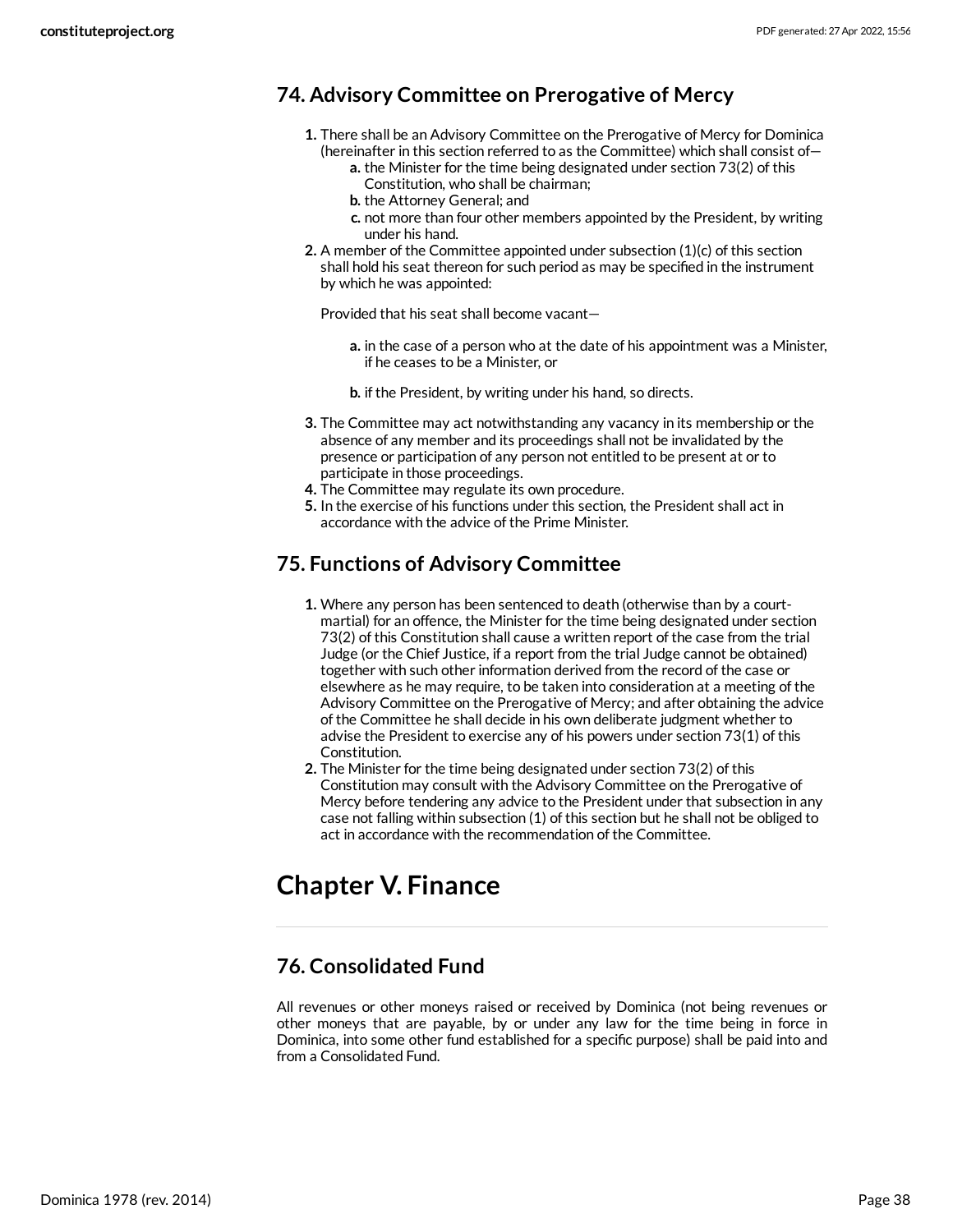#### <span id="page-38-0"></span>**77. Withdrawals from Consolidated Fund or other public funds**

- **1.** No moneys shall be withdrawn from the Consolidated Fund except
	- **a.** to meet expenditure that is charged upon the Fund by this Constitution or by any law enacted by Parliament; or
	- **b.** where the issue of those moneys has been authorised by an appropriation law or by a law made in pursuance of section 79 of this Constitution.
- **2.** Where any moneys are charged by this Constitution or any law enacted by Parliament upon the Consolidated Fund or any other public fund, they shall be paid out of that fund by the Government to the person or authority to whom payment is due.
- **3.** No moneys shall be withdrawn from any public fund other than the Consolidated Fund unless the issue of those moneys has been authorised by or under any law.
- **4.** Parliament may prescribe the manner in which withdrawals may be made from the Consolidated Fund or any other public fund.

#### <span id="page-38-1"></span>**78. Authorisation of expenditure from Consolidated Fund by appropriation law**

- **1.** The Minister for the time being responsible for finance shall cause to be prepared and laid before the House before, or not later than forty-five days after, the commencement of each financial year estimates of the revenues and expenditure of Dominica for that financial year.
- **2.** When the estimates of expenditure (other than expenditure charged upon the Consolidated Fund by this Constitution or by any law enacted by Parliament) have been approved by the House, a bill, known as an appropriation bill, shall be introduced in the House, providing for the issue from the Consolidated Fund of the sums necessary to meet that expenditure and the appropriation of those sums, under separate votes for the several services required, to the purposes specified therein.
- **3.** If in respect of any financial year it is found
	- **a.** that the amount appropriated by the appropriation law to any purpose is insufficient or that a need has arisen for expenditure for a purpose to which no amount has been appropriated by that law; or
	- **b.** that any moneys have been expended for any purpose in excess of the amount appropriated to that purpose by the appropriation law or for a purpose to which no amount has been appropriated by that law,

a supplementary estimate showing the sums required or spent shall be laid before the House and, when the supplementary estimate has been approved by the House, a supplementary appropriation bill shall be introduced in the House providing for the issue of such sums from the Consolidated Fund and appropriating them to the purposes specified therein.

### <span id="page-38-2"></span>**79. Authorisation of expenditure in advance of appropriation**

There shall be such provision as may be made by Parliament under which, if the appropriation law in respect of any financial year has not come into operation by the beginning of that financial year, the Minister for the time being responsible for finance may authorise the withdrawal of moneys from the Consolidated Fund for the purpose of meeting expenditure necessary to carry on the services of the Government until the expiration of four months from the beginning of that financial year or the coming into operation of the law, whichever is the earlier.

### <span id="page-38-3"></span>**80. Contingencies Fund**

**1.** There shall be such provision as may be made by Parliament for the establishment of a Contingencies Fund and for authorising the Minister for the time being responsible for finance, if satisfied that there has arisen an urgent and

• Budget bills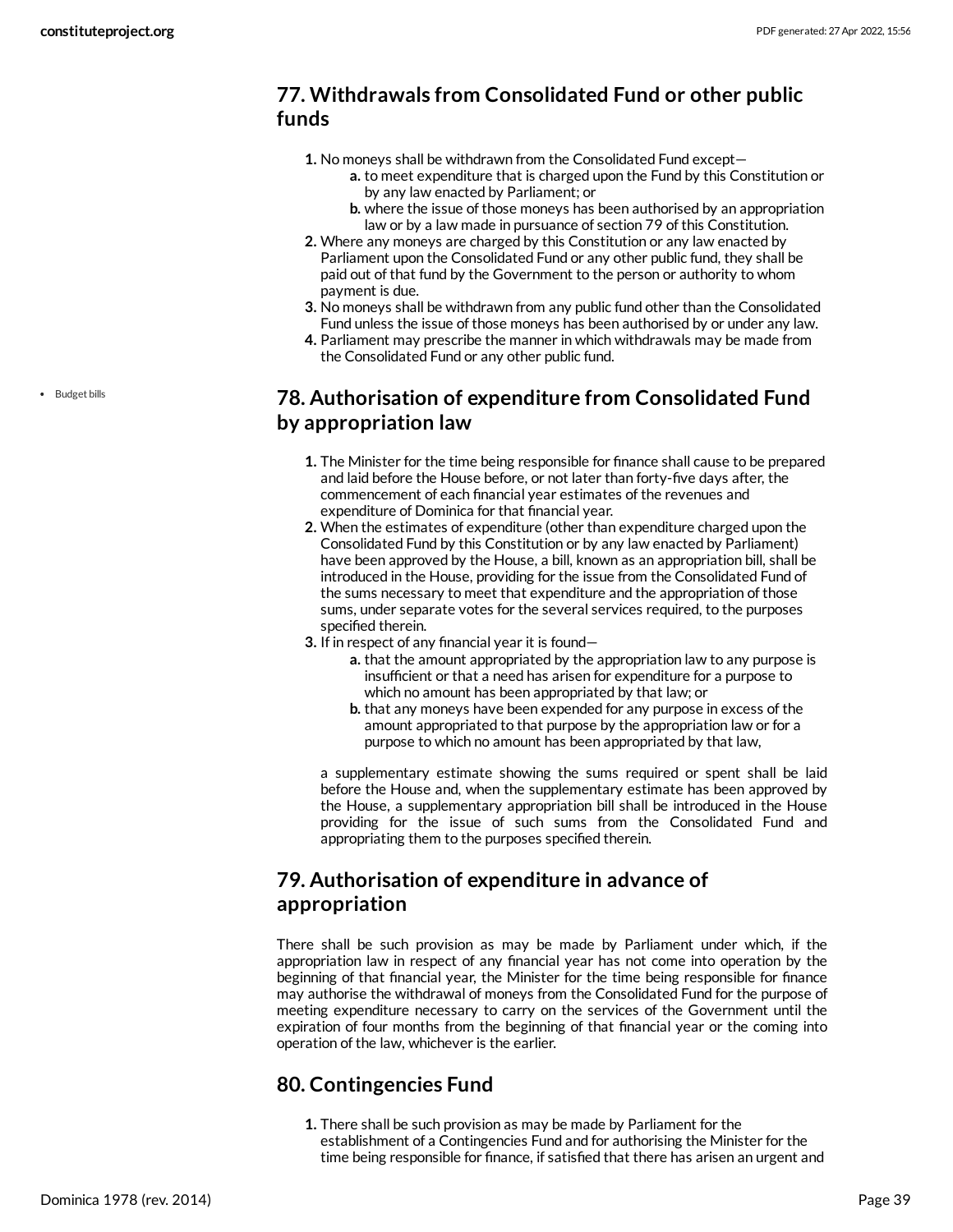- **1.** unforeseen need for expenditure for which no other provision exists, to make advances from that Fund to meet that need.
- **2.** Where any advance is made from the Contingencies Fund, a supplementary estimate shall as soon as possible be laid before the House and when the supplementary estimate has been approved by the House, a supplementary appropriation bill shall be introduced as soon as possible in the House for the purpose of replacing the amount so advanced.

#### <span id="page-39-0"></span>**81. Remuneration of certain officers**

- **1.** There shall be paid to the holders of the offices to which this section applies such salaries and such allowances as may be prescribed by or under a law enacted by Parliament.
- **2.** The salaries and allowances prescribed in pursuance of this section in respect of the holders of the offices to which this section applies shall be a charge on the Consolidated Fund.
- **3.** The salary prescribed in pursuance of this section in respect of the holder of any office to which this section applies and his other terms of service (other than allowances that are not taken into account in computing, under any law in that behalf, any pension payable in respect of his service in that office) shall not be altered to his disadvantage after his appointment.
- **4.** When a person's salary or other terms of service depend upon his option, the salary or terms for which he opts shall, for the purposes of subsection (3) of this section, be deemed to be more advantageous to him than any others for which he might have opted.
- **5.** This section applies to the offices of the President, member of the Public Service Commission, member of the Police Service Commission, member of the Public Service Board of Appeal, the Director of Public Prosecutions, the Director of Audit, the Parliamentary Commissioner, the Deputy Parliamentary Commissioner and the Chief Elections Officer.
- **6.** Nothing in this section shall be construed as prejudicing the provisions of section 95 of this Constitution (which protects pensions rights in respect of service as a public officer).

### <span id="page-39-1"></span>**82. Public debt**

- **1.** All debt charges for which Dominica is liable shall be a charge on the Consolidated Fund.
- **2.** For the purposes of this section debt charges include interest, sinking fund charges, the repayment or amortisation of debt and all expenditure in connection with the raising of loans on the security of the Consolidated Fund and the service and redemption of the debt created thereby.

### <span id="page-39-2"></span>**83. Audit of public accounts, etc**

- **1.** There shall be a Director of Audit whose office shall be a public office.
- **2.** The Director of Audit shall, at least once in every year, audit and report on the public accounts of Dominica, the accounts of all officers and authorities of the Government, the accounts of all courts of law in Dominica (including any accounts of the Court of Appeal or the High Court maintained in Dominica), the accounts of every Commission established by this Constitution and the accounts of the Parliamentary Commissioner and the Clerk of the House.
- **3.** The Director of Audit and any officer authorised by him shall have access to all books, records, returns, reports and other documents which in his opinion relate to any of the accounts referred to in subsection (2) of this section.
- **4.** The Director of Audit shall submit every report made by him in pursuance of subsection (2) of this section to the Minister for the time being responsible for finance who shall, not later than seven days after the House first meets after he has received the report, lay it before the House.
- **5.** If the Minister fails to lay a report before the House in accordance with the provisions of subsection (4) of this section the Director of Audit shall transmit copies of that report to the Speaker who shall, as soon as practicable, present them to the House.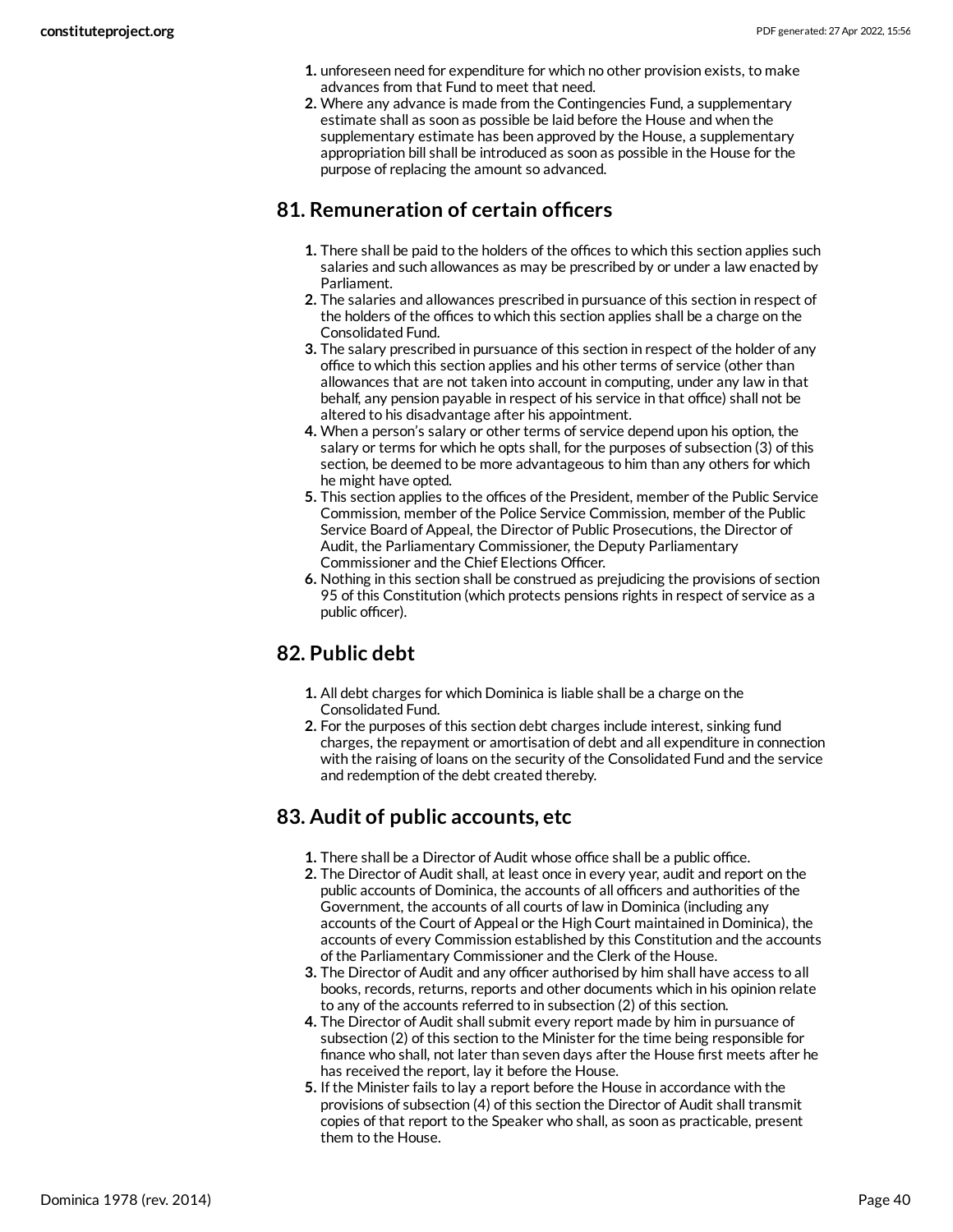- **6.** The Director of Audit shall exercise such other functions in relation to the accounts of the Government or the accounts of other authorities or bodies established by law for public purposes as may be prescribed by or under any law enacted by Parliament.
- **7.** In the exercise of his functions under subsections (2), (3), (4) and (5) of this section, the Director of Audit shall not be subject to the direction or control of any other person or authority.

# <span id="page-40-0"></span>**Chapter VI. The Public Service**

### <span id="page-40-1"></span>**Part I. The Public Service Commission**

#### **84. Public Service Commission**

- **1.** There shall be a Public Service Commission for Dominica (hereinafter in this section referred to as the Commission) which shall consist of
	- **a.** a chairman and a deputy chairman appointed by the President, acting in accordance with the advice of the Prime Minister;
	- **b.** two members appointed by the President, acting in accordance with the advice of the Prime Minister, from amongst persons selected by the appropriate representative body; and
	- **c.** not more than three other members appointed by the President, acting in accordance with the advice of the Prime Minister:

Provided that the Prime Minister shall consult the Leader of the Opposition before tendering any advice to the President for the purposes of paragraph (b) or (c) of this subsection.

- **2.** A person shall not be qualified to be appointed as a member of the Commission if
	- **a.** he is, or has at any time during the five years immediately preceding his appointment been, a member of the House;
	- **b.** he is, or has at any time during the year preceding his appointment been, a Judge of the Supreme Court or a public officer.
- **3.** A member of the Commission shall not, within the period of three years commencing with the day on which he last held or acted in the office of member of the Commission, be eligible for appointment to or to act in any public office.
- **4.** Subject to the provisions of this section, the office of a member of the Commission shall become vacant
	- **a.** at the expiration of three years from the date of his appointment; or
	- **b.** if any circumstances arise that, if he were not a member of the Commission, would cause him to be disqualified to be appointed as such under subsection (2) of this section.
- **5.** A member of the Commission may be removed from office only for inability to exercise the functions of his office (whether arising from infirmity of body or mind or any other cause) or for misbehaviour and shall not be so removed except in accordance with the provisions of this section.
- **6.** A member of the Commission shall be removed from office by the President if the question of his removal from office has been referred to a tribunal appointed under subsection (7) of this section and the tribunal has recommended to the President that he ought to be removed from office for inability as aforesaid or for misbehaviour.
- **7.** If the Prime Minister represents to the President that the question of removing a member of the Commission under this section ought to be investigated, then
	- **a.** the President shall appoint a tribunal which shall consist of a chairman and not less than two other members, selected by the Chief Justice from among persons who hold or have held office as a judge of a court having unlimited jurisdiction in civil and criminal matters in some part of the Commonwealth or a court having jurisdiction in appeals from such a court; and
	- **b.** the tribunal shall enquire into the matter and report on the facts thereof to the President and recommend to him whether the member ought to be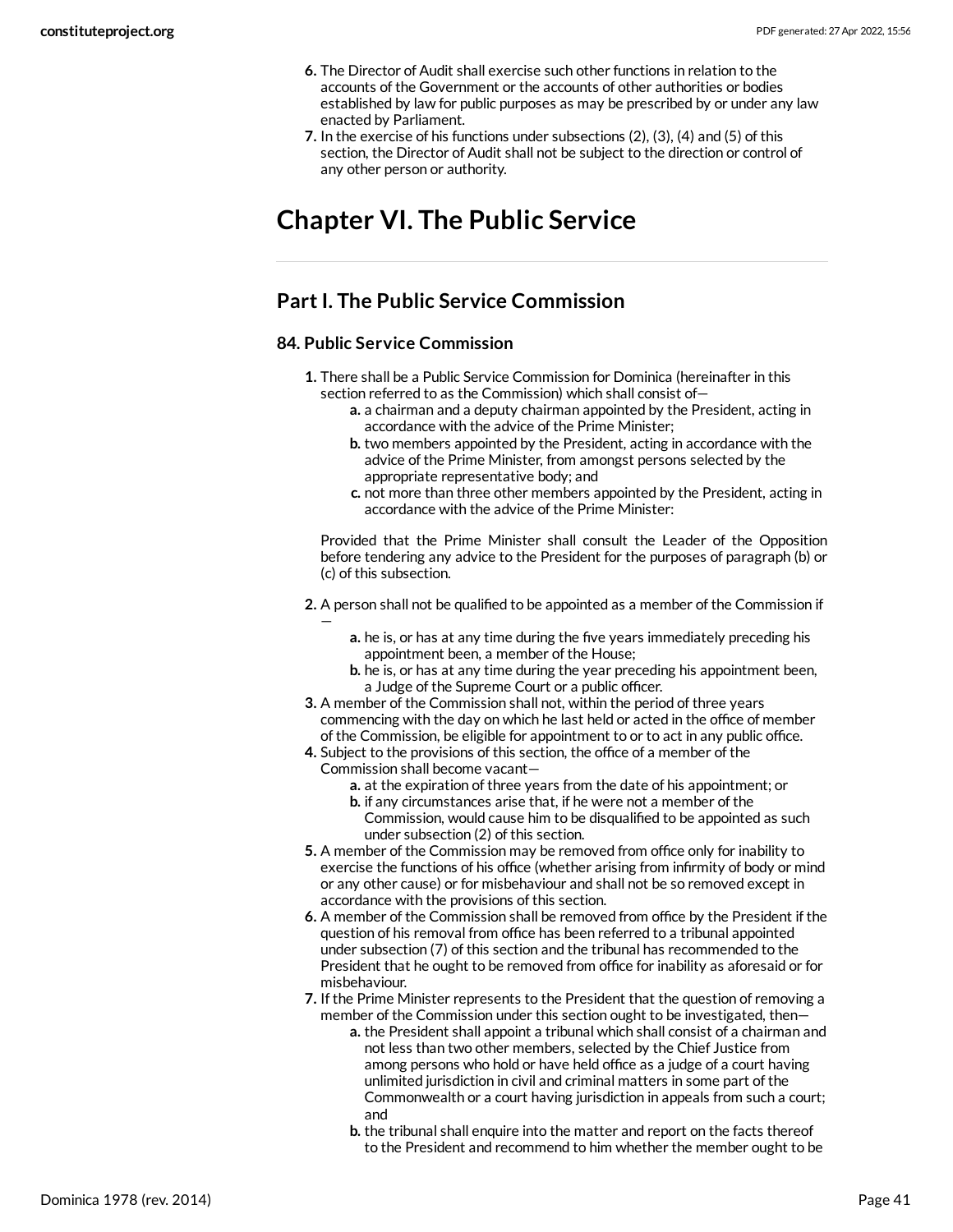- **7. b.** removed under this section.
- **8.** If the question of removing a member of the Commission has been referred to a tribunal under this section, the President, acting in accordance with the advice of the Prime Minister, may suspend that member from the exercise of the functions of his office and any such suspension may at any time be revoked by the President, acting in accordance with such advice as aforesaid, and shall in any case cease to have effect if the tribunal recommends to the President that that member should not be removed.
- **9.** If the office of chairman of the Commission is vacant or if the holder of that office is for any reason unable to exercise the functions of his office, then, until a person has been appointed to and has assumed the functions of that office or until the person holding that office has resumed those functions, as the case may be, they shall be exercised by the deputy chairman or, if the office of deputy chairman is vacant or the holder of that office is for any reason unable to exercise the functions of his office, by such other member of the Commission as may for the time being be designated by the President, acting in accordance with the advice of the Prime Minister.
- **10.** If at any time there are less than two members of the Commission besides the chairman or if any such member is acting as chairman or is for any reason unable to exercise the functions of his office, the President, acting in accordance with the advice of the Prime Minister, may appoint a person who is qualified to be appointed as a member of the Commission to act as a member, and any person so appointed shall, subject to the provisions of subsection (4) of this section, continue to act until the office in which he is acting has been filled or, as the case may be, until the holder thereof has resumed his functions or until his appointment to act has been revoked by the President, acting in accordance with the advice of the Prime Minister.
- **11.** A member of the Commission shall not enter upon the duties of his office until he has taken and subscribed the oath of allegiance and the oath of office.
- **12.** The Commission shall, in the exercise of its functions under this Constitution, not be subject to the direction or control of any other person or authority.
- **13.** The Commission may by regulation or otherwise regulate its own procedure and, with the consent of the Prime Minister, may confer powers or impose duties on any public officer or on any authority of the Government for the purpose of the exercise of its functions.
- **14.** The Commission may, subject to its rules of procedure, act notwithstanding any vacancy in its membership or the absence of any member and its proceedings shall not be invalidated by the presence or participation of any person not entitled to be present at or to participate in those proceedings:

Provided that any decision of the Commission shall require the concurrence of a majority of all its members.

**15.** In this section "the appropriate representative body" means such body as is designated by the President, acting in accordance with the advice of the Prime Minister, as the principal body in Dominica representing the interests of public officers (other than police officers).

#### <span id="page-41-0"></span>**85. Appointment, etc., of public officers**

- **1.** The power to appoint persons to hold or act in offices in the public service (including the power to confirm appointments), and, subject to the provisions of section 93 of this Constitution, the power to exercise disciplinary control over persons holding or acting in such offices and the power to remove such persons from office shall vest in the Public Service Commission.
- **2.** The Public Service Commission may, by directions in writing and subject to such conditions as it thinks fit, delegate any of its powers under subsection (1) of this section to any one or more members of the Commission or, with the consent of the Prime Minister, to any public officer.
- **3.** The provisions of this section shall not apply in relation to the following offices, that is to say
	- **a.** any office to which section 86 of this Constitution applies;
		- **b.** the office of Chief Elections Officer;
	- **c.** the office of Director of Public Prosecutions;
	- **d.** the office of Director of Audit;
	- **e.** any office to which section 90 of this Constitution applies; or
	- **f.** any office in the Police Force.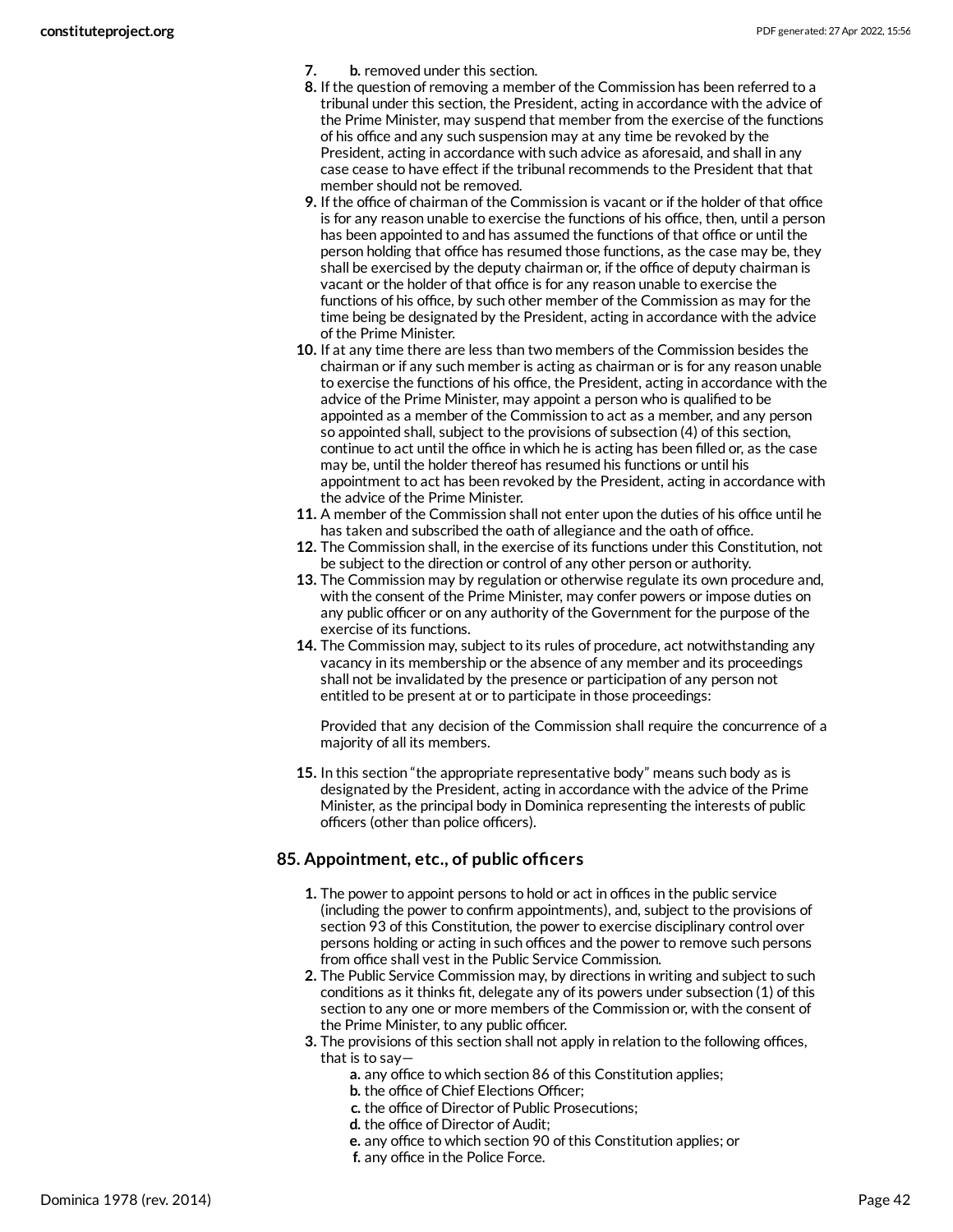- **4.** No person shall be appointed under this section to or to act in any office on the President's personal staff except with the concurrence of the President, acting in his own deliberate judgment.
- **5.** Before any of the powers conferred by this section are exercised by the Public Service Commission or any other person or authority in relation to the Clerk of the House or a member of his staff, the Commission or that person or authority shall consult with the Speaker.
- **6.** Before any of the powers conferred by this section are exercised by the Public Service Commission or any other person or authority in relation to a member of the staff of the Parliamentary Commissioner of the Chief Elections Officer, the Commission or that person or authority shall consult the Commissioner or, as the case may be, the Officer.
- **7.** A public officer shall not be removed from office or subjected to any other punishment under this section on the grounds of any act done or omitted by him in the exercise of a judicial function conferred on him unless the Judicial and Legal Services Commission concurs therein.

### <span id="page-42-0"></span>**Part II. Appointments, etc., to particular offices**

#### **86. Appointment, etc., of Permanent Secretaries and certain other officers**

- **1.** This section applies to the offices of Secretary to the Cabinet, Permanent Secretary, head of a department of Government, deputy head of a department of Government, Clerk of the House, any office for the time being designated by the Public Service Commission as an office of a chief professional adviser to a department of Government and any office for the time being designated by the Commission, after consultation with the Prime Minister, as an office the holders of which are required to reside outside Dominica for the proper discharge of their functions or as an office in Dominica whose functions relate to external affairs.
- **2.** The power to appoint persons to hold or to act in offices to which this section applies (including the power to confirm appointments), and subject to the provisions of section 93 of this Constitution, the power to exercise disciplinary control over persons holding or acting in such offices and the power to remove such persons from office shall vest in the President, acting in accordance with the advice of the Public Service Commission:

Provided that—

- **a.** the power to appoint a person to hold or act in an office of permanent secretary on transfer from another such office carrying the same salary shall vest in the President, acting in accordance with the advice of the Prime Minister;
- **b.** before the Public Service Commission tenders advice to the President with respect to the appointment of any person to hold an office to which this section applies (other than an appointment to an office of permanent secretary on transfer from another such office carrying the same salary) it shall consult with the Prime Minister and if the Prime Minister signifies his objection to the appointment of any person to the office, the Commission shall not advise the President to appoint that person.
- **3.** References in this section to a department of Government shall not include the department of the Attorney General, the department of the Director of Public Prosecutions, the department of the Director of Audit, the department of the Parliamentary Commissioner, the department of the Chief Elections Officer or the Police Force.

#### **87. Chief Elections Officer**

- **1.** The Chief Elections Officer (hereinafter in this section referred to as the Officer) shall be appointed by the President, acting after consultation with the Electoral Commission.
- **2.** If the office of the Officer is vacant or if the holder of that office is for any reason unable to exercise the functions of his office, the President, acting after

Establishment of judicial council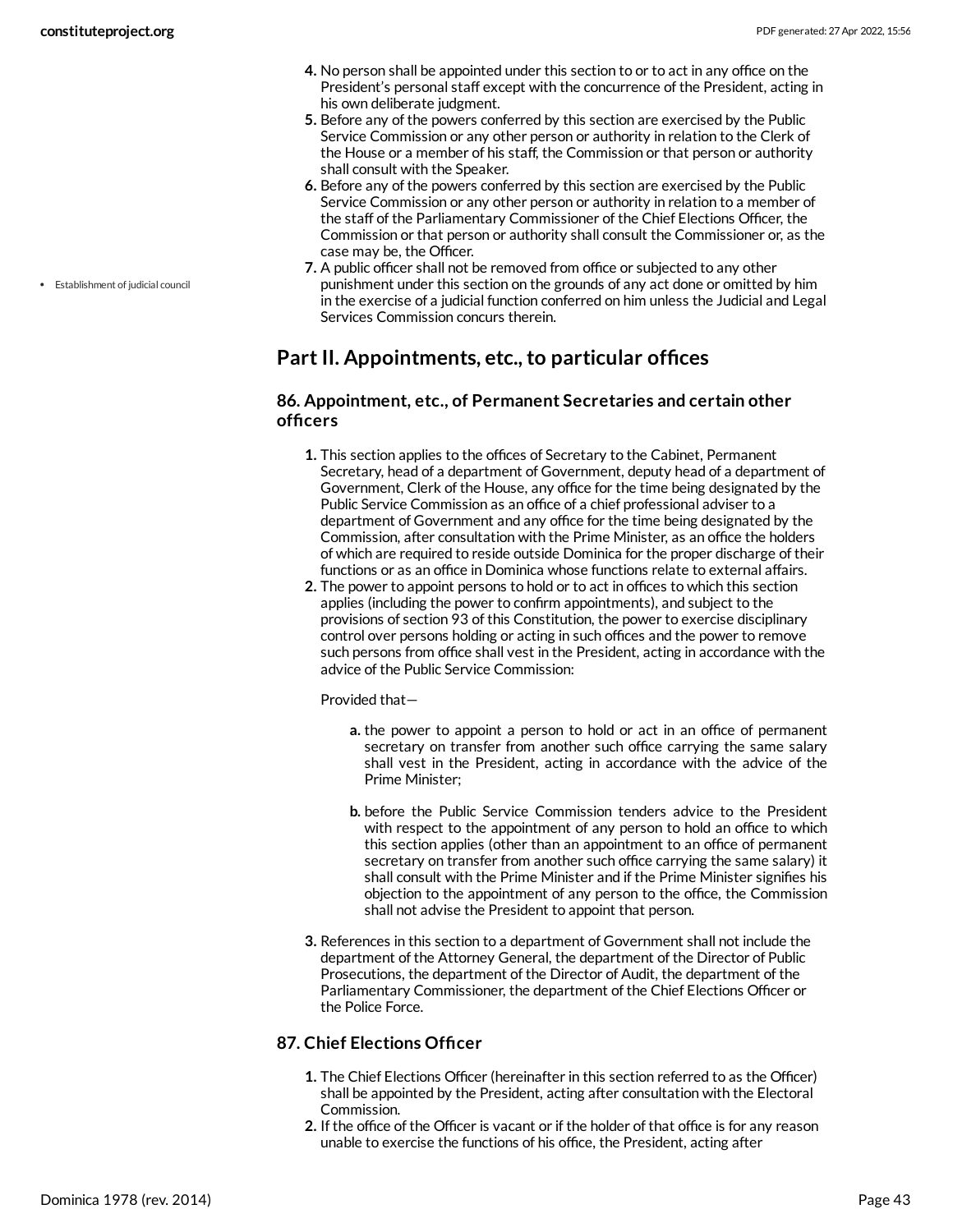- **2.** consultation with the Electoral Commission, may appoint a person to act as Officer.
- **3.** A person shall not be qualified to be appointed to hold the office of the Officer unless he holds such qualifications (if any) as may be prescribed by Parliament.
- **4.** A person appointed to act in the office of the Officer shall, subject to the provisions of subsections (5), (7) and (8) of this section, cease so to act
	- **a.** when a person is appointed to hold that office and has assumed the functions thereof or, as the case may be, when the person in whose place he is acting resumes the functions of that office; or
	- **b.** at such earlier time as may be prescribed by the terms of his appointment.
- **5.** Subject to the provisions of subsection (6) of this section, the Officer shall vacate his office when he attains the prescribed age.
- **6.** A person holding the office of the Officer may be removed from office only for inability to exercise the functions of his office (whether arising from infirmity of body or mind or any other cause) or for misbehaviour and shall not be so removed except in accordance with the provisions of this section.
- **7.** The Officer shall be removed from office by the President if the question of his removal from office has been referred to a tribunal appointed under subsection (8) of this section and the tribunal has recommended to the President that he ought to be removed for inability as aforesaid or for misbehaviour.
- **8.** If the President, acting in his own deliberate judgment, considers that the question of removing the Officer under this section ought to be investigated, then
	- **a.** the President shall appoint a tribunal which shall consist of a chairman and not less than two other members, selected by the Chief Justice from among persons who hold or have held office as a judge of a court having unlimited jurisdiction in civil and criminal matters in some part of the Commonwealth or a court having jurisdiction in appeals from such a court; and
	- **b.** the tribunal shall enquire into the matter and report on the facts thereof to the President and recommend to him whether the Officer ought to be removed under this section.
- **9.** If the question of removing the Officer has been referred to a tribunal under this section, the President, acting in his own deliberate judgment, may suspend the Officer from the exercise of the functions of his office and any such suspension may at any time be revoked by the President, acting as aforesaid, and shall in any case cease to have effect if the tribunal recommends to the President that the Officer should not be removed.
- **10.** The prescribed age for the purposes of subsection (5) of this section is the age of fifty-five years or such other age as may be prescribed by Parliament:

Provided that any law enacted by Parliament, to the extent to which it alters the prescribed age after a person has been appointed to be or to act as Officer, shall not have effect in relation to that person unless he consents that it should have effect.

#### <span id="page-43-0"></span>**88. Director of Public Prosecutions**

- **1.** The Director of Public Prosecutions shall be appointed by the President, acting in accordance with the advice of the Public Service Commission.
- **2.** If the office of Director of Public Prosecutions is vacant or if the holder of that office is for any reason unable to exercise the functions of his office, the President, acting in accordance with the advice of the Public Service Commission, may appoint a person to act as Director.
- **3.** Before tendering advice for the purposes of subsection (1) or (2) of this section the Public Service Commission shall consult the Prime Minister.
- **4.** A person shall not be qualified to be appointed to hold the office of Director of Public Prosecutions unless he holds one of the specified qualifications and has held one or other of those qualifications for a total period of not less than seven years.
- **5.** A person appointed to act in the office of Director of Public Prosecutions shall, subject to the provisions of subsections (6), (8), (9) and (10) of this section, cease so to act
	- **a.** when a person is appointed to hold that office and has assumed the functions thereof or, as the case may be, when the person in whose place he is acting resumes the functions of that office; or
	- **b.** at such earlier time as may be prescribed by the terms of his appointment.

Attorney general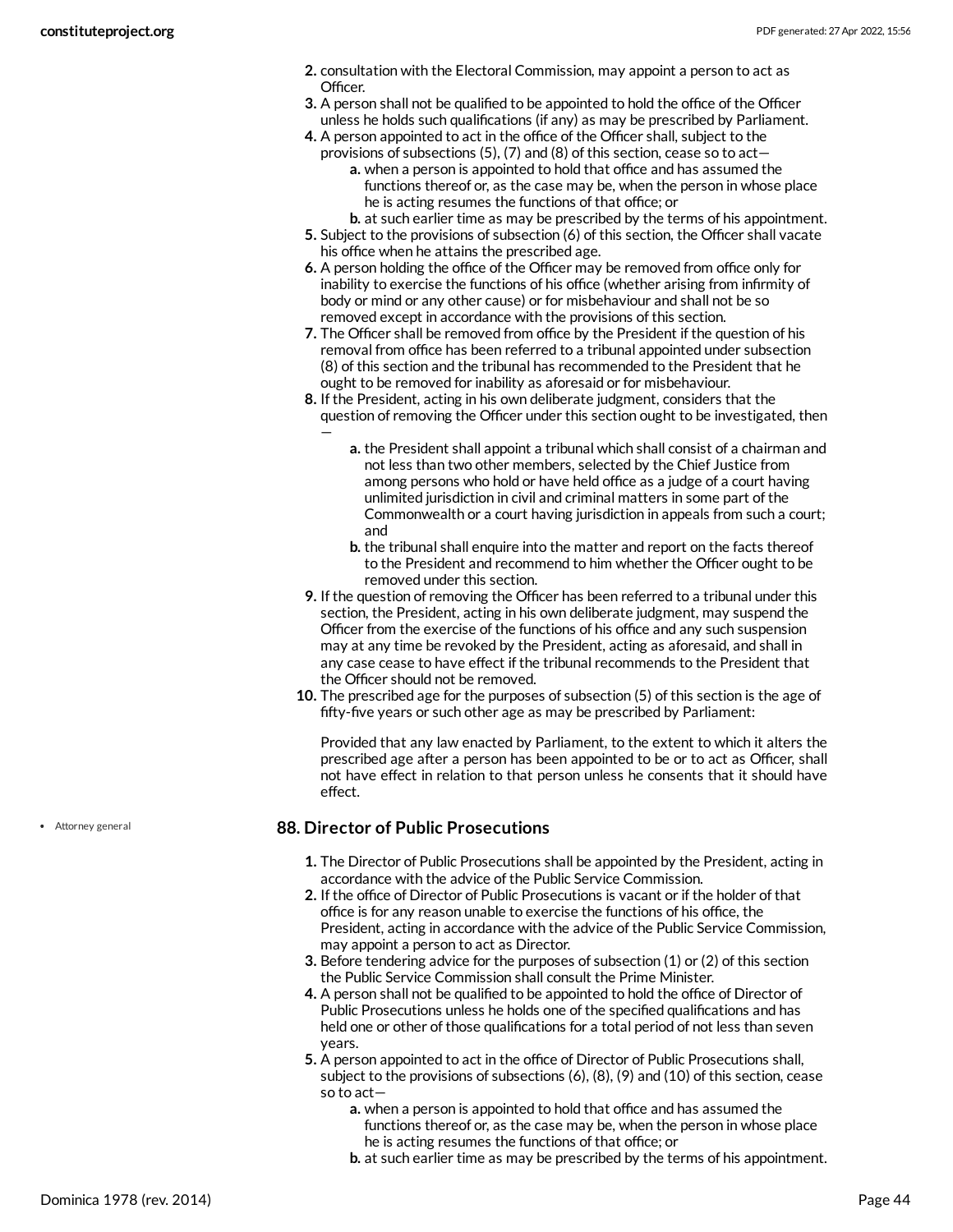- **6.** Subject to the provisions of subsection (7) of this section, the Director of Public Prosecutions shall vacate his office when he attains the prescribed age.
- **7.** A person holding the office of Director of Public Prosecutions may be removed from office only for inability to exercise the functions of his office (whether arising from infirmity of body or mind or any other cause) or for misbehaviour and shall not be so removed except in accordance with the provisions of this section.
- **8.** The Director of Public Prosecutions shall be removed from office by the President if the question of his removal from office has been referred to a tribunal appointed under subsection (9) of this section and the tribunal has recommended to the President that he ought to be removed for inability as aforesaid or for misbehaviour.
- **9.** If the Prime Minister or the chairman of the Public Service Commission represents to the President that the question of removing the Director of Public Prosecutions under this section ought to be investigated, then
	- **a.** the President shall appoint a tribunal which shall consist of a chairman and not less than two other members, selected by the Chief Justice from among persons who hold or have held office as a judge of a court having unlimited jurisdiction in civil and criminal matters in some part of the Commonwealth or a court having jurisdiction in appeals from such a court; and
	- **b.** the tribunal shall enquire into the matter and report on the facts thereof to the President and recommend to him whether the Director ought to be removed under this section.
- **10.** If the question of removing the Director of Public Prosecutions has been referred to a tribunal under this section, the President, acting in accordance with the advice of the Public Service Commission, may suspend the Director from the exercise of the functions of his office and any such suspension may at any time be revoked by the President, acting in accordance with such advice as aforesaid, and shall in any case cease to have effect if the tribunal recommends to the President that the Director should not be removed.
- **11.** The prescribed age for the purposes of subsection (6) of this section is the age of fifty-five years or such other age as may be prescribed by Parliament:

Provided that any law enacted by Parliament, to the extent to which it alters the prescribed age after a person has been appointed to be or to act as Director of Public Prosecutions, shall not have effect in relation to that person unless he consents that it should have effect.

#### **89. Director of Audit**

- **1.** The Director of Audit shall be appointed by the President, acting in accordance with the advice of the Public Service Commission.
- **2.** If the office of Director of Audit is vacant or if the holder of that office is for any reason unable to exercise the functions of his office, the President, acting in accordance with the advice of the Public Service Commission, may appoint a person to act as Director.
- **3.** Before tendering advice for the purposes of subsection (1) or subsection (2) of this section, the Public Service Commission shall consult the Prime Minister.
- **4.** A person appointed to act in the office of Director of Audit shall, subject to the provisions of subsections  $(5)$ ,  $(7)$ ,  $(8)$  and  $(9)$  of this section, cease so to act
	- **a.** when a person is appointed to hold that office and has assumed the functions thereof or, as the case may be, when the person in whose place he is acting resumes the functions of that office; or
- **b.** at such earlier time as may be prescribed by the terms of his appointment. **5.** Subject to the provisions of subsection (7) of this section the Director of Audit
- shall vacate his office when he attains the prescribed age. **6.** A person holding the office of Director of Audit may be removed from office only for inability to exercise the functions of his office (whether arising from infirmity of body or mind or any other cause) or for misbehaviour and shall not be so removed except in accordance with the provisions of this section.
- **7.** The Director of Audit shall be removed from office by the President if the question of his removal from office has been referred to a tribunal appointed under subsection (8) of this section and the tribunal has recommended to the President that he ought to be removed for inability as aforesaid or for misbehaviour.
- **8.** If the Prime Minister or the chairman of the Public Service Commission represents to the President that the question of removing the Director of Audit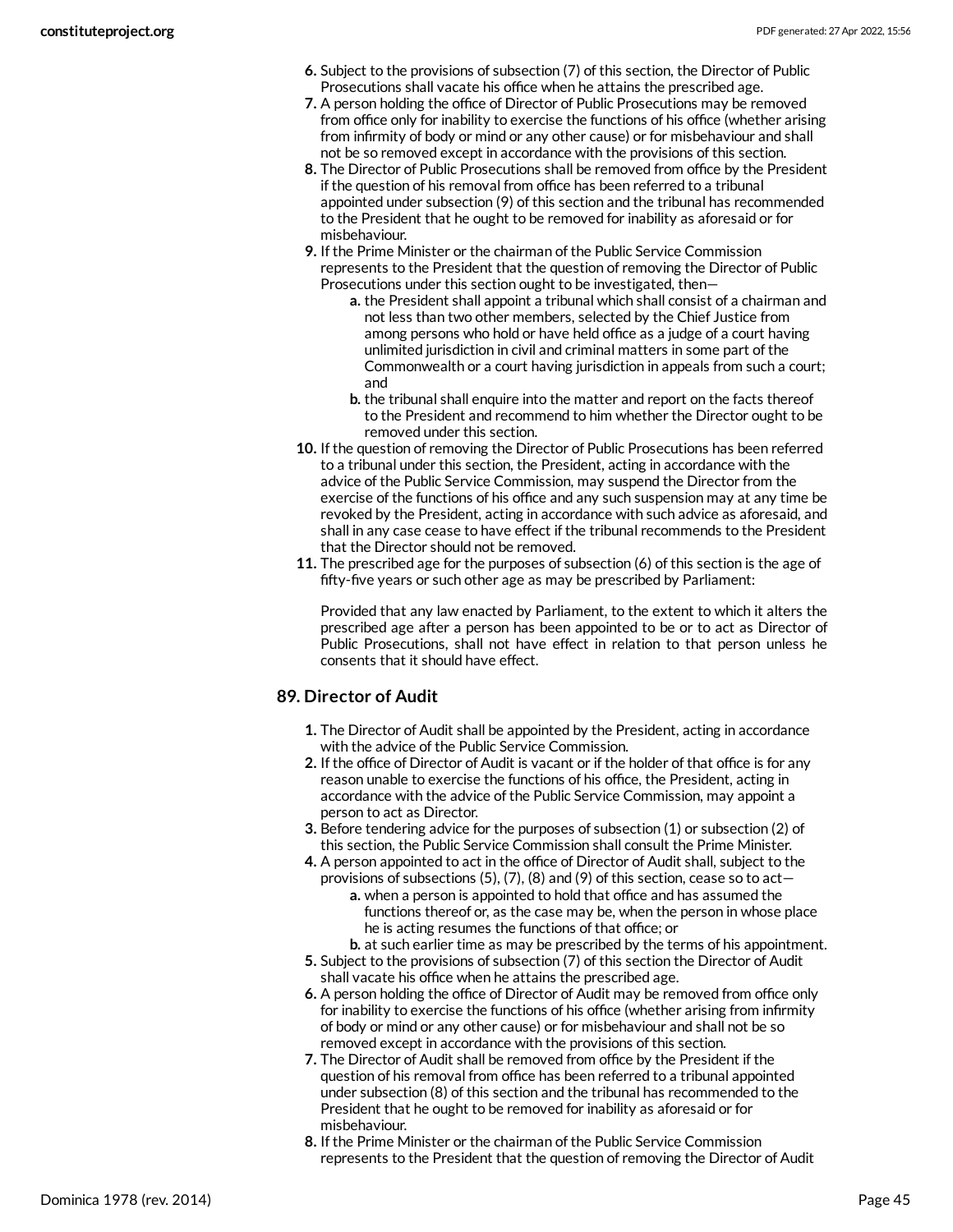- **8.** under this section ought to be investigated
	- **a.** the President shall appoint a tribunal which shall consist of a chairman and not less than two other members selected by the Chief Justice from among persons who hold or have held office as a judge of a court having unlimited jurisdiction in civil and criminal matters in some part of the Commonwealth or a court having jurisdiction in appeals from such a court; and
	- **b.** the tribunal shall enquire into the matter and report on the facts thereof to the President and recommend to him whether the Director ought to be removed under this section.
- **9.** If the question of removing the Director of Audit has been referred to a tribunal under this section, the President, acting in accordance with the advice of the Public Service Commission, may suspend the Director of Audit from the exercise of the functions of his office and any such suspension may at any time be revoked by the President, acting in accordance with such advice as aforesaid, and shall in any case cease to have effect if the tribunal recommends to the President that the Director should not be removed.
- **10.** The prescribed age for the purposes of subsection (5) of this section is the age of fifty-five or such other age as may be prescribed by Parliament:

Provided that any law enacted by Parliament to the extent to which it alters the prescribed age after a person has been appointed to be or to act as Director of Audit, shall not have effect in relation to that person unless he consents that it should have effect.

#### <span id="page-45-1"></span>**90. Appointment, etc., of Magistrates, Registrars and legal officers**

- **1.** This section applies to the offices of Magistrate, Registrar of the High Court and Assistant Registrar of the High Court and to any public office in the department of the Attorney General (including the public office of Attorney General) or in the department of the Parliamentary Commissioner, the department of the Chief Elections Officer (other than the office of Officer) or the department of the Director of Public Prosecutions (other than the office of Director) for appointment to which persons are required to hold one or other of the specified qualifications.
- **2.** The power to appoint persons to hold or act in offices to which this section applies (including the power to confirm appointments) shall vest in the Public Service Commission:

Provided that before exercising the powers conferred by this section in any case the Public Service Commission shall consult the Judicial and Legal Services Commission.

**3.** Subject to the provisions of section 71(4) of this Constitution, the power to exercise disciplinary control over persons holding or acting in offices to which this section applies and the power to remove such persons from office shall vest in the Judicial and Legal Services Commission:

Provided that before exercising the powers conferred by this subsection in any case the Judicial and Legal Services Commission shall consult the Public Service Commission.

### <span id="page-45-0"></span>**Part III. The Police**

#### **91. Police Service Commission**

- **1.** There shall be a Police Service Commission for Dominica which shall consist of
	- **a.** a chairman and a deputy chairman appointed by the President, acting in accordance with the advice of the Prime Minister;
	- **b.** two members appointed by the President, acting in accordance with the advice of the Prime Minister, from amongst persons selected by the appropriate representative body; and
	- **c.** not more than three other members appointed by the President, acting in accordance with the advice of the Prime Minister:

Establishment of judicial council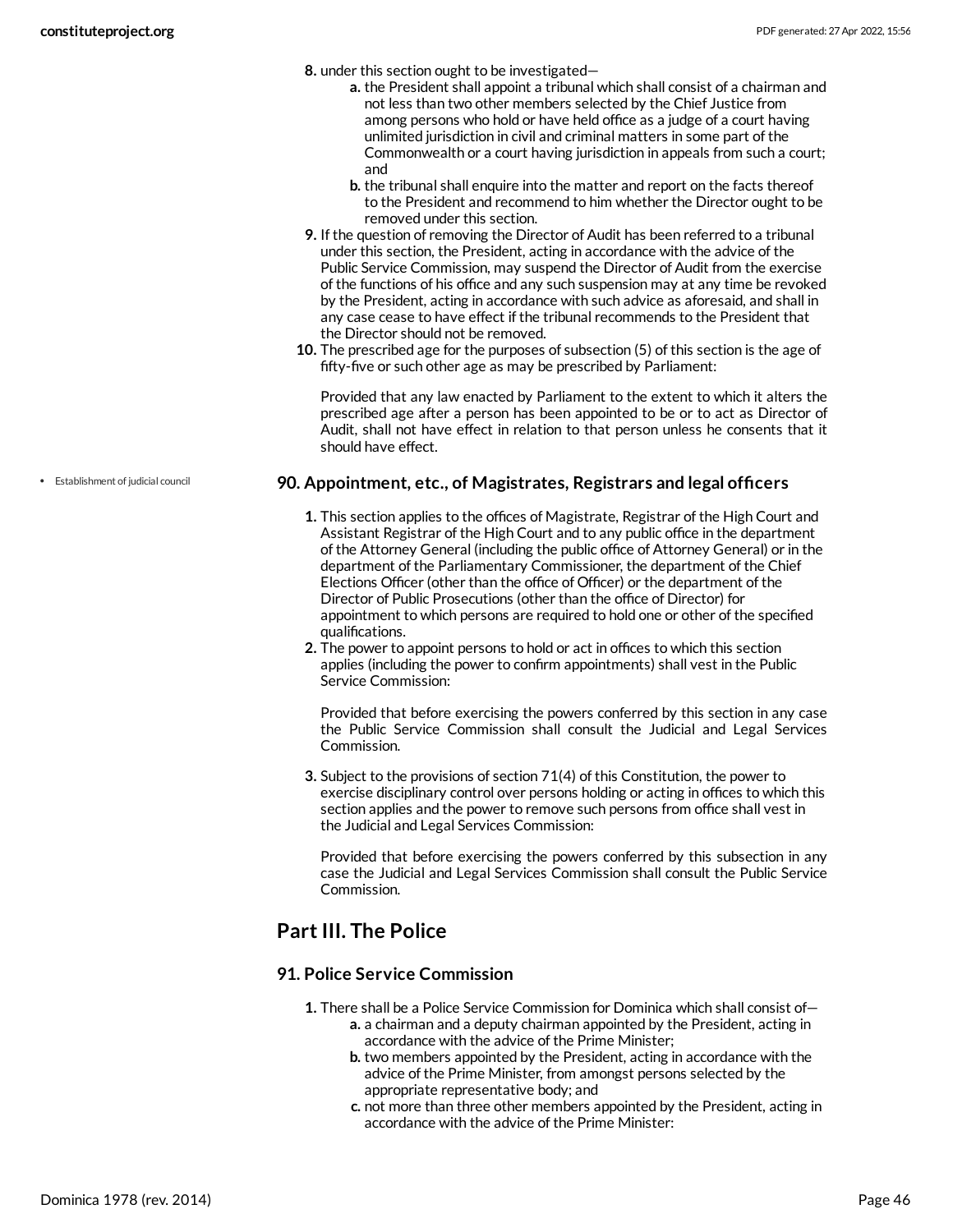- **1.** Provided that the Prime Minister shall consult the Leader of the Opposition before tendering any advice to the President for the purposes of paragraph (b) or (c) of this subsection.
- **2.** The provisions of section 84 of this Constitution (other than subsections (1) and (15)) shall apply in relation to the Police Service Commission as they apply in relation to the Public Service Commission.
- **3.** In this section "the appropriate representative body" means such body as is designated by the President, acting in accordance with the advice of the Prime Minister, as the principal body in Dominica representing the interests of police officers.

#### <span id="page-46-2"></span>**92. Appointment, etc., of police officers**

- **1.** The power to appoint a person to hold or act in the office of Chief of Police or Deputy Chief of Police and, subject to the provisions of section 93 of this Constitution, the power to remove the Chief of Police or Deputy Chief of Police from office shall vest in the President, acting in accordance with the advice of the Prime Minister, given after consultation with the Leader of the Opposition and the Police Service Commission.
- **2.** The power to appoint persons to hold or act in offices in the Police Force below the rank of Deputy Chief of Police (including the power to confirm appointments), and, subject to the provisions of section 93 of this Constitution, the power to exercise disciplinary control over persons holding or acting in such offices and the power to remove such persons from office shall vest in the Police Service Commission.
- **3.** The Police Service Commission may, by directions in writing and subject to such conditions as it thinks fit, delegate any of its powers under subsection (2) of this section in respect of officers below the rank of sergeant or of persons holding or acting in those offices to any one or more members of the Commission or, with the consent of the Prime Minister, to the Chief of Police or any other officer of the Police Force.
- **4.** A police officer shall not be removed from office or subjected to any other punishment under this section on the grounds of any act done or omitted by him in the exercise of any judicial function conferred on him unless the Judicial and Legal Services Commission concurs therein.

### <span id="page-46-0"></span>**Part IV. The Public Service Board of Appeal**

#### <span id="page-46-1"></span>**93. Public Service Board of Appeal**

- **1.** There shall be a Public Service Board of Appeal for Dominica (hereinafter in this section and in section 94 of this Constitution referred to as the Board) which shall consist of
	- **a.** one member appointed by the President, acting in his own deliberate judgment, who shall be chairman;
	- **b.** one member appointed by the President, acting in accordance with the advice of the Prime Minister; and
	- **c.** one member appointed by the President, acting in accordance with the advice of the appropriate representative body.
- **2.** A person shall not be qualified for appointment as a member of the Board if he is a Member of the House and a person shall not be qualified for appointment under paragraph (c) of subsection (1) of this section unless he is or has been a public officer.
- **3.** Subject to the provisions of this section, the office of a member of the Board shall become vacant
	- **a.** at the expiration of three years from the date of his appointment; or
	- **b.** if any circumstances arise that, if he were not a member of the Board, would cause him to be disqualified to be appointed as such under subsection (2) of this section.
- **4.** A member of the Board may be removed from office only for inability to exercise the functions of his office (whether arising from infirmity of body or mind or any other cause) or for misbehaviour and shall not be so removed except in accordance with the provisions of this section.

Establishment of judicial council

Courts for judging public officials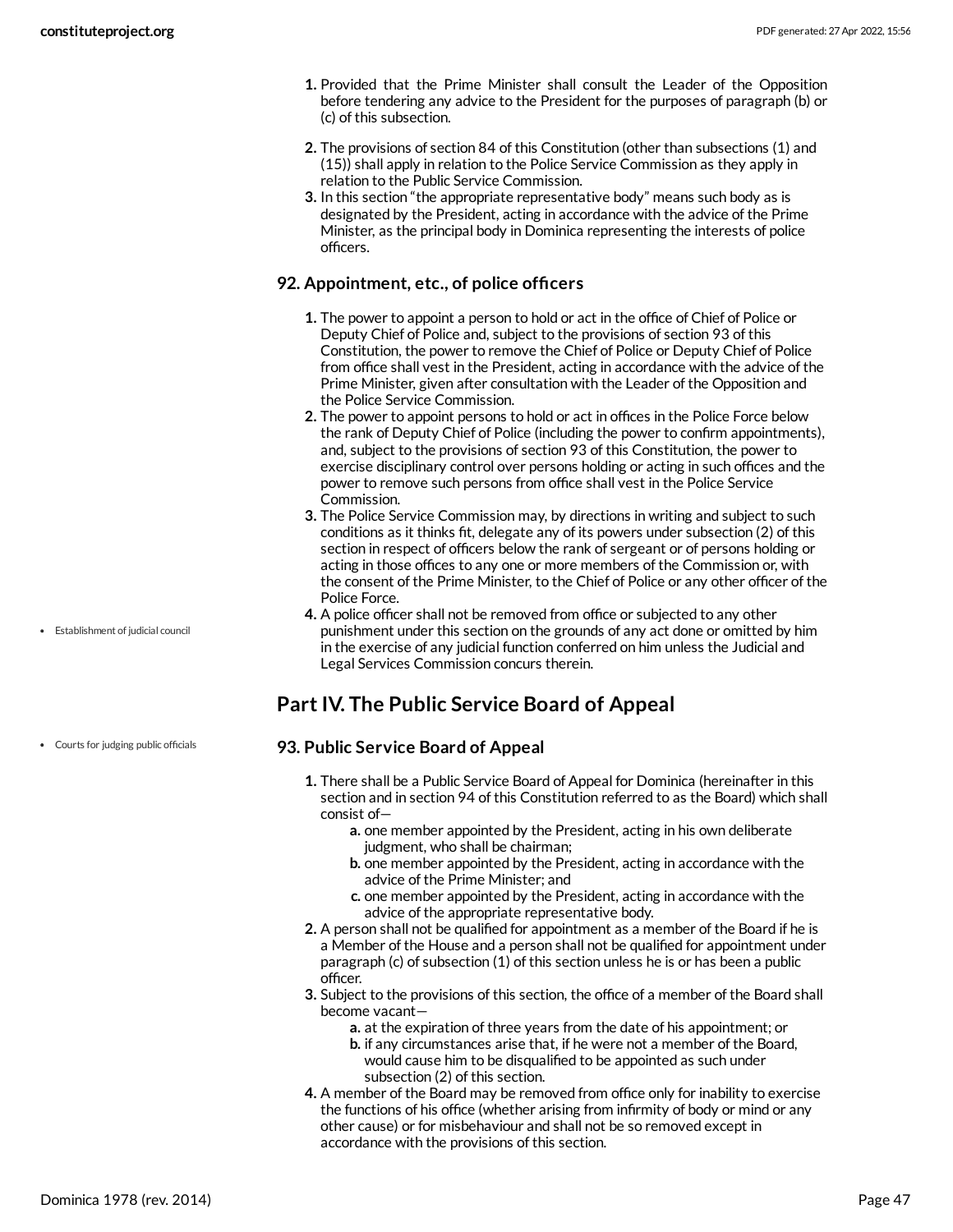- **5.** A member of the Board shall be removed from office by the President if the question of his removal from office has been referred to a tribunal appointed under subsection (6) of this section and the tribunal has recommended to the President that he ought to be removed from office for inability as aforesaid or for misbehaviour.
- **6.** If the President considers that the question of removing a member of the Board under this section ought to be investigated, then
	- **a.** the President shall appoint a tribunal which shall consist of a chairman and not less than two other members, selected by the Chief Justice from among persons who hold or have held office as a judge of a court having unlimited jurisdiction in civil and criminal matters in some part of the Commonwealth or of a court having jurisdiction in appeals from such a court; and
	- **b.** the tribunal shall enquire into the matter and report on the facts thereof to the President and recommend to him whether the member ought to be removed under this section.
- **7.** If the question of removing a member of the Board has been referred to a tribunal under this section, the President may suspend that member from the exercise of the functions of his office and any such suspension may at any time be revoked by the President and shall in any case cease to have effect if the tribunal recommends to the President that that member should not be removed.
- **8.** If at any time any member of the Board is for any reason unable to exercise the functions of his office, the President may appoint a person who is qualified to be appointed as a member of the Board to act as a member, and any person so appointed shall, subject to the provisions of subsection (4) of this section, continue to act until the holder thereof has resumed his functions or until his appointment to act has been revoked by the President.
- **9.** In the exercise of the powers conferred upon him by subsections (6), (7) and (8) of this section the President shall, in the case of a member of the Board appointed under paragraph (b) of subsection (1) of this section, act in accordance with the advice of the Prime Minister and shall in any other case act in his own deliberate judgment.
- **10.** The Board shall, in the exercise of its functions under this Constitution, not be subject to the direction or control of any other person or authority.
- **11.** In this section "the appropriate representative body" means the body designated under section 84(15) of this Constitution.

#### <span id="page-47-0"></span>**94. Appeals in discipline cases**

- **1.** This section applies to
	- **a.** any decision of the President, acting in accordance with the advice of the Public Service Commission or the advice of the Police Service Commission, or any decision of the Public Service Commission or of the Police Service Commission, to remove a public officer from office or to exercise disciplinary control over a public officer (including a decision made on appeal from or confirming a decision of any person to whom powers are delegated under section 85(2) or 92(3) of this Constitution);
	- **b.** any decision of any person to whom powers are delegated under section 85(2) or 92(3) of this Constitution to remove a public officer from office or to exercise disciplinary control over a public officer (not being a decision which is subject to appeal to or confirmation by the Public Service Commission or the Police Service Commission);
	- **c.** such decisions with respect to the discipline of any military, naval or air force of Dominica as may be prescribed by Parliament.
- **2.** Subject to the provisions of this section, an appeal shall lie to the Board from any decision to which this section applies at the instance of the public officer or member of the naval, military or air force in respect of whom the decision is made.
- **3.** Upon an appeal under this section the Board may affirm or set aside the decision appealed against or may make any other decision which the authority or person from whom the appeal lies could have made.
- **4.** Every decision of the Board shall require the concurrence of a majority of all its members.
- **5.** Subject to the provisions of subsection (4) of this section, the Board may by regulation make provision for
	- **a.** the procedure of the Board;

Courts for judging public officials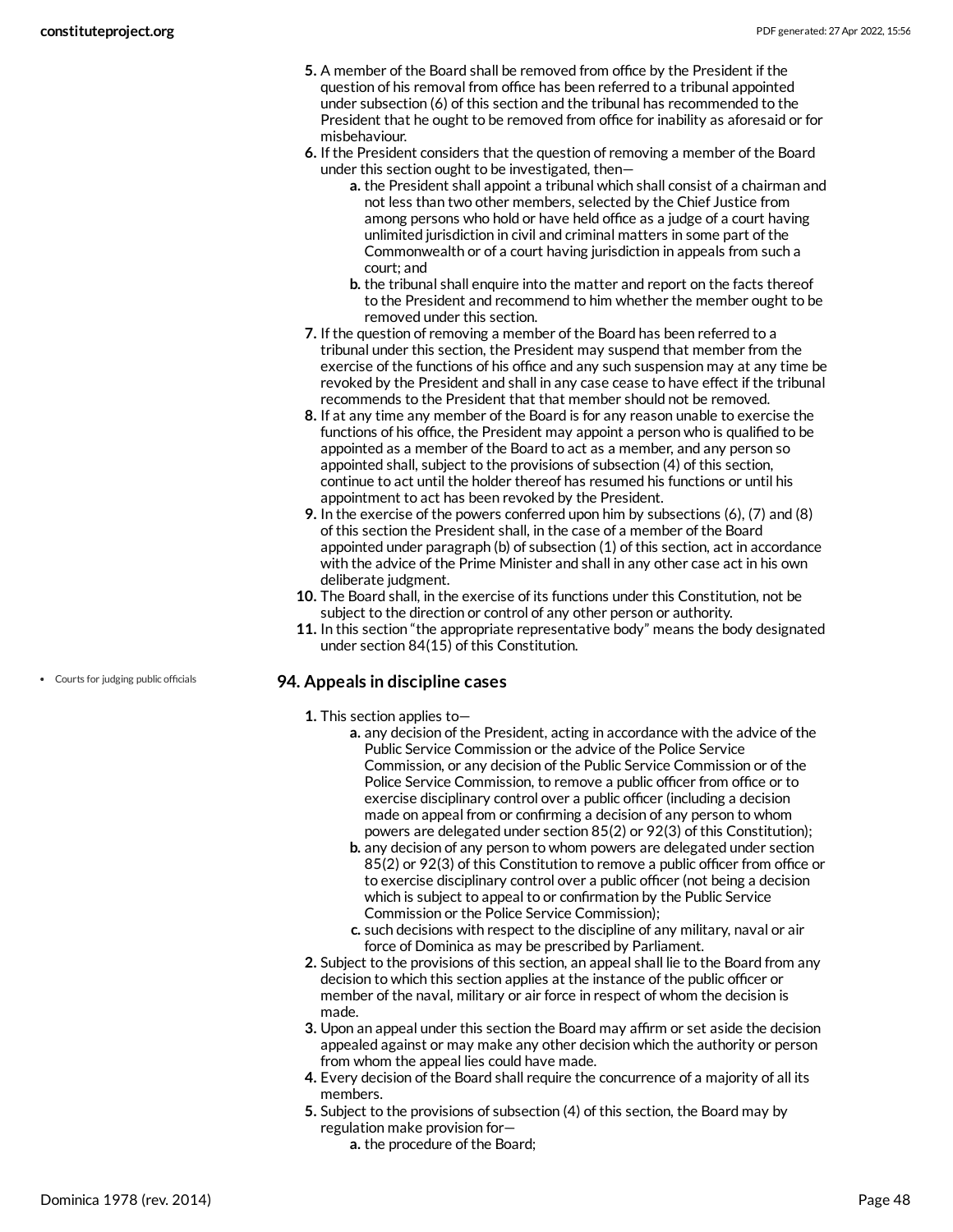- **5. b.** the procedure in appeals under this section; or
	- **c.** excepting from the provisions of subsection (2) of this section decisions in respect of public officers holding offices whose emoluments do not exceed such sum as may be prescribed by the regulations or such decisions to exercise disciplinary control, other than decisions to remove from office, as may be so prescribed.
- **6.** Regulations made under this section may, with the consent of the Prime Minister, confer powers or impose duties on any public officer or any authority of the Government for the purpose of the exercise of the functions of the Board.
- **7.** The Board may, subject to the provisions of this section and to its rules of procedure, act notwithstanding any vacancy in its membership or the absence of any member.

#### <span id="page-48-0"></span>**Part V. Pensions**

#### **95. Pensions laws and protection of pensions rights**

- **1.** The law to be applied with respect to any pensions benefits that were granted to any person before the commencement of this Constitution shall be the law that was in force at the date on which those benefits were granted or any law in force at a later date that is not less favourable to that person.
- **2.** The law to be applied with respect to any pensions benefits (not being benefits to which subsection (1) of this section applies) shall
	- **a.** insofar as those benefits are wholly in respect of a period of service as a judge or officer of the Supreme Court or a public officer that commenced before the commencement of this Constitution, be the law that was in force at such commencement; and
	- **b.** insofar as those benefits are wholly or partly in respect of a period of service as a judge or officer of the Supreme Court or a public officer that commenced after the commencement of this Constitution, be the law in force on the date on which that period of service commenced,

or any law in force at a later date that is not less favourable to that person.

- **3.** Where a person is entitled to exercise an option as to which of two or more laws shall apply in this case, the law for which he opts shall, for the purposes of this section, be deemed to be more favourable to him than the other law or laws.
- **4.** All pensions benefits shall (except to the extent that they are by law charged upon and duly paid out of some other fund) be a charge on the Consolidated Fund.
- **5.** In this section "pensions benefits" means any pensions, compensation, gratuities or other like allowances for persons in respect of their service as judges or officers of the Supreme Court or public officers or for the widows, children, dependants or personal representatives of such persons in respect of such service.
- **6.** References in this section to the law with respect to pensions benefits include (without prejudice to their generality) references to the law regulating the circumstances in which such benefits may be granted or in which the grant of such benefits may be refused, the law regulating the circumstances in which any such benefits that have been granted may be withheld, reduced in amount or suspended and the law regulating the amount of any such benefits.

#### <span id="page-48-1"></span>**96. Power to withhold pensions, etc**

- **1.** Where under any law any person or authority has a discretion
	- **a.** to decide whether or not any pensions benefits shall be granted; or **b.** to withhold, reduce in amount or suspend any such benefits that have been granted,

those benefits shall be granted and may not be withheld, reduced in amount or suspended unless the Public Service Commission concurs in the refusal to grant the benefits or, as the case may be, in the decision to withhold them, reduce them in amount or suspend them.

**2.** Where the amount of any pensions benefits that may be granted to any person is not fixed by law, the amount of the benefits to be granted to him shall be the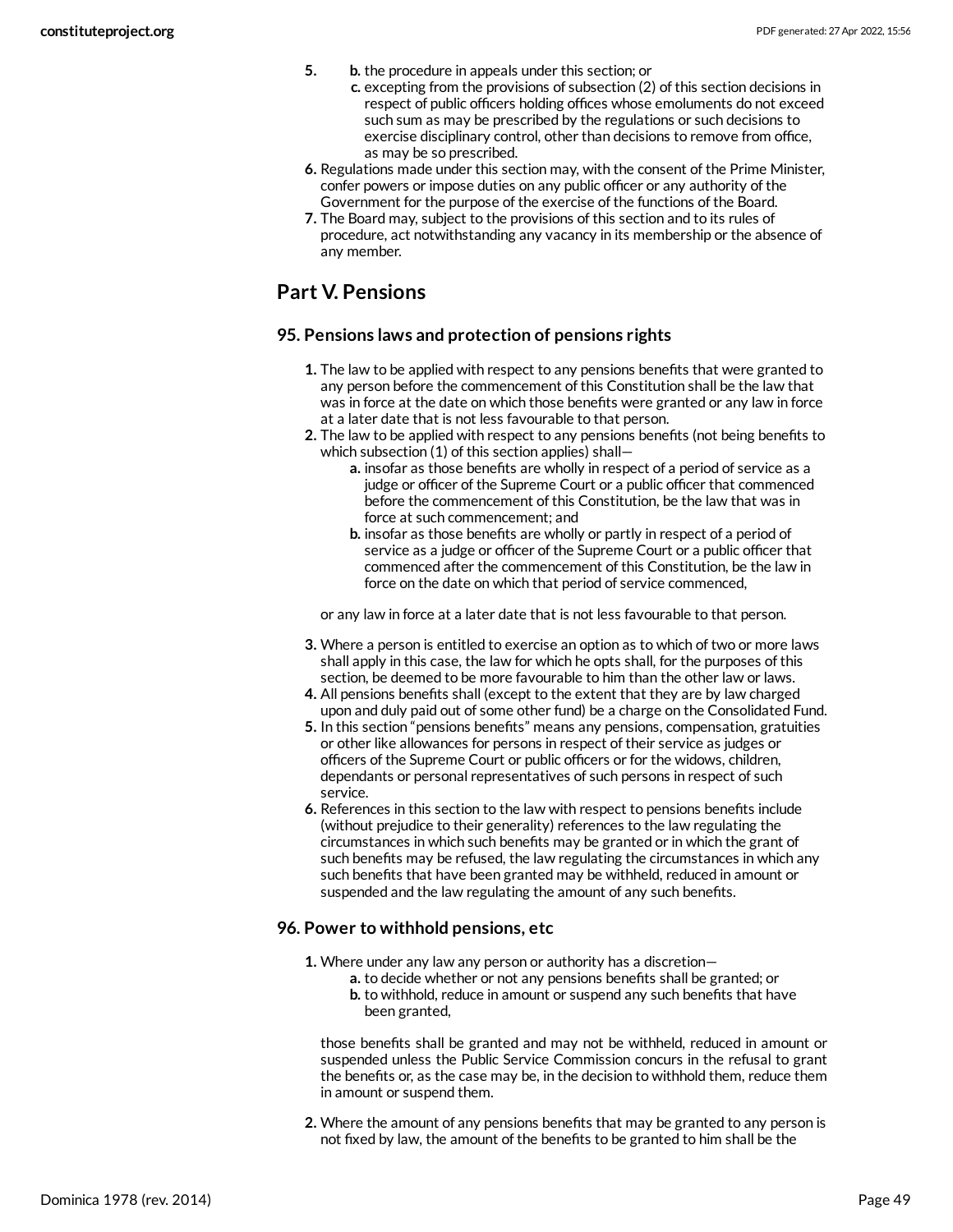Establishment of judicial council

- **2.** greatest amount for which he is eligible unless the Public Service Commission concurs in his being granted benefits of a smaller amount.
- **3.** The Public Service Commission shall not concur under subsection (1) or subsection (2) of this section in any action taken on the ground that any person who holds or has held the office of judge of the Supreme Court, Director of Public Prosecutions, Director of Audit or Chief Elections Officer has been guilty of misbehaviour in that office unless he has been removed from that office by reason of such misbehaviour.
- **4.** Before the Public Service Commission concurs under subsection (1) or subsection (2) of this section in any action taken on the ground that any person who holds or has held any office to which, at the time of such action, section 90 of this Constitution applies has been guilty of misbehaviour in that office, the Public Service Commission shall consult the Judicial and Legal Services Commission.
- **5.** In this section "pensions benefits" means any pensions, compensation, gratuities or other like allowances for persons in respect of their service as judges or officers of the Supreme Court or public officers or for the widows, children, dependants or personal representatives of such persons in respect of such service.

<span id="page-49-1"></span>**97. Persons who become citizens on 3rd November 1978**

# <span id="page-49-0"></span>**Chapter VII. Citizenship**

| 1. Every person who, having been born in Dominica, is immediately before the<br>commencement of this Constitution a citizen of the United Kingdom and Colonies<br>shall become a citizen of Dominica at such commencement.        |
|-----------------------------------------------------------------------------------------------------------------------------------------------------------------------------------------------------------------------------------|
| 2. Every person who, immediately before the commencement of this Constitution is<br>a citizen of the United Kingdom and Colonies-                                                                                                 |
| a. having become such a citizen under the British Nationality Act 1948 by                                                                                                                                                         |
| virtue of his having been naturalised in Dominica as a British subject                                                                                                                                                            |
| before that Act came into force; or<br><b>b.</b> having become such a citizen by virtue of his having been naturalised or                                                                                                         |
| $\mathbf{r}$ . The contract of the contract of the contract of the contract of the contract of the contract of the contract of the contract of the contract of the contract of the contract of the contract of the contract of th |

registered in Dominica under the British Nationality Acts 1948 to 1965,

shall become a citizen of Dominica at such commencement.

**3.** Every person who, having been born outside Dominica, is immediately before the commencement of this Constitution a citizen of the United Kingdom and Colonies shall, if his father or mother becomes, or would but for his death have become, a citizen of Dominica by virtue of subsection (1) or subsection (2) of this section, become a citizen of Dominica at such commencement.

#### <span id="page-49-2"></span>**98. Persons born in Dominica on or after 3rd November 1978**

Every person born in Dominica after the commencement of this Constitution shall become a citizen of Dominica at the date of his birth:

Provided that a person shall not become a citizen of Dominica by virtue of this section if at the time of his birth—

- **a.** his father or mother possesses such immunity from suit and legal process as is accorded to an envoy of a foreign sovereign power accredited to Dominica, and is not a citizen of Dominica; or
- **b.** his father or mother is a citizen of a country with which Dominica is at war, and the birth occurs in a place then under occupation by the enemy.

Requirements for birthright citizenship

Requirements for birthright citizenship

• Requirements for naturalization

Requirements for birthright citizenship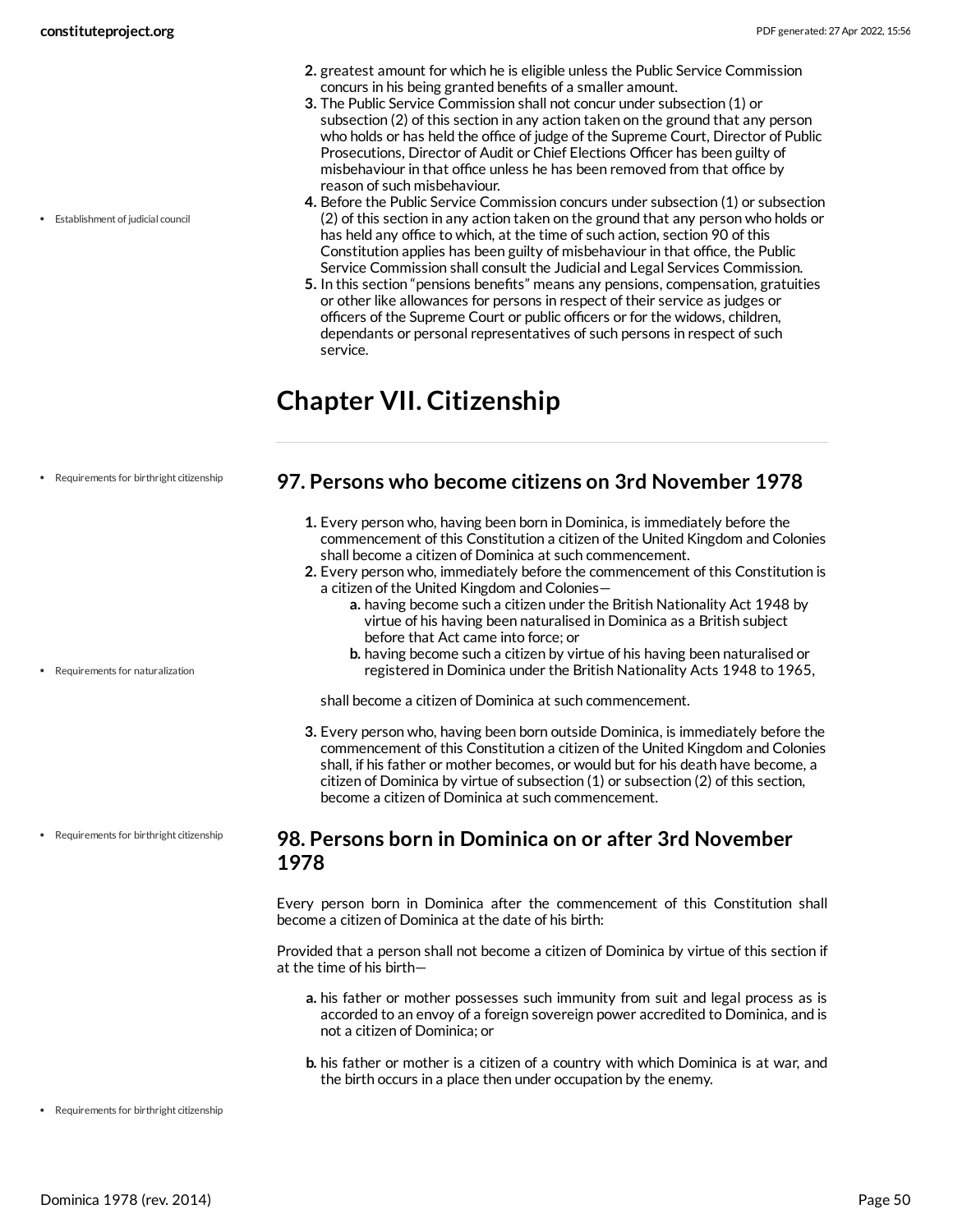#### <span id="page-50-0"></span>**99. Persons born outside Dominica on or after 3rd November 1978**

A person born outside Dominica after the commencement of this Constitution shall become a citizen of Dominica at the date of his birth if, at that date, his father or mother is a citizen of Dominica by virtue of the provisions of subsection (1) or (2) of section 97 or section 98 of this Constitution.

Requirements for naturalization

#### <span id="page-50-1"></span>**100. Registration**

- **1.** The following persons shall be entitled, upon making application and, in the case of a British protected person or an alien who has attained the age of eighteen years, taking the oath of allegiance, to be registered as citizens of Dominica
	- **a.** any person who, being a Commonwealth citizen, is and for the previous seven years has been ordinarily
	- **b.** any person who, having been a citizen of Dominica by virtue of the provisions of subsection (1) or (2) of section 97 or section 98 of the Constitution has renounced his citizenship in order to qualify for the acquisition or retention of the citizenship of another country;
	- **c.** any person under the age of eighteen years who is a child, stepchild or child — adopted in a manner recognised by law of a person who is or was before his death or would but for his death have become a citizen of Dominica by virtue of the provisions of subsection (1) or (2) of section 97 or section 98 of this Constitution.
- **2.** An application under this section shall be made in such manner as may be prescribed, as respects that application, by or under a law enacted by Parliament and in the case of a person to whom subsection (1)(c) of this section applies, it shall be made on his behalf by his parent or guardian before he attains the age of eighteen years or such later age as may be so prescribed.

### <span id="page-50-2"></span>**101. Acquisition, deprivation and renunciation**

<span id="page-50-4"></span>There shall be such provision as may be made by Parliament for—

- **a.** the acquisition of citizenship of Dominica by persons who are not eligible or who are no longer eligible to become citizens of Dominica under the provisions of this Chapter;
- **b.** depriving of his citizenship of Dominica any person who is a citizen of Dominica otherwise than by virtue of section 97, 98 or 99 of this Constitution;
- **c.** the renunciation by any person of his citizenship of Dominica.

#### <span id="page-50-3"></span>**102. Interpretation**

- **1.** In this Chapter—
	- "alien" means a person who is not a Commonwealth citizen, a British protected person or a citizen of the Republic of Ireland;
	- "British protected person" means a person who is a British protected person for the purpose of the British Nationality Act 1948 or any Act of the Parliament of the United Kingdom altering that Act.
- **2.** For the purposes of this Chapter, a person born abroad a registered ship or aircraft, or aboard an unregistered ship or aircraft of the Government of any country, shall be deemed to have been born in the place in which the ship or aircraft was registered or, as the case may be, in that country.
- **3.** Any reference in this Chapter to the national status of the father of a person at the time of that person's birth shall, in relation to a person born after the death of his father, be construed as a reference to the national status of the father at the time of the father's death; and where that death occurred before the commencement of this Constitution and the birth occurred after such

• Requirements for naturalization

- Conditions for revoking citizenship
- Right to renounce citizenship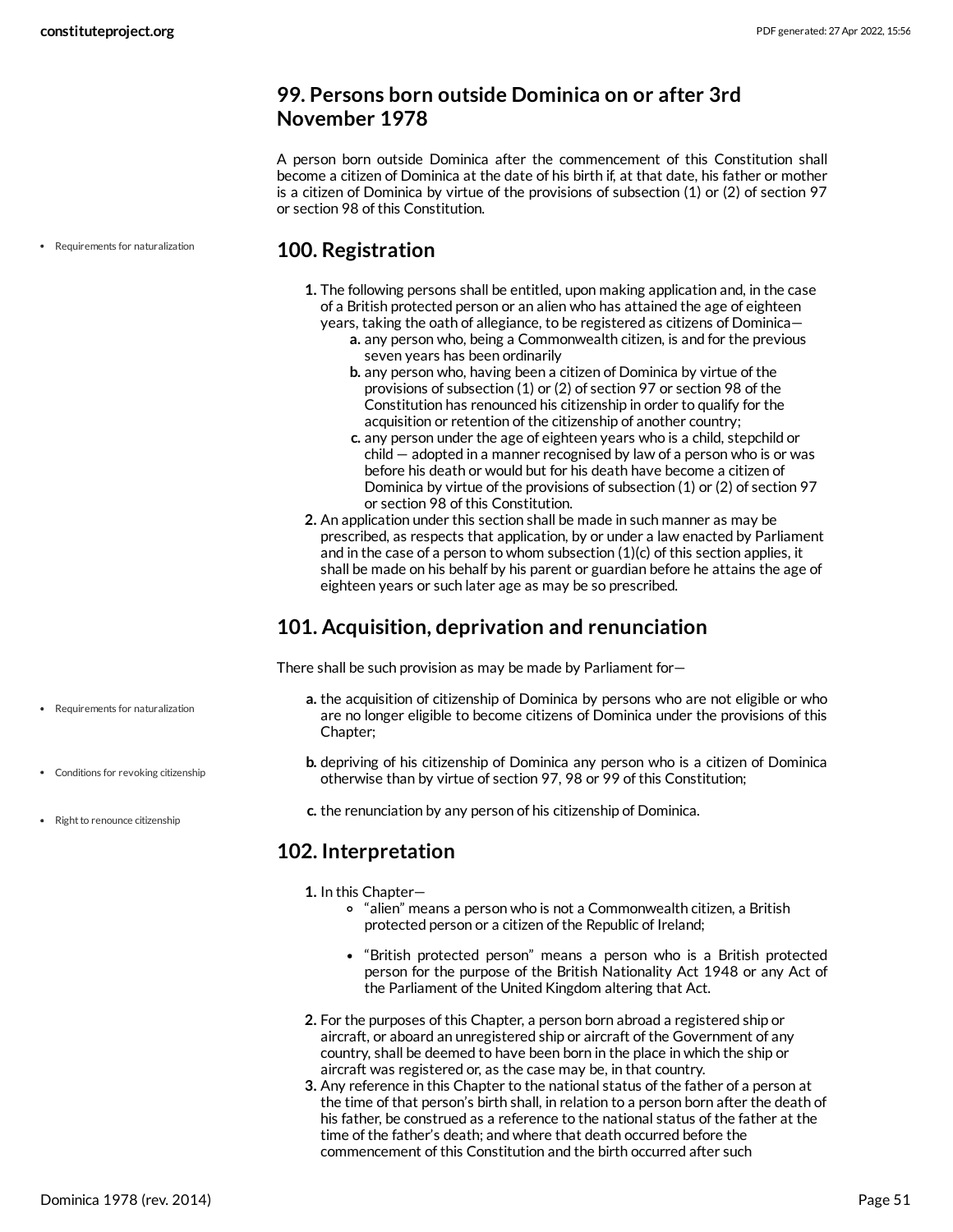**3.** commencement the national status that the father would have had if he had died immediately after such commencement shall be deemed to be his national status at the time of his death.

# <span id="page-51-0"></span>**Chapter VIII. Judicial Provisions**

• Structure of the courts

#### <span id="page-51-1"></span>**103. Original jurisdiction of High Court in constitutional questions**

- **1.** Subject to the provisions of sections 22(5), 38(6), 42(8), 57(7), 115(8), 118(3) and 121(10) of this Constitution, any person who alleges that any provision of this Constitution (other than a provision of Chapter I thereof) has been or is being contravened may, if he has a relevant interest, apply to the High Court for a declaration and for relief under this section.
- **2.** The High Court shall have jurisdiction on an application made under this section to determine whether any provision of this Constitution (other than a provision of Chapter I thereof) has been or is being contravened and to make a declaration accordingly.
- **3.** Where the High Court makes a declaration under this section that a provision of this Constitution has been or is being contravened and the person on whose application the declaration is made has also applied for relief, the High Court may grant to that person such remedy as its considers appropriate, being a remedy available generally under the law of Dominica in proceedings in the High Court.
- **4.** The Chief Justice may make rules with respect to the practice and procedure of the High Court in relation to the jurisdiction and powers conferred on the Court by or under this section, including provision with respect to the time within which any application under this section may be made.
- **5.** A person shall be regarded as having a relevant interest for the purpose of an application under this section only if the contravention of this Constitution alleged by him is such as to affect his interests.
- **6.** The right conferred on a person by this section to apply for a declaration and relief in respect of an alleged contravention of this Constitution shall be in addition to any other action in respect of the same matter that may be available to that person under any other enactment or any rule of law.
- **7.** Nothing in this section shall confer jurisdiction on the High Court to hear or determine any such question as is referred to in section 40 of this Constitution.

### <span id="page-51-2"></span>**104. Reference of constitutional questions to High Court**

- **1.** Where any question as to the interpretation of this Constitution arises in any court of law established for Dominica (other than the Court of Appeal, the High Court or a court-martial) and the court is of opinion that the question involves a substantial question of law, the court shall refer the question to the High Court.
- **2.** Where any question is referred to the High Court in pursuance of this section, the High Court shall give its decision upon the question and the court in which the question arose shall dispose of the case in accordance with that decision or, if the decision is the subject of an appeal to the Court of Appeal or the Caribbean Court of Justice, in accordance with the decision of the Court of Appeal or, as the case may be, the Caribbean Court of Justice.

### <span id="page-51-3"></span>**105. Appeals to Court of Appeal**

- **1.** Subject to the provisions of section 40(7) of this Constitution, an appeal shall lie from decisions of the High Court to the Court of Appeal as of right in the following cases:
	- **a.** final decisions in any civil or criminal proceedings on questions as to the interpretation of this Constitution;
	- **b.** final decisions given in exercise of the jurisdiction conferred on the High Court by section 16 of this Constitution (which relates to the enforcement of the fundamental rights and freedoms).
- Constitutional interpretation
- Establishment of military courts
- Structure of the courts

- Structure of the courts
- Right to appeal judicial decisions
- Constitutional interpretation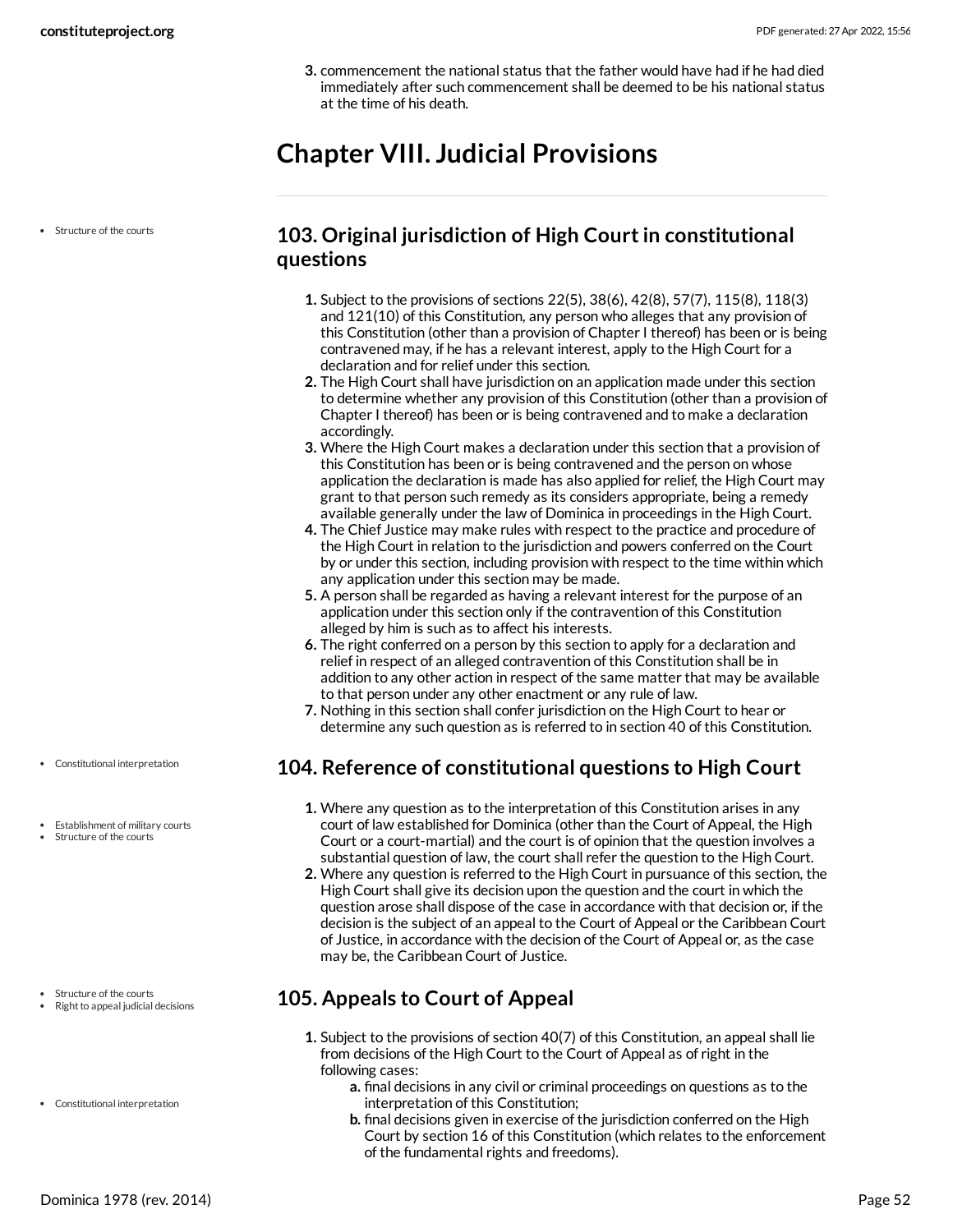- Right to appeal judicial decisions
- Structure of the courts

Constitutional interpretation

- **2.** An Appeal shall lie from final decisions of the Public Service Board of Appeal to the Court of Appeal.
- **3.** The Chief Justice may make rules with respect to the practice and procedure of the Court of Appeal in relation to appeals from the Public Service Board of Appeal to the Court of Appeal.

#### <span id="page-52-0"></span>**106. Appeals to the Caribbean Court of Justice**

- **1.** An appeal shall lie as of right from decisions of the Court of Appeal to the Caribbean Court of Justice in the following cases
	- **a.** final decisions in civil proceedings where
		- **i.** the matter in dispute on appeal to the Caribbean Court of Justice is of the prescribed value or upwards; or
		- **ii.** the appeal involves directly or indirectly a claim to or a question respecting property or a right of the prescribed value or upwards;
	- **b.** final decisions in proceedings for dissolution or nullity of marriage;
	- **c.** final decisions in any civil or criminal proceedings which involve a question as to the interpretation of this Constitution;
	- **d.** final decisions given in the exercise of the jurisdiction conferred upon the High Court relating to redress for contravention of the provisions of this Constitution for the protection of fundamental rights;
	- **e.** final decisions given in the exercise of the jurisdiction conferred on the High Court relating to determination of any question for which a right of access to the High Court is expressly provided by this Constitution, and Repeal and replacement of section 106 of the Constitution.
	- **f.** such other cases as may be prescribed by Parliament.
- **2.** An appeal shall lie from decisions of the Court of Appeal to the Caribbean Court of Justice with the leave of the Court of Appeal
	- **a.** in respect of decisions in any civil proceedings where in the opinion of the Court of Appeal, the question involved in the appeal is one that by reason of its great general or public importance or otherwise, ought to be submitted to the Caribbean Court of Justice; and
	- **b.** such other cases as may be prescribed by Parliament.
- **3.** An appeal shall lie to the Caribbean Court of Justice with the special leave of the Caribbean Court of Justice from any decision of the Court of Appeal from any civil or criminal matter.
- **4.** References in this section to decisions of the Court of Appeal shall be construed as references to decisions of the Court of Appeal in exercise of the jurisdiction conferred by this Constitution or any other law for the time being in force in Dominca:

Provided that such references do not include references to decisions in exercise of the jurisdiction conferred by section 105(2) of the Constitution.

- **5.** In this section the "prescribed value" means the value of twenty-five thousand dollars or such other value as may be prescribed by Parliament.
- **6.** This section shall be subject to the provisions of sections 22(4) and 40(7) of this Constitution.

### <span id="page-52-1"></span>**106A. Abolition of appeals to the Judicial Committee**

No appeal shall be or shall be brought from or in respect of any decision of the Court of Appeal to the the Judicial Committee -

- **a.** as of right;
- **b.** by leave of any court;
- **c.** by special leave of the Judicial Committee or otherwise.

### <span id="page-52-2"></span>**107. Interpretation**

In this Chapter references to the contravention of any provision of, or the interpretation of, this Constitution shall be construed as including references to the contravention of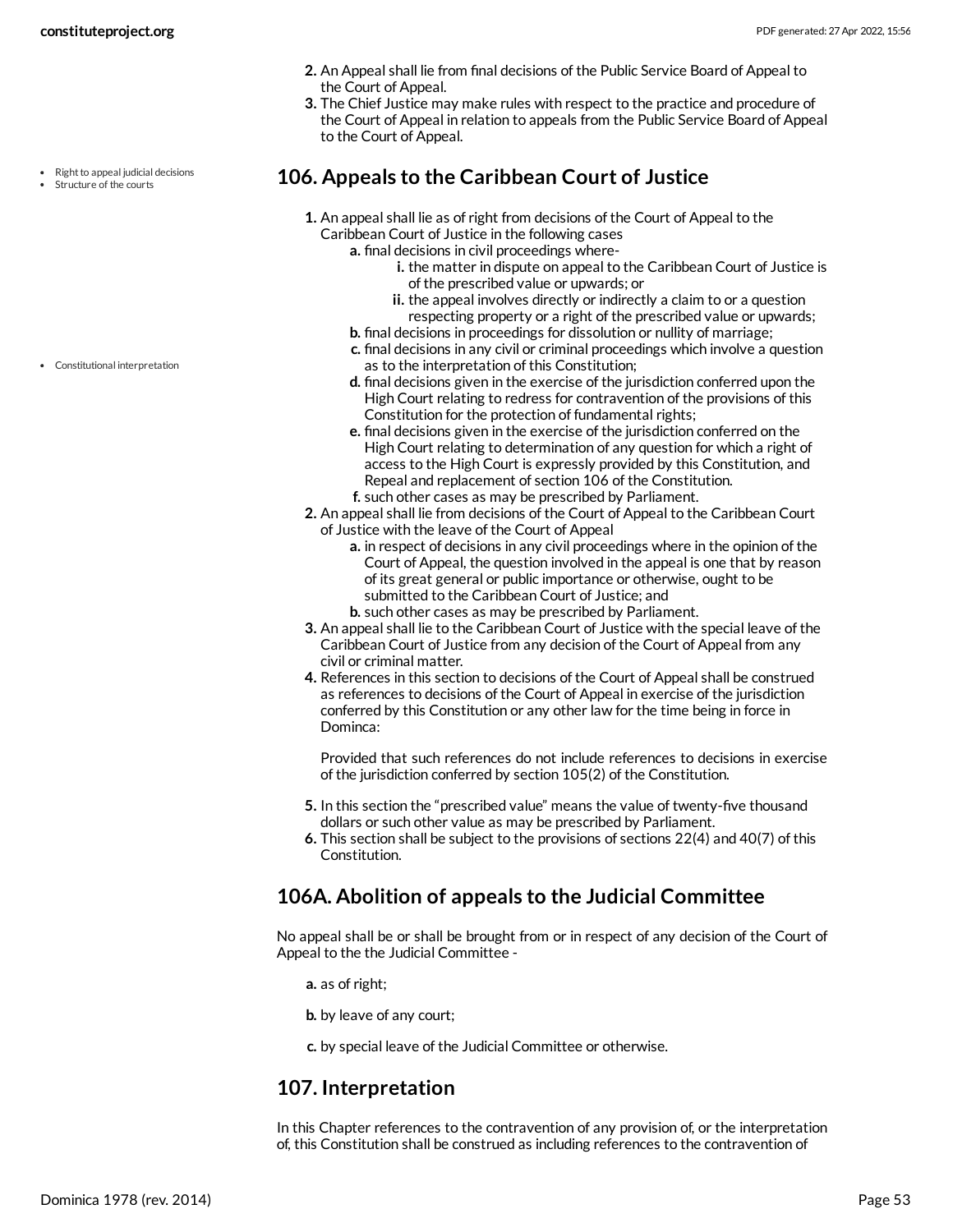any provision of, or the interpretation of, the Supreme Court Order.

# <span id="page-53-0"></span>**Chapter IX. Parliamentary Commissioner**

Ombudsman

#### <span id="page-53-1"></span>**108. Appointment, etc., of Commissioner**

- **1.** There shall be a Parliamentary Commissioner for Dominica who shall be an officer of Parliament and who shall not hold any other office of emolument whether in the public service or otherwise nor engage in any other occupation for reward.
- **2.** The Parliamentary Commissioner shall be appointed by the President, acting after consultation with the Prime Minister and the Leader of the Opposition, for a term not exceeding five years.
- **3.** Before entering upon the duties of his office, the Parliamentary Commissioner shall take and subscribe the oath of office before the Speaker.
- **4.** Subject to the provisions of subsection (7) of this section the Parliamentary Commissioner shall vacate his office at the expiration of the term for which he was appointed:

Provided that he shall vacate his office—

- **a.** if with his consent he is nominated for election as a Representative or Senator; or
- **b.** if he is appointed to any other office of emolument or engages in any other occupation for reward.
- **5.** If the office of Parliamentary Commissioner becomes vacant, an appointment to fill the office shall be made within ninety days of the occurrence of the vacancy:

Provided that the House may by resolution extend that period for further periods not exceeding in the aggregate one hundred and fifty days.

- **6.** A person holding the office of Parliamentary Commissioner may be removed from office only for inability to exercise the functions of his office (whether arising from infirmity of body or mind or any other cause) or for misbehaviour and shall not be so removed except in accordance with the provisions of this section.
- **7.** The Parliamentary Commissioner shall be removed from office by the President if the question of his removal from office has been referred to a tribunal appointed under subsection (8) of this section and the tribunal has recommended to the President that he ought to be removed for inability as aforesaid or for misbehaviour.
- **8.** If the President, acting after consultation with the Prime Minister and the Leader of the Opposition, considers that the question of removing the Parliamentary Commissioner under this section ought to be investigated
	- **a.** the President shall appoint a tribunal which shall consist of a chairman and not less than two other members selected by the Chief Justice from among persons who hold or have held office as a judge of a court having unlimited jurisdiction in civil and criminal matters in some part of the Commonwealth or a court having jurisdiction in appeals from such a court; and
	- **b.** the tribunal shall enquire into the matter and report on the facts thereof to the President and recommend to him whether the Commissioner ought to be removed under this section.
- **9.** If the question of removing the Parliamentary Commissioner has been referred to a tribunal under this section, the President, acting after consultation with the Prime Minister and the Leader of the Opposition, may suspend the Commissioner from the exercise of the functions of his office and any such suspension may at any time be revoked by the President, acting as aforesaid, and shall in any case cease to have effect if the tribunal recommends to the President that the Commissioner should not be removed.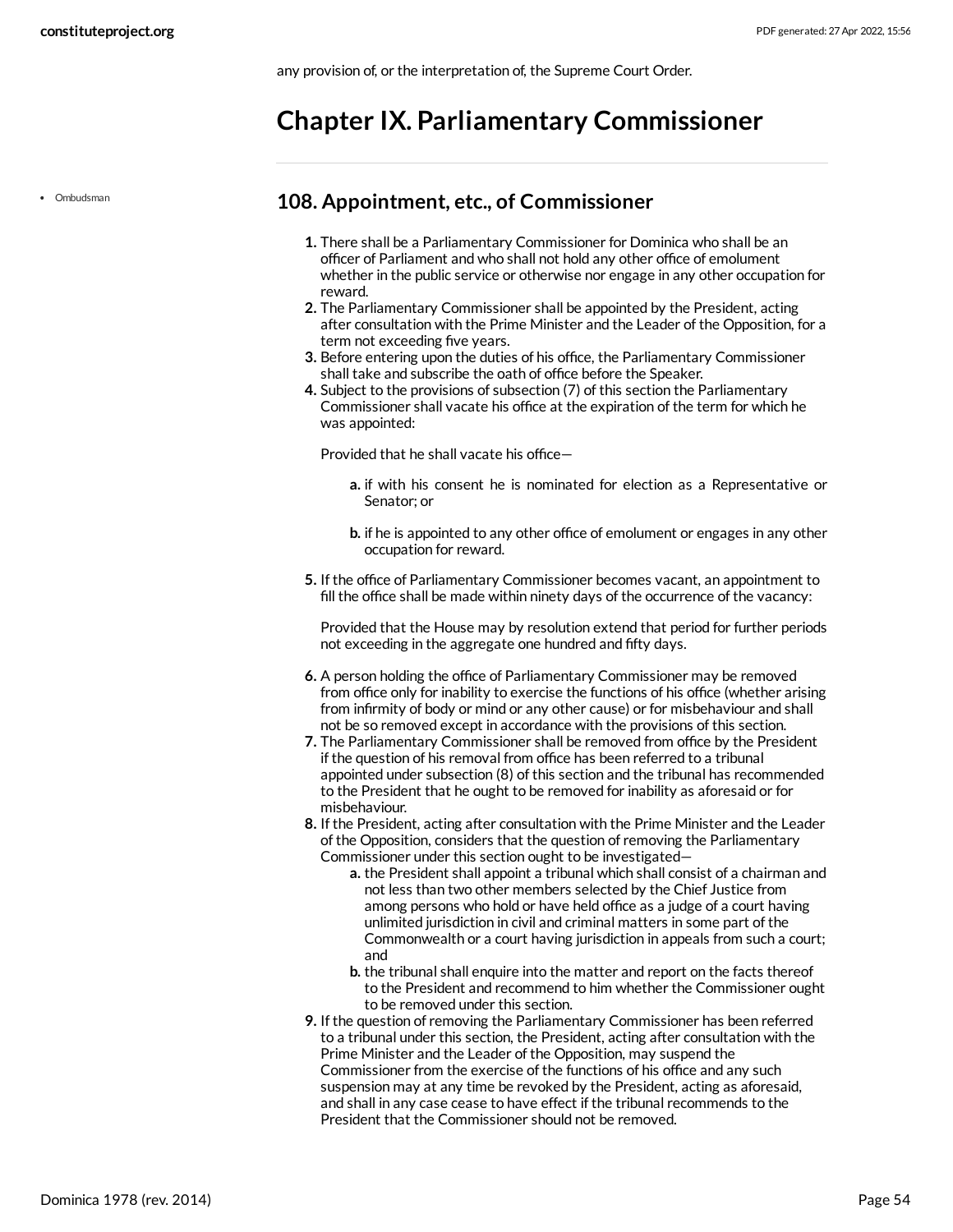• Ombudsman

#### <span id="page-54-0"></span>**109. Deputy Parliamentary Commissioner**

- **1.** There shall be a Deputy Parliamentary Commissioner and the provisions of section 108 of this Constitution shall apply in relation to the Commissioner and his office as they apply in relation to the Parliamentary Commissioner and his office.
- **2.** The Deputy Parliamentary Commissioner shall assist the Parliamentary Commissioner in the performance of the functions of his office and whenever that office is vacant or the holder of the office is for any reason unable to perform those functions, the Deputy Parliamentary Commissioner shall perform those functions.

#### <span id="page-54-1"></span>**110. Functions of Commissioner**

- **1.** Subject to the provisions of this section and sections 111 and 112 of this Constitution, the principal function of the Parliamentary Commissioner shall be to investigate any decision or recommendation made, including any advice given or recommendation made to a Minister, or any act done or omitted by any department of Government or any other authority to which this section applies, or by officers or members of such a department or authority, being action taken in exercise of the administrative functions of that department or authority.
- **2.** The Parliamentary Commissioner shall be provided with a staff adequate for the efficient discharge of his functions and the offices of the members of his staff shall be public offices.
- **3.** The Parliamentary Commissioner may investigate any such matter in any of the following circumstances:
	- **a.** where a complaint is duly made to the Commissioner by any person alleging that the complainant has sustained an injustice as a result of a fault in administration;
	- **b.** where a member of the House requests the Commissioner to investigate the matter on the ground that a person or body of persons specified in the request has or may have sustained such injustice; and
	- **c.** in any other circumstances in which the Commissioner considers that he ought to investigate the matter on the ground that some person or body of persons has or may have sustained such injustice.
- **4.** The authorities other than departments of Government to which this section applies are
	- **a.** local authorities or other bodies established for purposes of the public service or of local government;
	- **b.** authorities or bodies the majority of whose members are appointed by the President or by a Minister or whose revenues consist wholly or mainly of moneys provided out of public funds;
	- **c.** any authority empowered to determine the person with whom any contract shall be entered into by or on behalf of the Government; and
	- **d.** such other authorities as may be prescribed by Parliament.

### <span id="page-54-2"></span>**111. Restrictions on matters for investigation**

- **1.** In investigating any matter leading to, resulting from or connected with the decision of a Minister, the Parliamentary Commissioner shall not inquire into or question the policy of the Minister in accordance with which the decision was made.
- **2.** The Parliamentary Commissioner shall have power to investigate complaints of administrative injustice under section 110 notwithstanding that such complaints raise questions as to the integrity or corruption of the public service or any department or office of the public service, and may investigate any conditions resulting from, or calculated to facilitate or encourage, corruption in the public service, but he shall not undertake any investigation into specific charges of corruption against individuals.
- **3.** Where in the course of an investigation it appears to the Parliamentary Commissioner that there is evidence of any corrupt act by any public officer or by any person in connection with the public service, he shall report the matter to the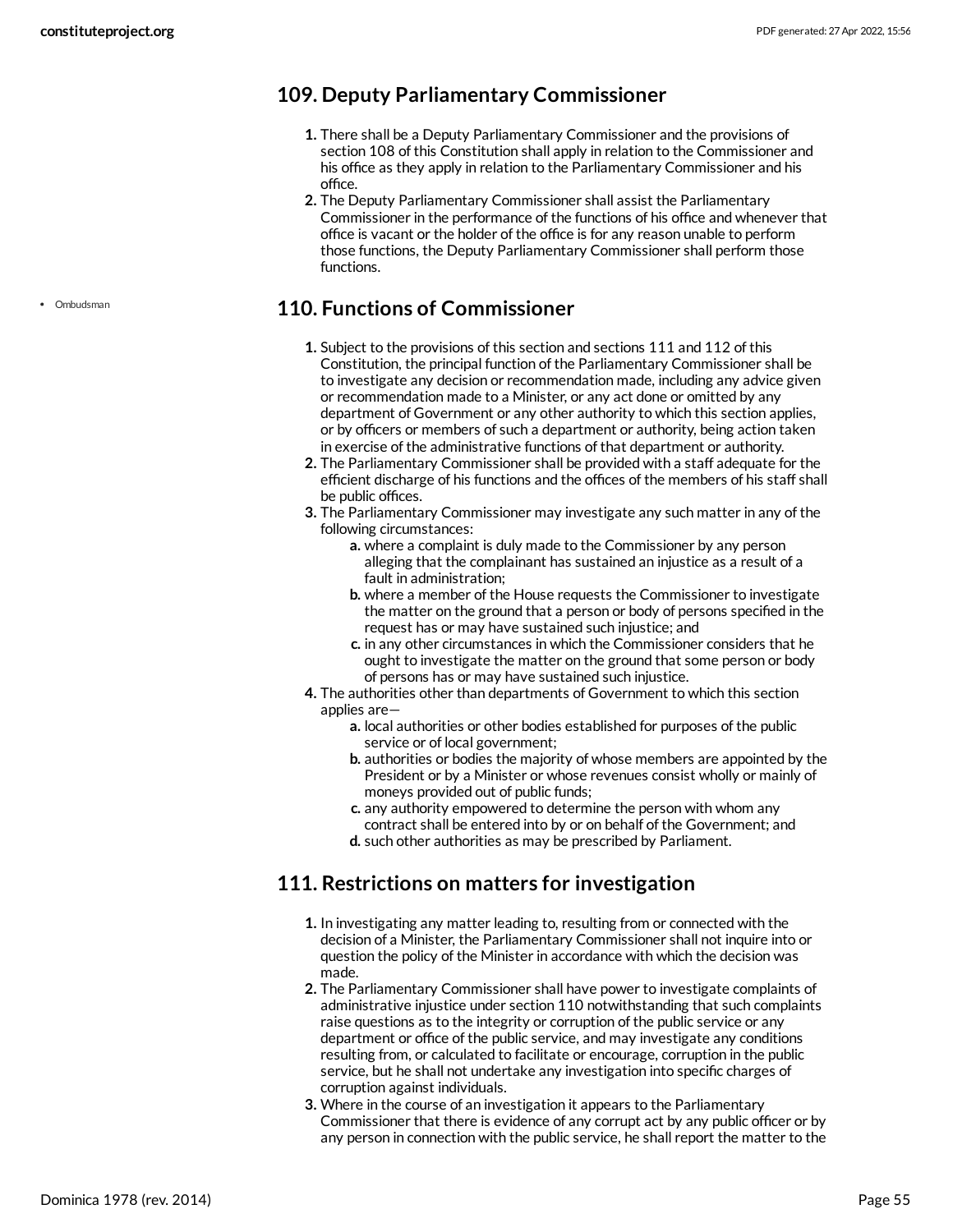- **3.** appropriate authority with his recommendation as to any further investigation he may consider proper.
- **4.** The Parliamentary Commissioner shall not investigate
	- **a.** any action in respect of which the complainant has or had **i.** a remedy by way of proceedings in a court of law; or
		- **ii.** a right of appeal, reference or review to or before an independent and impartial tribunal other than a court of law; or
	- **b.** any such action, or action taken with respect to any matter, as is described in Schedule 3 to this Constitution.
- **5.** Notwithstanding the provisions of subsection (4) of this section the Parliamentary Commissioner
	- **a.** may investigate a matter notwithstanding that the complainant has or had a remedy by way of proceedings in a court of law if satisfied that in the particular circumstances it is not reasonable to expect him to take or to have taken such proceedings;
	- **b.** is not in any case precluded from investigating any matter by reason only that it is open to the complainant to apply to the High Court for redress under section 16 of this Constitution (which relates to the enforcement of the fundamental rights and freedoms).

### <span id="page-55-0"></span>**112. Discretion of Commissioner**

In determining whether to initiate, continue or discontinue an investigation, the Parliamentary Commissioner shall, subject to the provisions of sections 110 and 111 of this Constitution, act in his discretion and, in particular and without prejudice to the generality of this discretion, the Commissioner may refuse to initiate or may discontinue an investigation where it appears to him that—

- **a.** a complaint relates to action of which the complainant has knowledge for more than twelve months before the complaint was received by the Commissioner;
- **b.** the subject matter of the complaint is trivial;
- **c.** the complaint is frivolous or vexatious or is not made in good faith; or
- **d.** the complainant has not a sufficient interest in the subject matter of the complaint.

### <span id="page-55-1"></span>**113. Report on investigation**

- **1.** Where a complaint or request for an investigation is duly made and the Parliamentary Commissioner decides not to investigate the matter or where he decides to discontinue an investigation of the matter, he shall inform the person who made the complaint or request of the reasons for his decision.
- **2.** Upon the completion of an investigation the Parliamentary Commissioner shall inform the department of Government or the authority concerned of the results of the investigation and if he is of the opinion that any person has sustained an injustice in consequence of a fault in administration, he shall inform the department of Government or the authority of the reasons for his opinion and make such recommendations as he thinks fit.
- **3.** The Parliamentary Commissioner may in his original recommendations, or at any later stage if he thinks fit, specify the time within which the injustice should be remedied.
- **4.** Where the investigation is undertaken as a result of a complaint or request, the Parliamentary Commissioner shall inform the person who made the complaint or request of his findings.
- **5.** Where the matter is in the opinion of the Parliamentary Commissioner of sufficient public importance or where the Commissioner has made a recommendation under subsection (2) of this section and within the time specified by him no sufficient action has been taken to remedy the injustice, then the Commissioner shall make a special report to the House on the case.
- **6.** The Parliamentary Commissioner shall make annual reports to the House on the performance of his functions which shall include statistics in such form and in such detail as may be prescribed of the complaints received by him and the results of his investigations.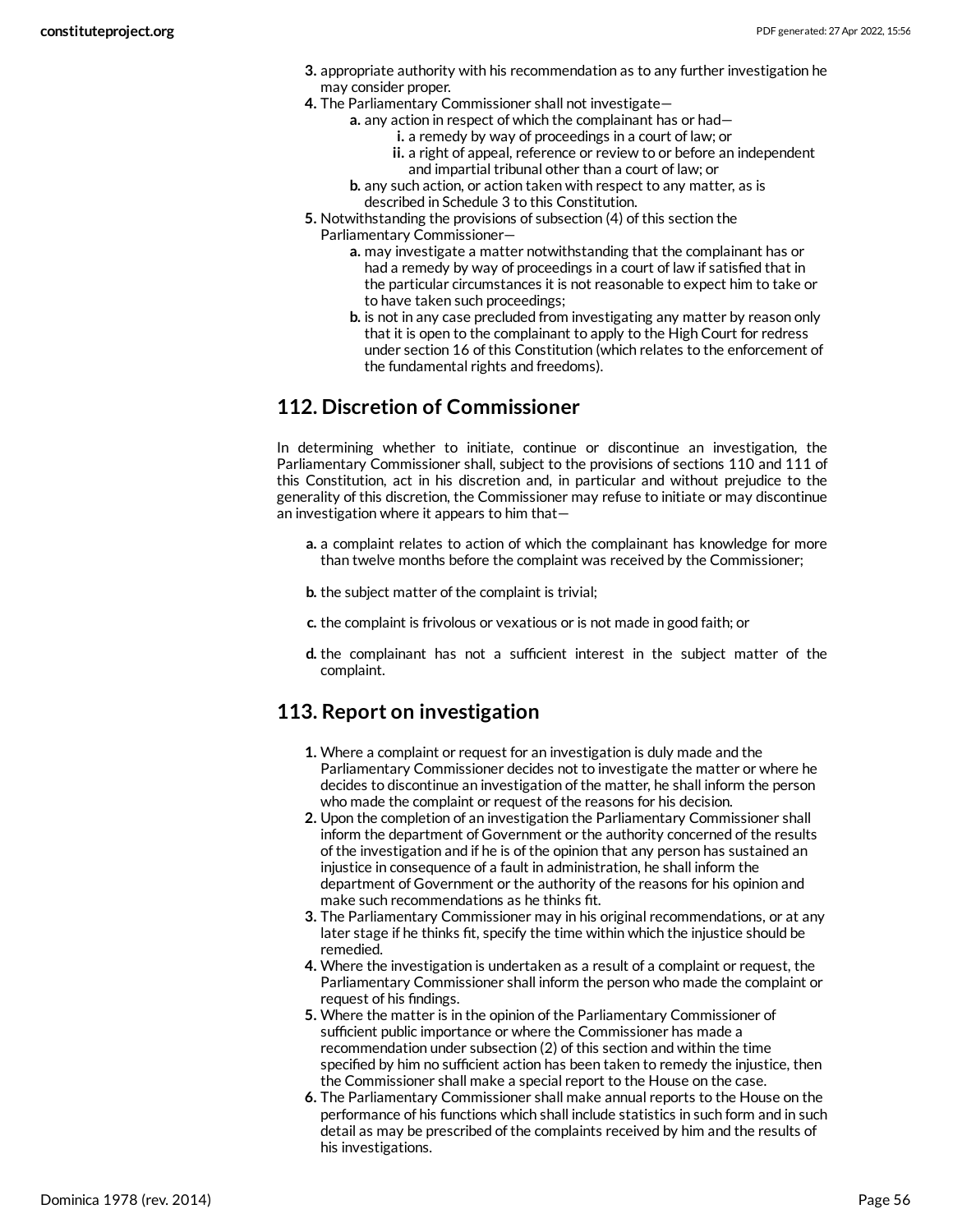### <span id="page-56-0"></span>**114. Power to obtain evidence**

- **1.** The Parliamentary Commissioner shall have the powers of the High Court to summon witnesses to appear before him and to compel them to give evidence on oath and to produce documents relevant to the proceedings before him and all persons giving evidence at those proceedings shall have the same duties and liabilities and enjoy the same privileges as in the High Court.
- **2.** The Parliamentary Commissioner shall have power to enter and inspect the premises of any department of Government or any authority to which section 110 applies, to call for, examine and where necessary retain any document kept on such premises and there to carry out any investigation in pursuance of his functions.

#### <span id="page-56-1"></span>**115. Prescribed matters concerning Commissioner**

- **1.** There shall be such provision as may be made by Parliament
	- **a.** for regulating the procedure for the making of complaints and requests to the Parliamentary Commissioner and for the exercise of his functions;
	- **b.** for conferring such powers on the Commissioner and imposing duties on persons in connection with the due performance of his functions; and
	- **c.** generally for facilitating the performance by the Commissioner of his functions.
- **2.** The Parliamentary Commissioner may not be empowered to summon a Minister or a Parliamentary Secretary to appear before him or to compel a Minister or a Parliamentary Secretary to answer any questions relating to any matter under investigation by the Commissioner.
- **3.** The Parliamentary Commissioner may not be empowered to summon any witness to produce any Cabinet papers or to give any confidential income tax information.
- **4.** No complainant may be required to pay any fee in respect of his complaint or request or for any investigation to be made by the Parliamentary Commissioner.
- **5.** No proceedings, civil or criminal, may lie against the Parliamentary Commissioner, or against any person holding an office or appointment under him, for anything he may do or report or say in the course of the exercise or intended exercise of the functions of the Commissioner under this Constitution, unless it is shown that he acted in bad faith.
- **6.** The Parliamentary Commissioner, and any person holding office or appointment under him, may not be called to give evidence in any court of law, or in any proceedings of a judicial nature, in respect of anything coming to his knowledge in the exercise of his functions.
- **7.** Anything said or any information supplied or any document, paper, or thing produced by any person in the course of any enquiry by or proceedings before the Parliamentary Commissioner under this Constitution shall be privileged in the same manner as if the enquiry or proceedings were proceedings in a court of law.
- **8.** No proceedings of the Parliamentary Commissioner may be held bad for want of form, and, except on the ground of lack of jurisdiction, no proceeding or decision of the Commissioner shall be liable to be challenged, reviewed, quashed or called in question in any court of law.

# <span id="page-56-2"></span>**Chapter X. Miscellaneous**

Type of government envisioned

#### <span id="page-56-3"></span>**116. Declaration of republic**

<span id="page-56-4"></span>Dominica shall be a sovereign democratic republic.

Constitutionality of legislation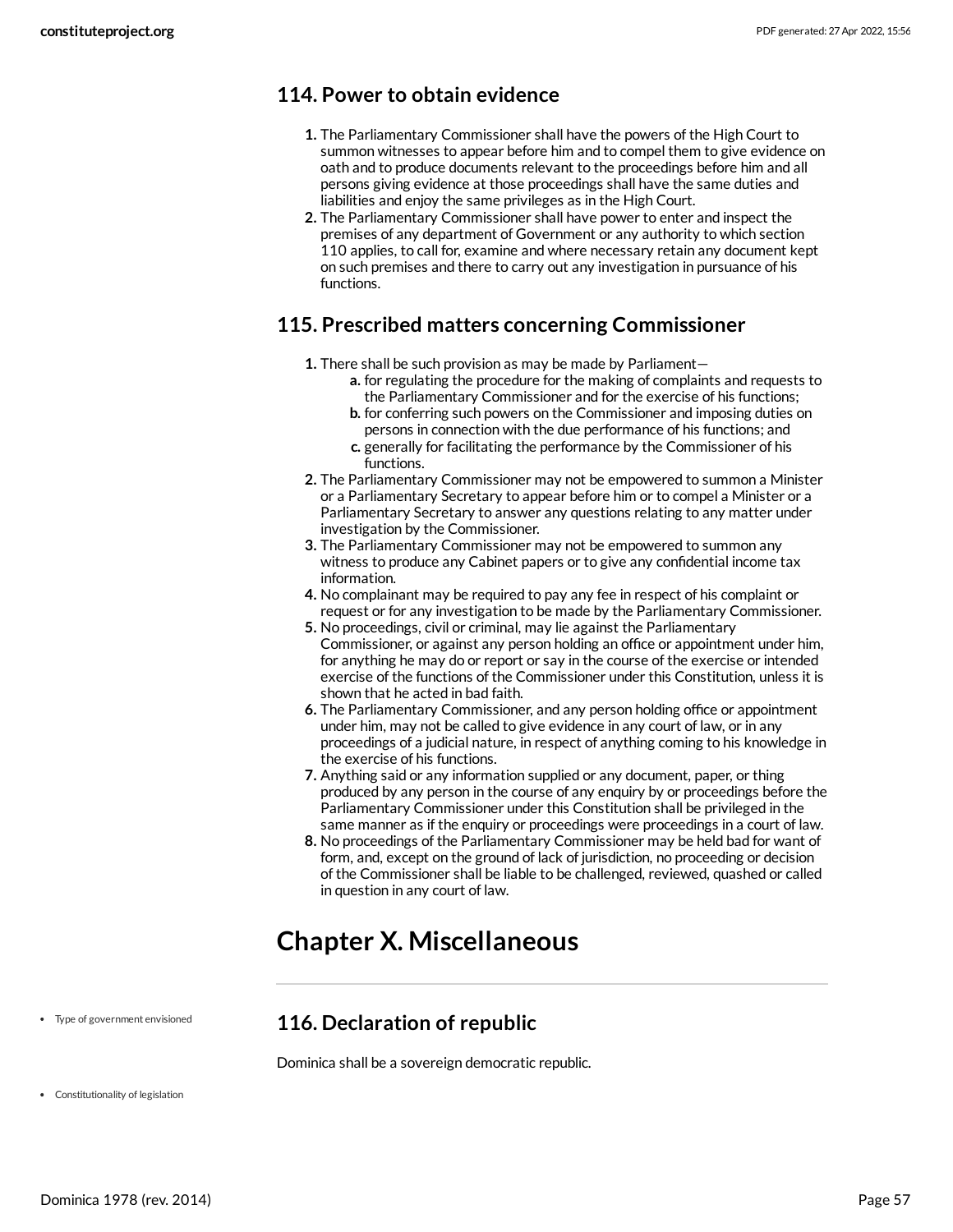### <span id="page-57-0"></span>**117. Supreme law**

This Constitution is the supreme law of Dominica and, subject to the provisions of this Constitution, if any other law is inconsistent with this Constitution, this Constitution shall prevail and the other law shall, to the extent of the inconsistency, be void.

### <span id="page-57-1"></span>**118. Functions of President**

- **1.** Any reference in this Constitution to the functions of the President shall be construed as a reference to his powers and duties in the exercise of the executive authority of Dominica and to any other powers and duties conferred or imposed on him as President by or under this Constitution or any other law.
- **2.** Where by this Constitution the President is required to perform any function after consultation with any person or authority he shall not be obliged to exercise that function in accordance with the advice of that person or authority.
- **3.** Where by this Constitution the President is required to perform any function in accordance with the advice of, or after consultation with, any person or authority, the question whether the President has so exercised that function shall not be enquired into in any court of law.

### <span id="page-57-2"></span>**119. Resignations**

- **1.** The President may resign his office, and a Representative or Senator may resign his seat, by writing under his hand addressed to the Speaker and the resignation shall take effect, and the office or seat shall accordingly become vacant, when the writing is received by
	- **a.** the Speaker;
	- **b.** if the office of Speaker is vacant or the Speaker is for any reason unable to perform the functions of his office and no other person is performing them, the Deputy Speaker; or
	- **c.** if the office of Deputy Speaker is vacant or the Deputy Speaker is for any reason unable to perform the functions of his office and no other person is performing them, the Clerk of the House.
- **2.** The Speaker or the Deputy Speaker may resign his office by writing under his hand addressed to the House and the resignation shall take effect, and the office shall accordingly become vacant, when the writing is received by the Clerk of the House.
- **3.** Any person who has been appointed to an office established by this Constitution (other than an office to which subsection (1) or (2) of this section applies) or any office of Minister established under this Constitution may resign that office by writing under his hand addressed to the person or authority by whom he was appointed and the resignation shall take effect, and the office shall accordingly become vacant
	- **a.** at such time or on such date (if any) as may be specified in the writing; or **b.** when the writing is received by the person or authority to whom it is
		- addressed or by such other person as may be authorised to receive it,

whichever is the later:

Provided that the resignation may be withdrawn before it takes effect if the person or authority to whom the resignation is addressed consents to its withdrawal.

### <span id="page-57-3"></span>**120. Re-appointment and concurrent appointments**

- **1.** Subject to the provisions of section 21(1) of this Constitution, where any person has vacated any office established by this Constitution or any office of Minister established under this Constitution, he may, if qualified, again be appointed or elected to hold that office in accordance with the provisions of this Constitution.
- **2.** Where this Constitution vests in any person or authority the power to make any appointment to any office, a person may be appointed to that office, notwithstanding that some other person may be holding that office, when that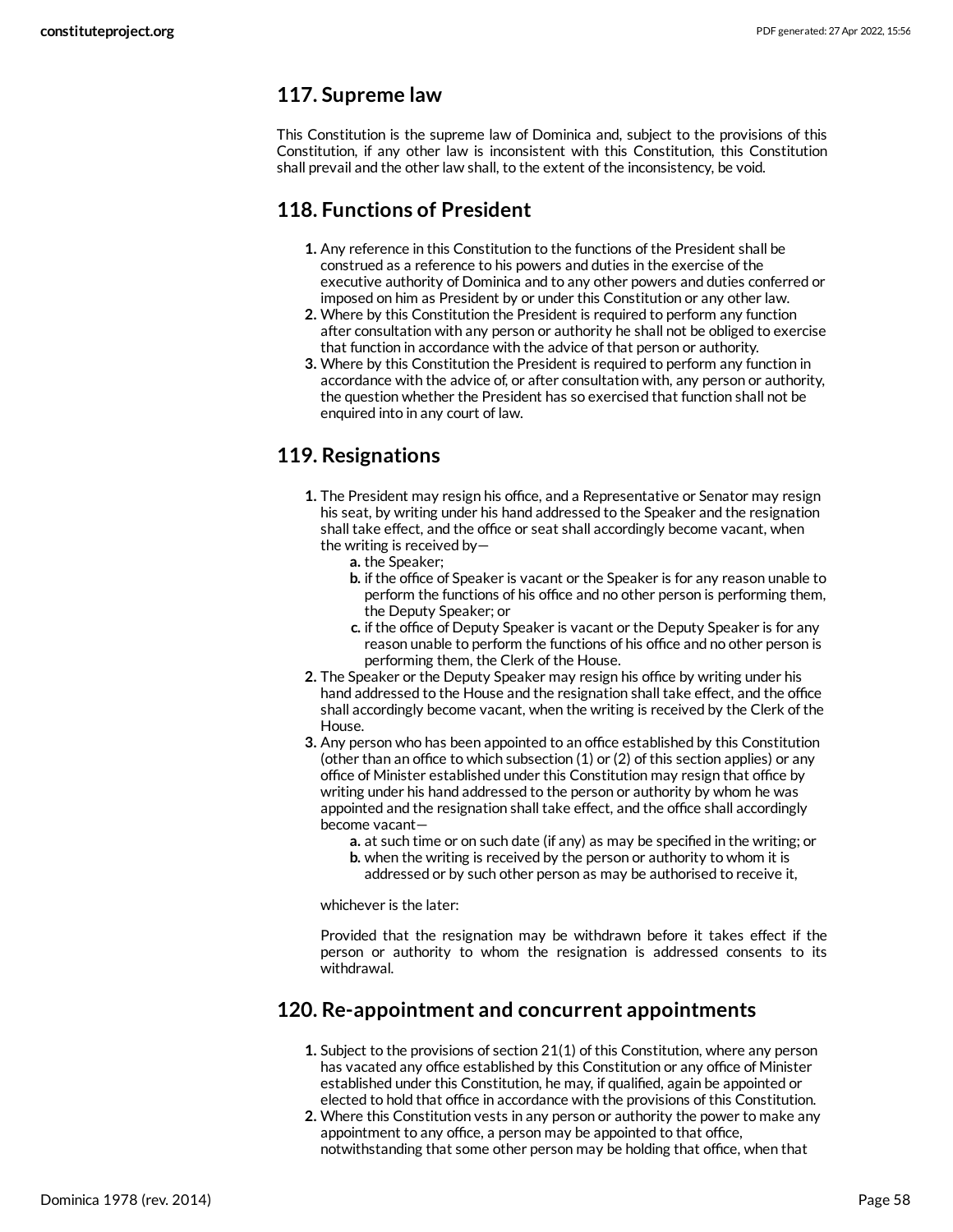**2.** other person is on leave of absence pending the relinquishment of the office; and where two or more persons are holding the same office by reason of an appointment made in pursuance of this subsection, then, for the purposes of any function conferred upon the holder of that office, the person last appointed shall be deemed to be the sole holder of the office.

### <span id="page-58-0"></span>**121. Interpretation**

- **1.** In this Constitution, unless the context otherwise requires—
	- "Agreement Establishing the Caribbean Court of Justice" means the Agreement Establishing the Caribbean Court of Justice, signed at Port of Spain, Trinidad on the 15th day of February, 2003, as amended by the Protocol to the Agreement Establishing the Caribbean Court of Justice Relating to the Judicial Personality and Legal Capacity of the Court Signed at Montego Bay, Jamaica on the 4th day of July, 2003, and any further amendments, and includes any amendments thereto which may hereafter have force in relation to and become part of the law of Dominica;
	- "Caribbean Court of Justice" means the Caribbean Court of Justice established under the Agreement Establishing the Caribbean Court of Justice;
	- "Commonwealth citizen" has such meaning as Parliament may by law prescribe;
	- "Dominica" means the Commonwealth of Dominica;
	- "dollars" mean dollars in the currency of Dominica;
	- "financial year" means any period of twelve months beginning on 1st July in any year or such other date as may be prescribed by law;
	- "the Government" means the Government of Dominica;
	- "the House" means the House of Assembly;
	- "the Judicial Committee" means the Judicial Committee of the Privy Council;
	- "law" includes any instrument having the force of law and any unwritten rule of law and "lawful" and "lawfully" shall be construed accordingly;
	- "Minister" means a Minister of the Government and includes a temporary Minister;
	- "Parliament" means the Parliament of Dominica;
	- "oath" includes affirmation;
	- "oath of allegiance" means such oath of allegiance as may be prescribed by law;
	- "oath of office" means, in relation to any office, such oath for the due execution of that office as may be prescribed by law;
	- "oath of secrecy" means such oath of secrecy as may be prescribed by law;
	- "the Police Force" means the Dominica Police Force and includes any other police force established to succeed to the functions of the Dominica Police Force;
	- "public office" means any office of emolument in the public service;
	- "public officer" means a person holding or acting in any public office;
	- "the public service" means, subject to the provisions of this section, the service in a civil capacity of the Government;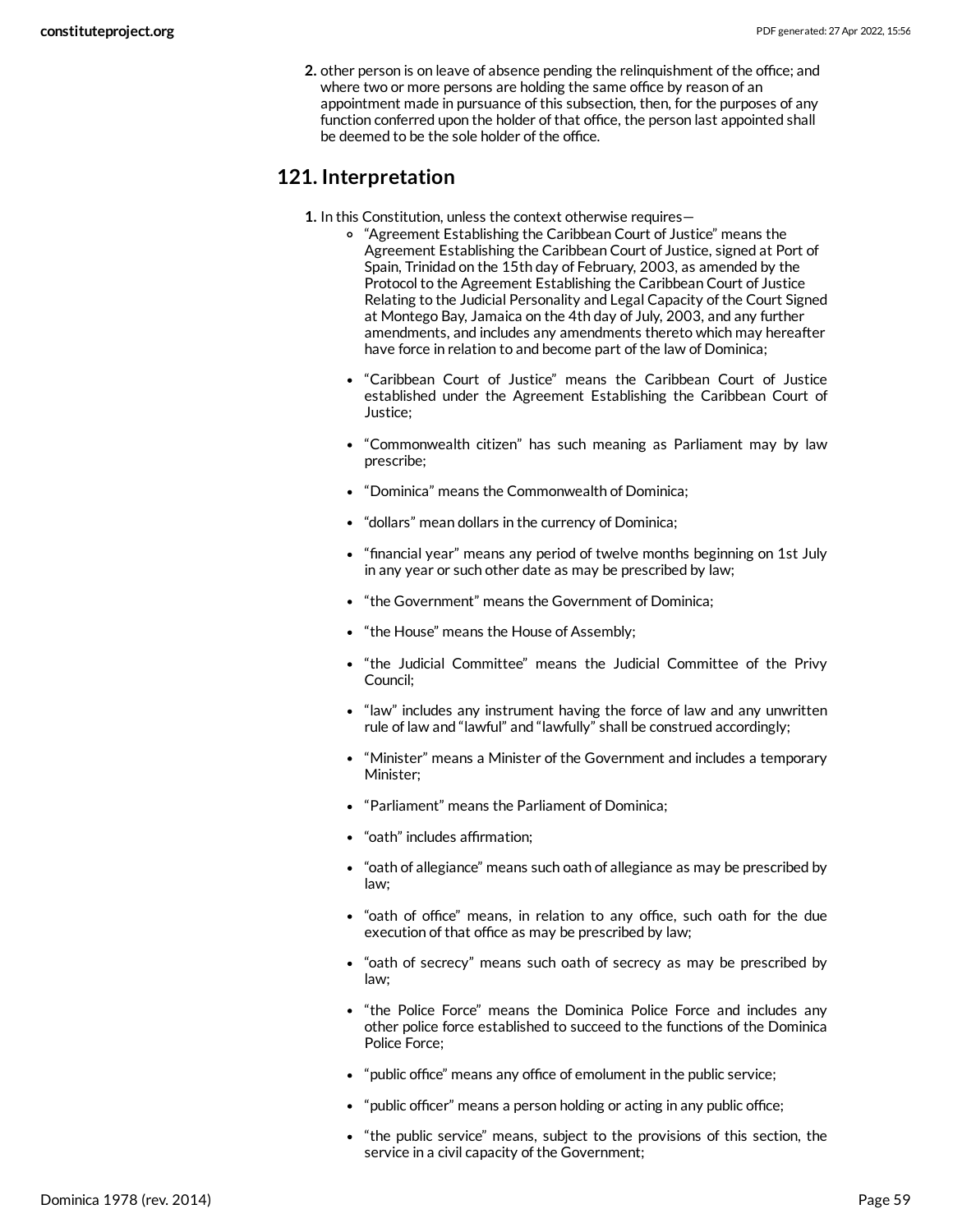- **1.** "session" means the period beginning when the House first meets after Parliament has at any time been prorogued or dissolved and ending when Parliament is prorogued or when Parliament is dissolved without having been prorogued;
	- "sitting" means the period during which the House is sitting continuously without adjournment and includes any period during which it is in committee;
	- "Speaker" and "Deputy Speaker" mean the respective persons holding office as Speaker and Deputy Speaker of the House.
- **2.** In this Constitution references to an office in the public service shall not be construed as including
	- **a.** references to the office of the Speaker or Deputy Speaker, the Prime Minister or any other Minister, a temporary Minister, a Parliamentary Secretary or a member of the House, the Parliamentary Commissioner or the Deputy Parliamentary Commissioner;
	- **b.** references to the office of a member of any Commission established by this Constitution or a member of the Advisory Committee on the Prerogative of Mercy or a member of the Public Service Board of Appeal;
	- **c.** references to the office of judge or officer of the Supreme Court;
	- **d.** save insofar as may be provided by Parliament, references to the office of a member of any other council, board, panel, committee or other similar body (whether incorporated or not) established by or under any law.
- **3.** In this Constitution
	- **a.** references to the Supreme Court Order include references to any law in force in Dominica altering that Order;
	- **b.** references to the Supreme Court, the Court of Appeal, the High Court and the Judicial and Legal Services Commission are references to the Supreme Court, the Court of Appeal, the High Court and the Judicial and Legal Services Commission established by the Supreme Court Order;
	- **c.** references to the Chief Justice have the same meaning as in the Supreme Court Order;
	- **d.** references to a judge of the Supreme Court are references to a judge of the High Court or the Court of Appeal and, unless the context otherwise requires, include references to a judge of the former Supreme Court of the Windward Islands and Leeward Islands; and
	- **e.** references to officers of the Supreme Court are references to the Chief Registrar and other officers of the Supreme Court appointed under the Supreme Court Order.
- **4.** In this Constitution "the specified qualifications" means the professional qualifications specified by or under any law in force in Dominica, one of which must be held by any person before he may apply under that law to be admitted to practise as a barrister or a solicitor in Dominica.
- **5.** For the purposes of this Constitution, a person shall not be regarded as holding an office by reason only of the fact that he is in receipt of a pension or other like allowance.
- **6.** In this Constitution, unless the context otherwise requires, a reference to the holder of an office by the term designating his office shall be construed as including, to the extent of his authority, a reference to any person for the time being authorised to exercise the functions of that office.
- **7.** Except in the case where this Constitution provides for the holder of any office thereunder to be such person holding or acting in any other office as may for the time being be designated in that behalf by some other specified person or authority, no person may, without his consent, be nominated for election to any such office or be appointed to or to act therein or otherwise be selected therefor.
- **8.** References in this Constitution to the power to remove a public officer from his office shall be construed as including references to any power conferred by any law to require or permit that officer to retire from the public service:

Provided that—

**a.** nothing in this subsection shall be construed as conferring on any person or authority the power to require the Director of Public Prosecutions, the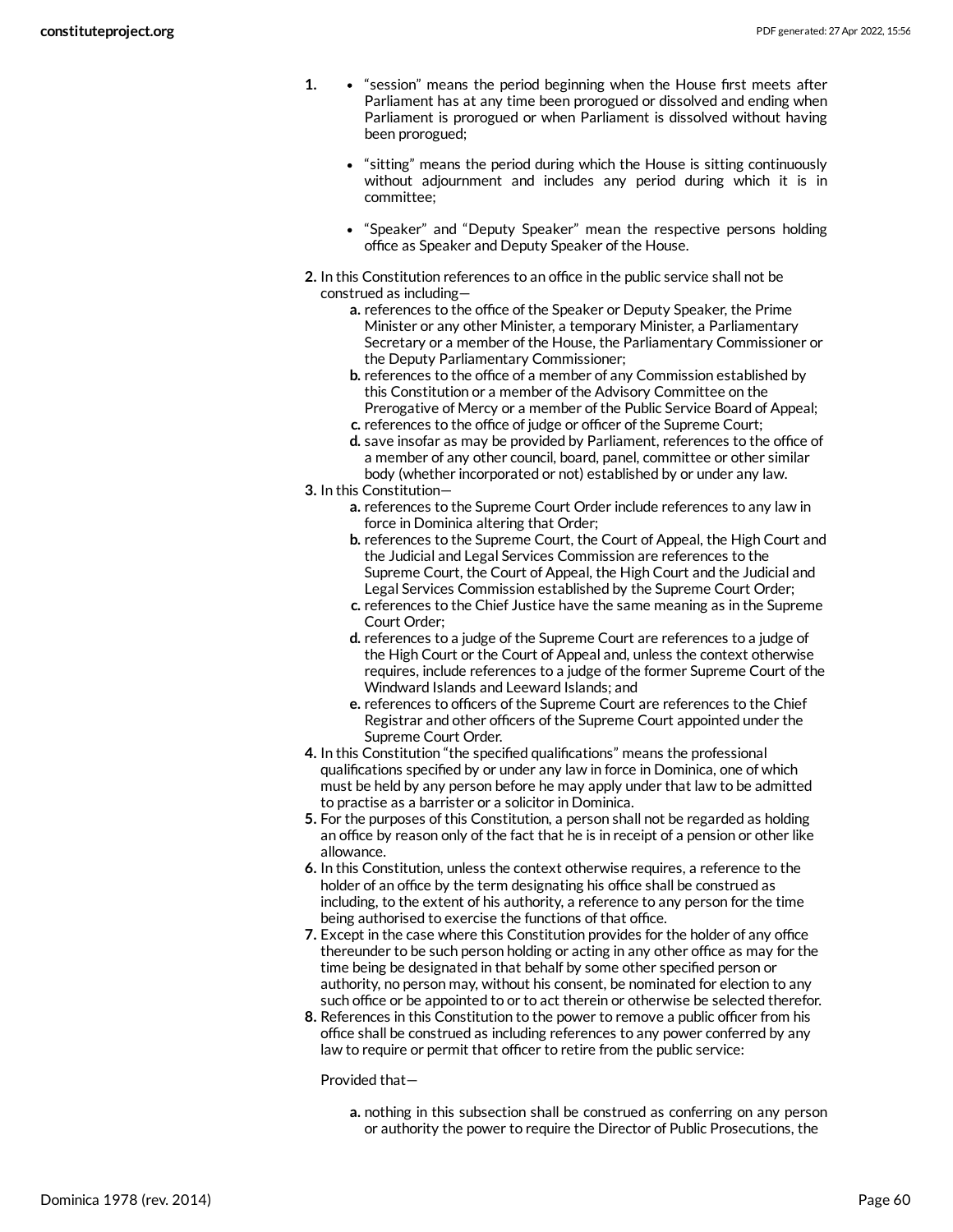- **8. a.** Director of Audit or the Chief Elections Officer to retire from the public service; and
	- **b.** any power conferred by any law to permit a person to retire from the public service shall, in the case of any public officer who may be removed from office by some person or authority other than a Commission established by this Constitution, vest in the Public Service Commission.
- **9.** Any provision in this Constitution that vests in any person or authority the power to remove any public officer from his office shall be without prejudice to the power of any person or authority to abolish any office or to any law providing for the compulsory retirement of public officers generally or any class of public officer on attaining an age specified by or under that law.
- **10.** Where this Constitution vests in any person or authority the power to appoint any person to act in or to exercise the functions of any office if the holder thereof is himself unable to exercise those functions, no such appointment shall be called in question on the grounds that the holder of the office was not unable to exercise those functions.
- **11.** No provision of this Constitution that any person or authority shall not be subject to the direction or control of any other person or authority in the exercise of any functions under this Constitution shall be construed as precluding a court of law from exercising jurisdiction in relation to any question whether that person or authority has exercised those functions in accordance with this Constitution or any other law.
- **12.** Without prejudice to the provisions of section 32(3) of the Interpretation Act 1889 (as applied by subsection (14) of this section), where any power is conferred by this Constitution to make any order, regulation or rule or give any direction or make any designation, the power shall be construed as including the power, exercisable in like manner and subject to the like conditions, if any, to amend or revoke any such order, regulation, rule, direction, or designation.
- **13.** In this Constitution references to altering this Constitution or any other law, or any provision thereof, include references
	- **a.** to revoking it, with or without re-enactment thereof or the making of different provision in lieu thereof;
	- **b.** to modifying it whether by omitting or amending any of its provisions or inserting additional provisions in it or otherwise; and
	- **c.** to suspending its operation for any period or terminating any such suspension.
- **14.** The Interpretation Act 1889 shall apply, with the necessary adaptations, for the purpose of interpreting this Constitution and otherwise in relation thereto as it applies for the purpose of interpreting and in relation to Acts of the Parliament of the United Kingdom.

Constitution amendment procedure

# <span id="page-60-0"></span>**SCHEDULE 1. ALTERATION OF CONSTITUTION AND SUPREME COURT ORDER**

### <span id="page-60-1"></span>**PART I. PROVISIONS OF CONSTITUTION REFERRED TO IN SECTION 42(2)**

- **i.** Chapter I:
- **ii.** sections 18, 28 and 58;
- **iii.** sections 29, 30, 33, 38, 40, 41, 49, 52, 53, 54, 55, 56 and 57;
- **iv.** Chapter V:
- **v.** sections 72, 84, 85, 86, 87, 88, 89, 90, 91, 92, 95 and 96;
- **vi.** Chapter VIII;
- **vii.** Chapter IX;
- **viii.** section 121 in its application to any of the provisions mentioned in this Schedule; or
	- **ix.** Schedule 2.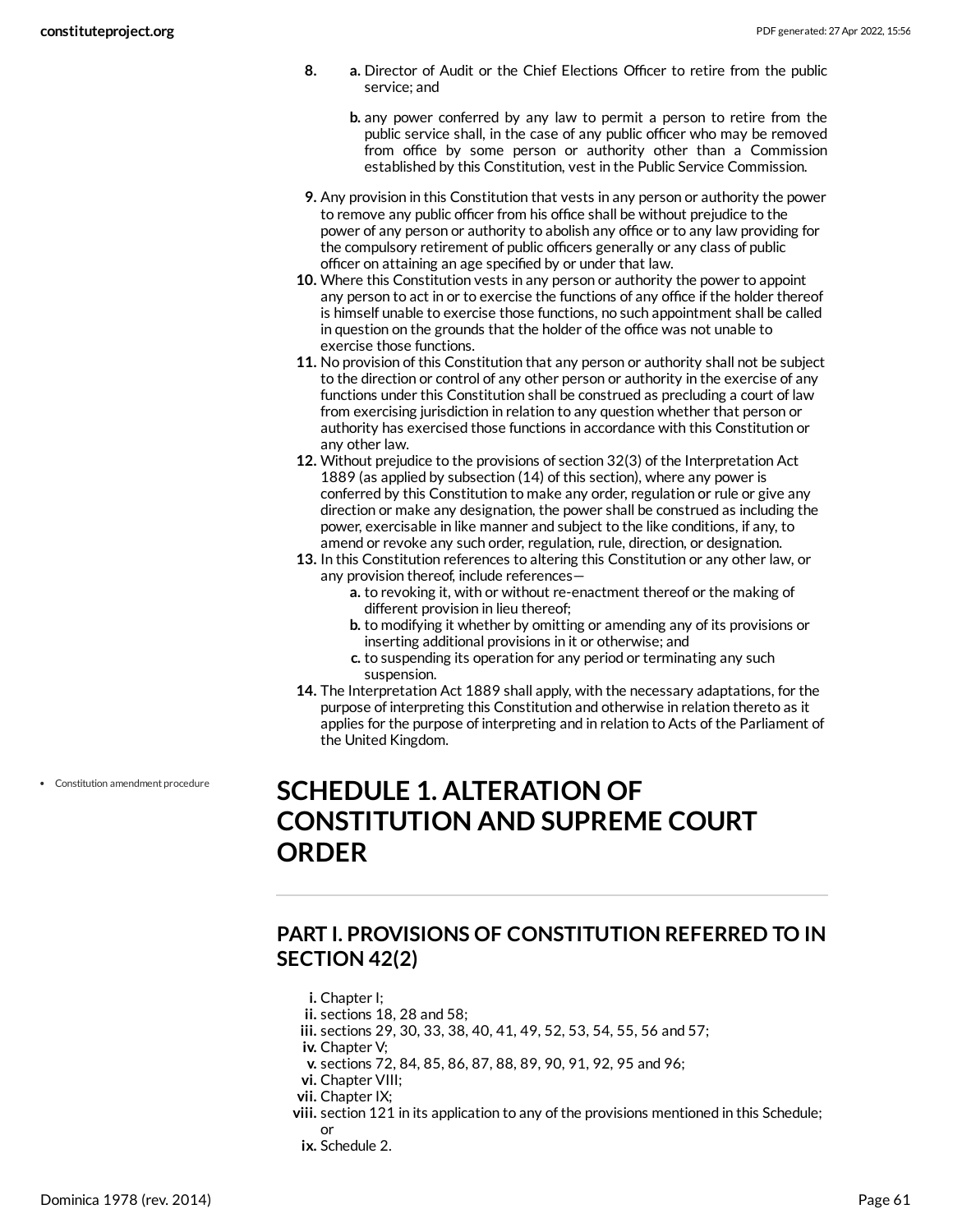### <span id="page-61-0"></span>**PART II. PROVISIONS OF THE SUPREME COURT ORDER REFERRED TO IN SECTION 42(2)**

Sections 4, 5, 6, 8, 11, 18 and 19.

• Electoral districts

# <span id="page-61-1"></span>**SCHEDULE 2. RULES CONCERNING CONSTITUENCIES**

All constituencies shall contain as nearly equal numbers of inhabitants as appears to the Constituency Boundaries Commission to be reasonably practicable but the Commission may depart from this principle to such extent as it considers expedient to take account of the following factors, that is to say—

- **a.** the density of population, and in particular the need to ensure the adequate representation of sparsely populated rural areas;
- **b.** the means of communication;
- **c.** geographical features; and
- **d.** the boundaries of administrative areas.

# <span id="page-61-2"></span>**SCHEDULE 3. MATTERS NOT SUBJECT TO INVESTIGATION BY PARLIAMENTARY COMMISSIONER**

• International organizations

- **1.** Action taken in matters certified by the Attorney General to affect relations or dealings between the Government and the government of any country or territory other than Dominica or any international organisation.
- **2.** Action taken in any country or territory outside Dominica by or on behalf of any officer representing or acting under the authority of the Government.
- **3.** Action taken under any law relating to extradition or fugitive offenders.
- **4.** Action taken for the purposes of investigating crime or of protecting the security of Dominica.
- **5.** The commencement or conduct of civil or criminal proceedings before any court of law having jurisdiction in Dominica or before any international court or tribunal.
- **6.** Any exercise of the prerogative of mercy.
- **7.** Action taken in matters relating to contractual or other commercial transactions, being transactions of a department of government or an authority to which section 110 applies but not being transactions for or relating to
	- **a.** the acquisition of land compulsorily or in circumstances in which it could be acquired compulsorily;
	- **b.** the disposal as surplus of land acquired compulsorily or in circumstances in which it could have been acquired compulsorily.
- **8.** Action taken in respect of appointments or removals, pay, discipline, superannuation or other personnel matters in relation to service in any office or employment in the public service or under any authority as may be prescribed by law.
- **9.** Any matter relating to any person who is or was a member of the armed forces of Dominica in so far as the matter relates to
	- **a.** the terms and conditions of his service as such; or
	- **b.** any order, command, penalty or punishment given to or affecting in his capacity as such.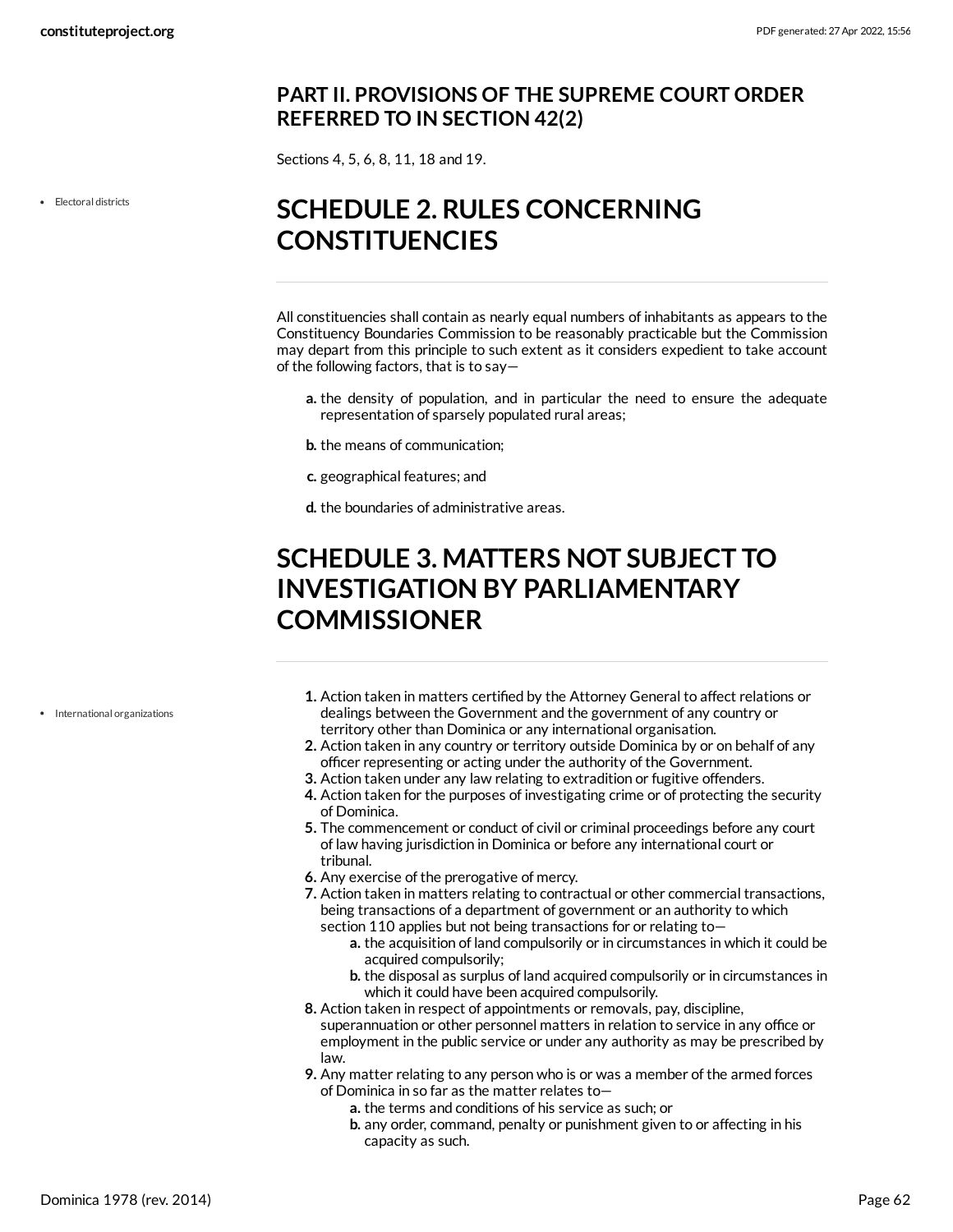**10.** Any action which by virtue of any provision of this Constitution may not be enquired into by any court of law.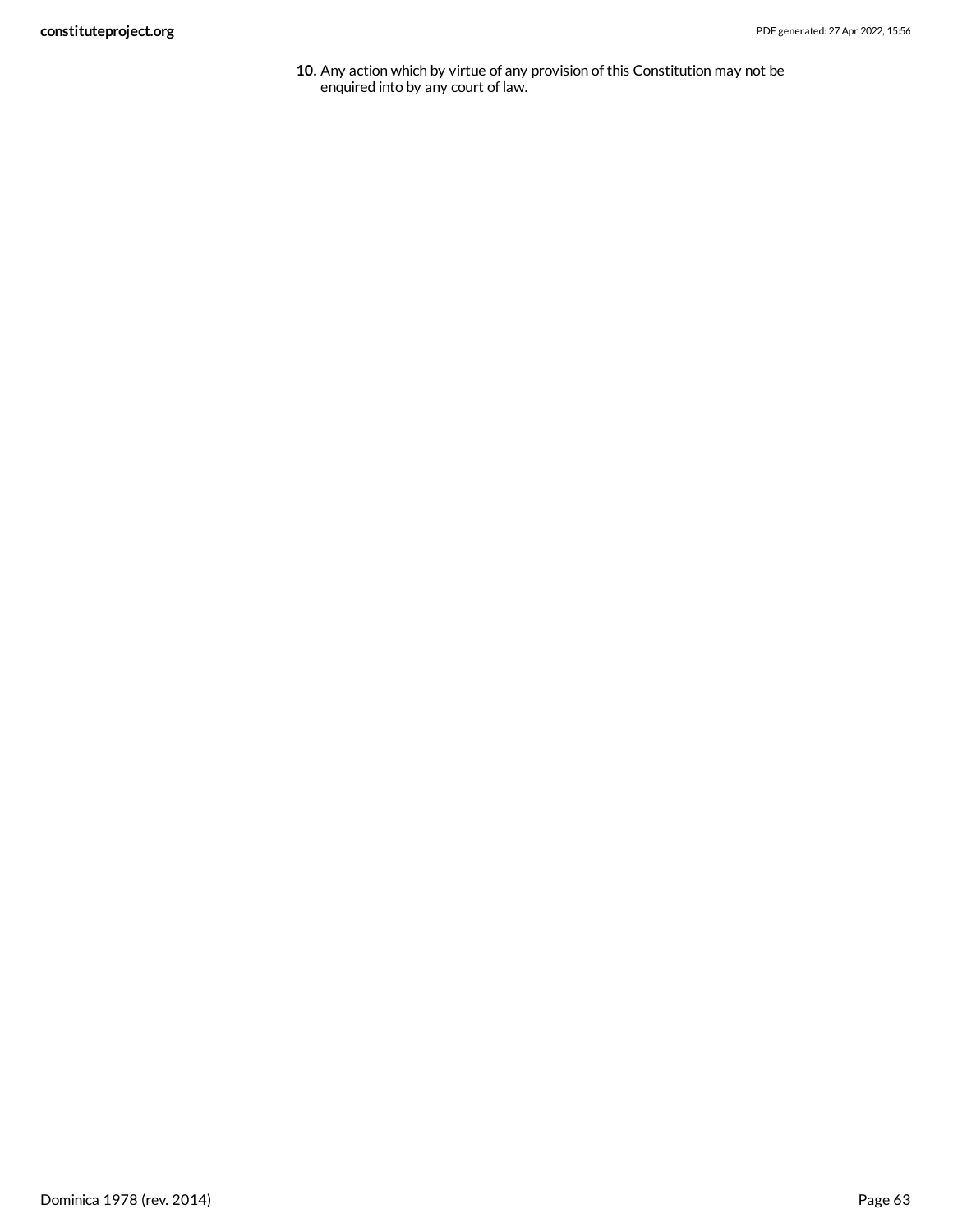## **Topic index**

#### A

| B |                               |  |
|---|-------------------------------|--|
|   |                               |  |
|   |                               |  |
| C |                               |  |
|   |                               |  |
|   |                               |  |
|   |                               |  |
|   |                               |  |
|   |                               |  |
|   |                               |  |
|   |                               |  |
| D |                               |  |
|   |                               |  |
|   |                               |  |
| E |                               |  |
|   |                               |  |
|   |                               |  |
|   |                               |  |
|   |                               |  |
|   |                               |  |
|   |                               |  |
|   |                               |  |
|   |                               |  |
|   |                               |  |
|   |                               |  |
|   |                               |  |
|   |                               |  |
|   |                               |  |
|   |                               |  |
|   |                               |  |
|   |                               |  |
|   |                               |  |
|   |                               |  |
|   |                               |  |
| F |                               |  |
|   | First chamber selection<br>つつ |  |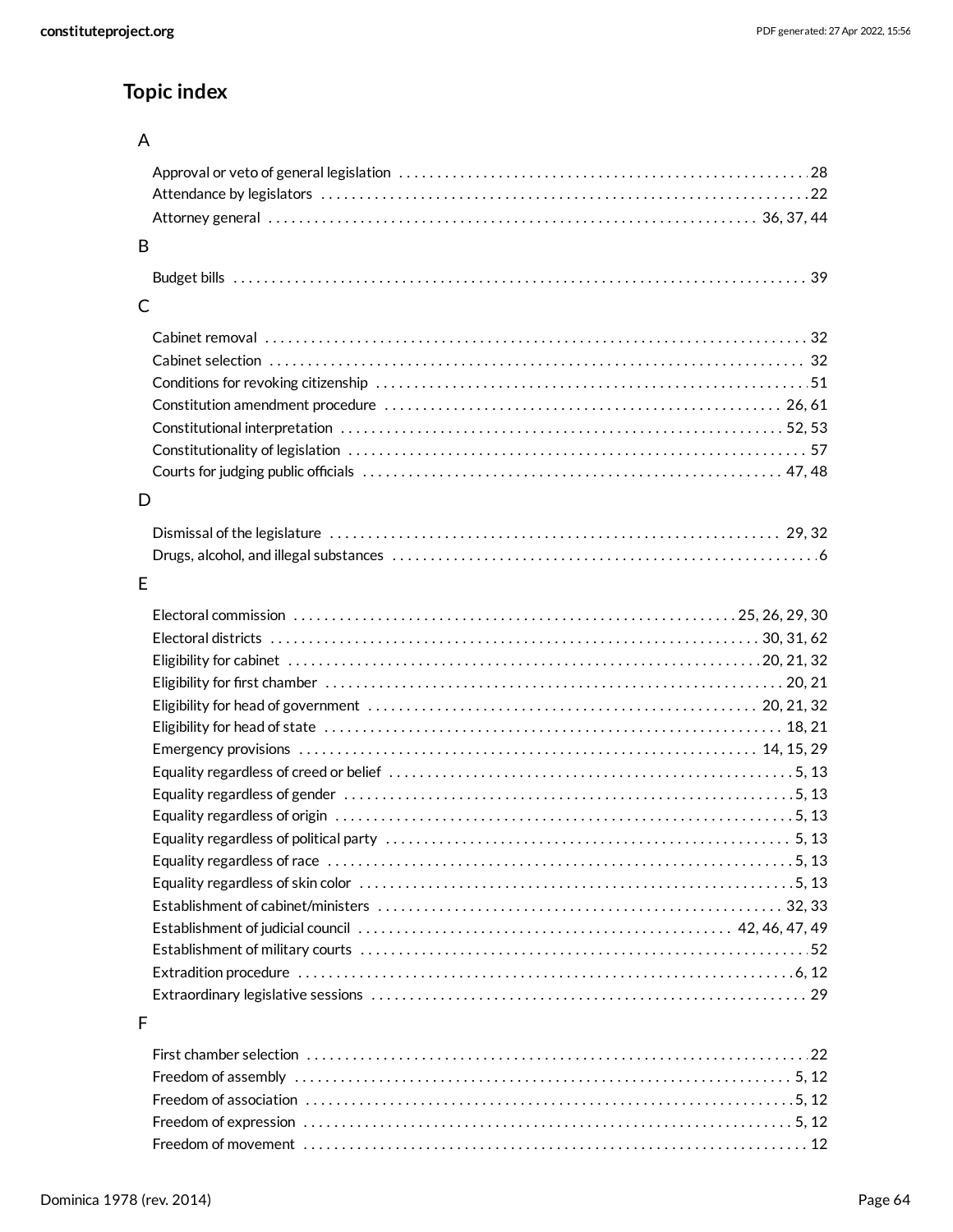| G              |  |
|----------------|--|
|                |  |
|                |  |
| H              |  |
|                |  |
|                |  |
|                |  |
|                |  |
|                |  |
|                |  |
|                |  |
|                |  |
|                |  |
|                |  |
|                |  |
| $\overline{1}$ |  |
|                |  |
|                |  |
|                |  |
|                |  |
| J              |  |
|                |  |
|                |  |
| L              |  |
|                |  |
|                |  |
|                |  |
|                |  |
| M              |  |
|                |  |
|                |  |
|                |  |
| N              |  |
|                |  |
|                |  |
| O              |  |
|                |  |
| P              |  |
|                |  |
|                |  |
|                |  |
|                |  |
|                |  |
|                |  |
|                |  |
|                |  |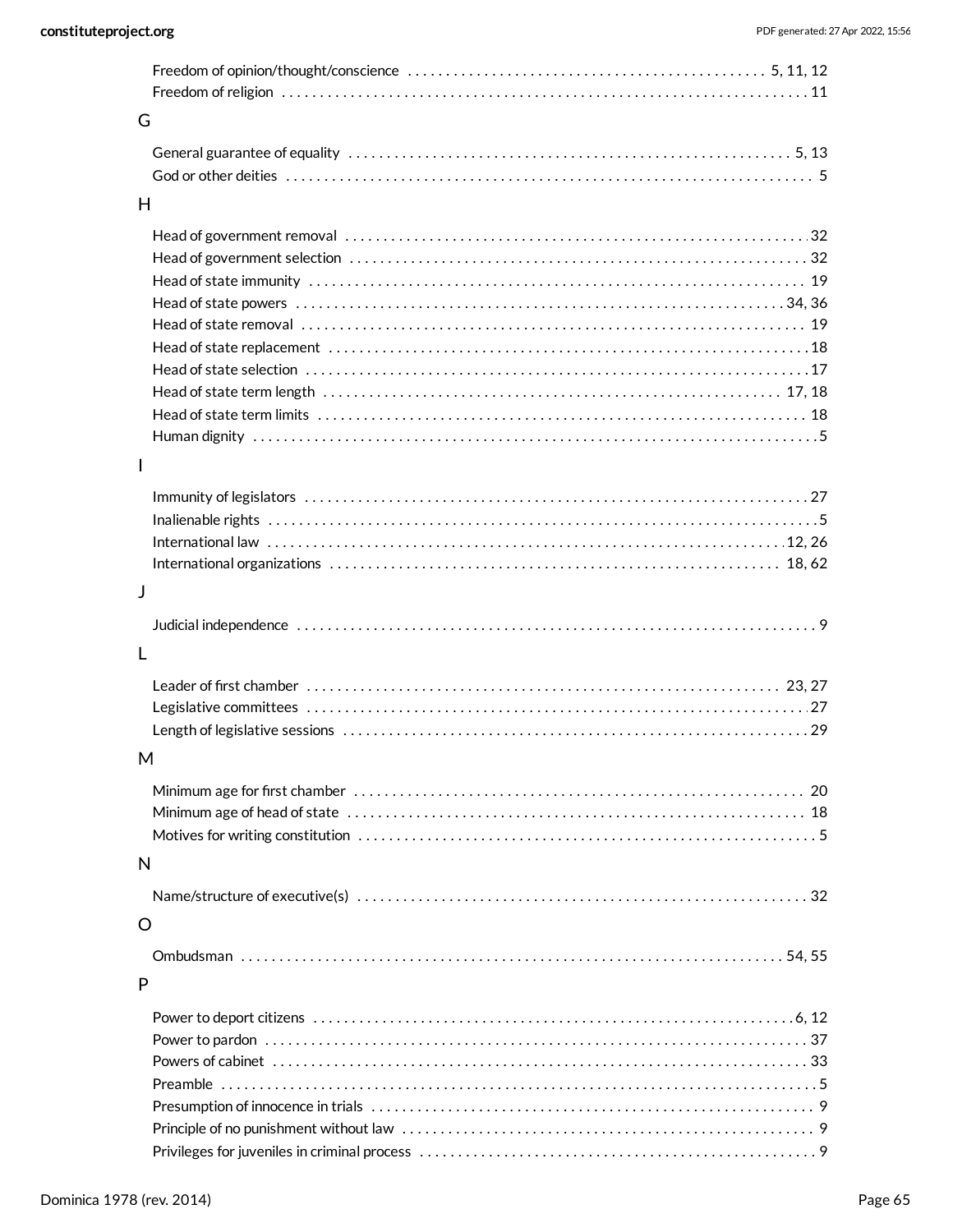| Q  |  |
|----|--|
|    |  |
| R. |  |
|    |  |
|    |  |
|    |  |
|    |  |
|    |  |
|    |  |
|    |  |
|    |  |
|    |  |
|    |  |
|    |  |
|    |  |
|    |  |
|    |  |
|    |  |
|    |  |
|    |  |
|    |  |
|    |  |
|    |  |
|    |  |
|    |  |
|    |  |
|    |  |
|    |  |

#### $\sf S$

| Tax Dilis |  |  |  |  |  |  |  |
|-----------|--|--|--|--|--|--|--|
|-----------|--|--|--|--|--|--|--|

 $\mathsf T$